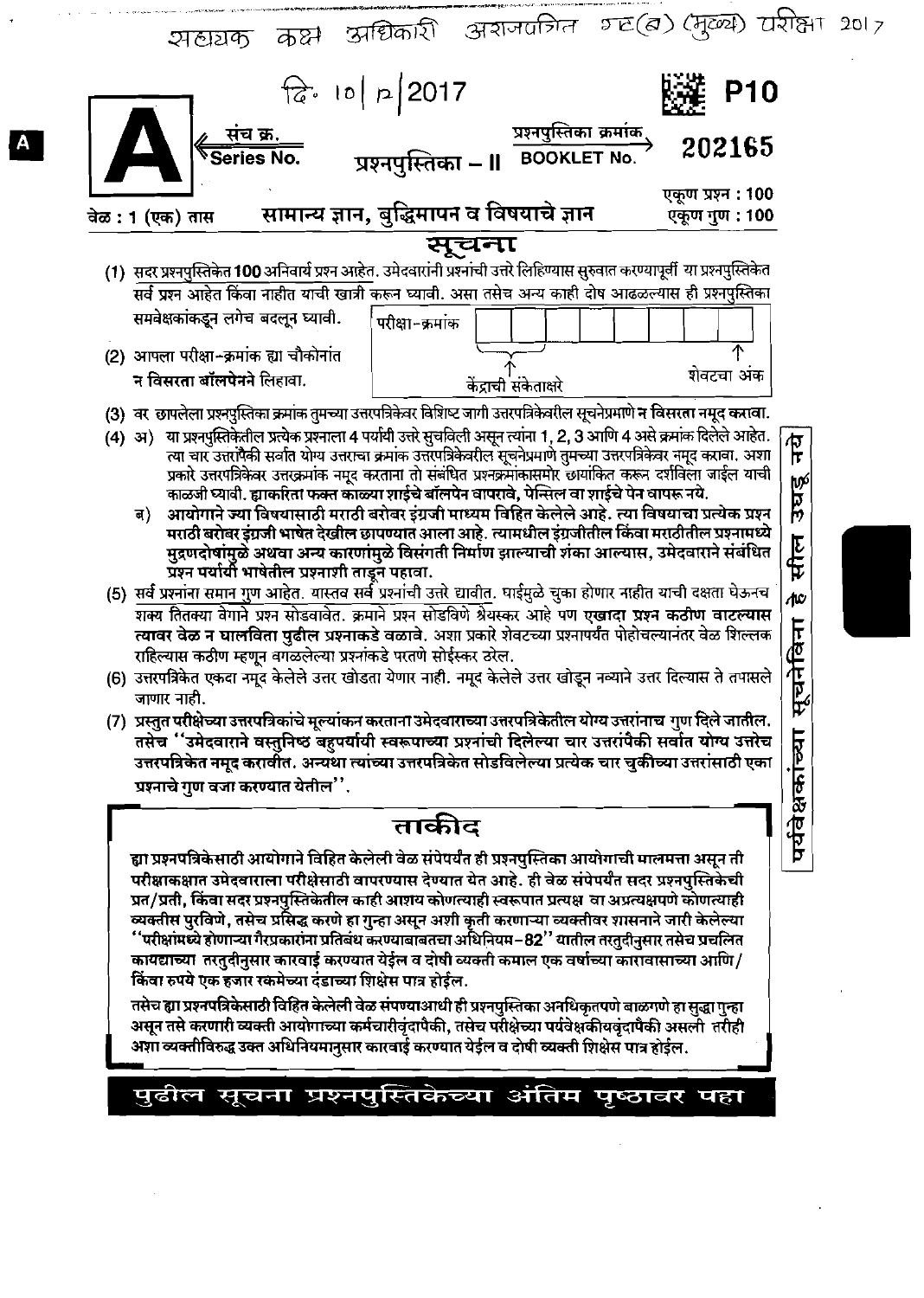

कच्च्या कामासाठी जागा/SPACE FOR ROUGH WORK

 $\hat{\mathbf{z}}$ 

 $\overline{\mathbf{2}}$ 

202165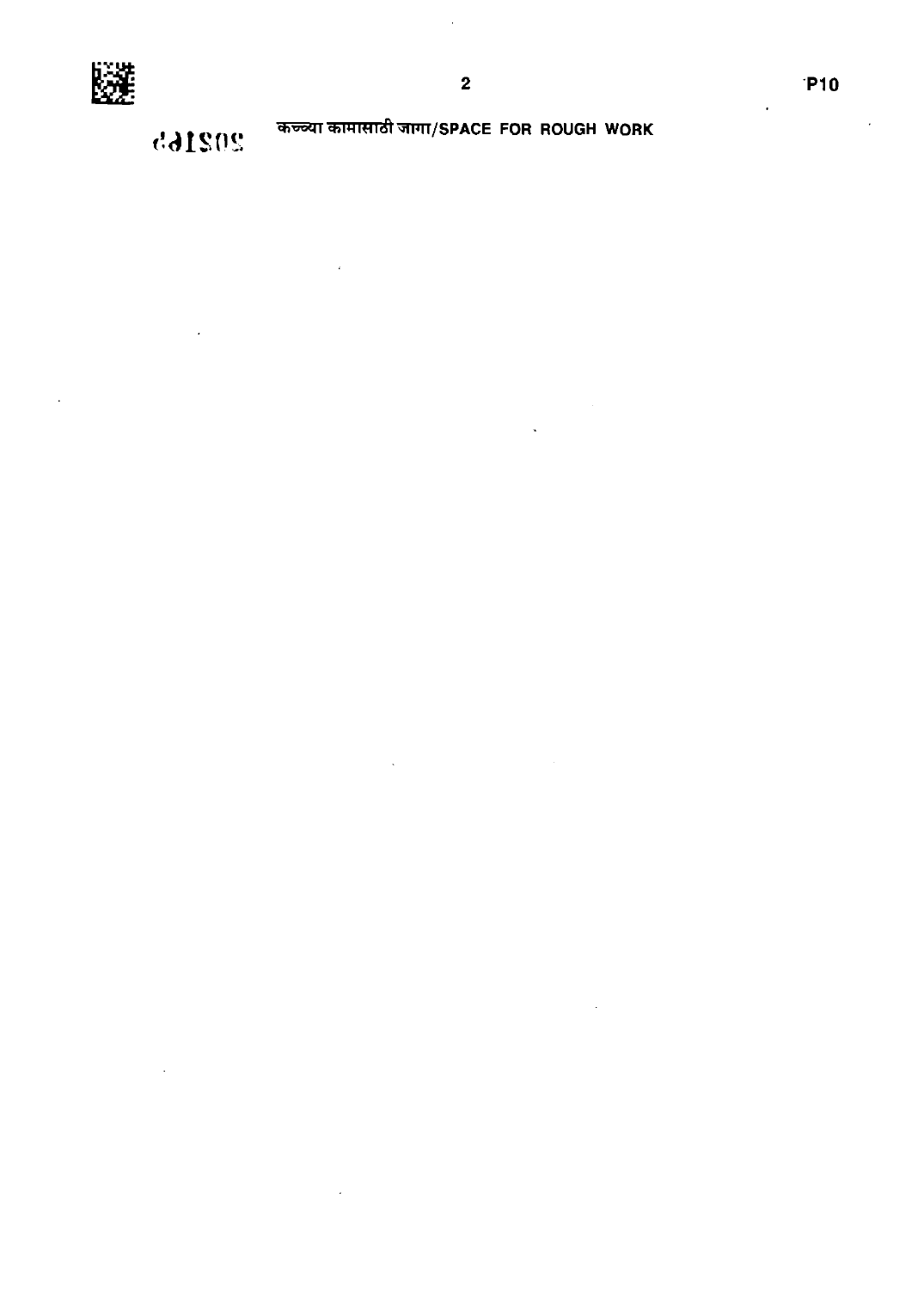- <sup>'</sup>प्रधानमंत्री उज्वला योजनेबाबत' खालीलपैकी कोणते विधान *चुकीचे* आहे ? 1.
	- (1) दारिद्र्य रेषेखालील कुटुंबांना एल.पी.जी. जोडणी (LPG Connection) देणारी ही एक सामाजिक कल्याणकारी योजना आहे.
	- (2) केन्द्र शासनाने 2017-18 या वर्षासाठी 5 कोटी एल.पी.जी. जोडणी देण्याचे उद्दिष्ट ठेवले आहे.
	- (3) महिलांना स्वच्छ स्वयंपाक इंधन उपलब्ध करून त्यांच्या आरोग्याचे संरक्षण करणे हा या योजनेचा उद्देश आहे.
	- (4) सदरह योजना 2016 साली लागू करण्यात आली.

Which one of the following statements about 'Pradhan Mantri Ujjwala Yojana' is not correct ?

- (1) It is a social welfare scheme to provide LPG connections in BPL Households.
- (2) The Central Government has set a target of 5 crore LPG connections for 2017-18.
- (3) The objective of the scheme is to safeguard the health of women by providing them with clean cooking fuel.
- (4) The scheme was launched in the year 2016.
- 'स्कीम फॉर ॲग्रोमरीन प्रोसेसिंग अँड डेव्हलपमेंट ऑफ ॲग्रो प्रोसेसिंग क्लस्टर्स' या योजनेचे नाव बदलून कोणते  $2<sub>1</sub>$ नाव ठरविण्यात आले आहे ?
	- (1) प्रधानमंत्री पीक वीमा योजना
	- (2) परंपरागत कृषी विकास योजना
	- (3) राष्ट्रीय कृषी विकास योजना
	- (4) प्रधानमंत्री किसान संपदा योजना

Which name has been decided for 'Scheme for Agromarine Processing and Development of Agro Processing Clusters' ?

- (1) Pradhan Mantri Fasal Bima Yojana
- (2) Paramparagat Krishi Vikas Yojana
- (3) Rashtriya Krishi Vikas Yojana
- (4) Pradhan Mantri Kisan Sampada Yojana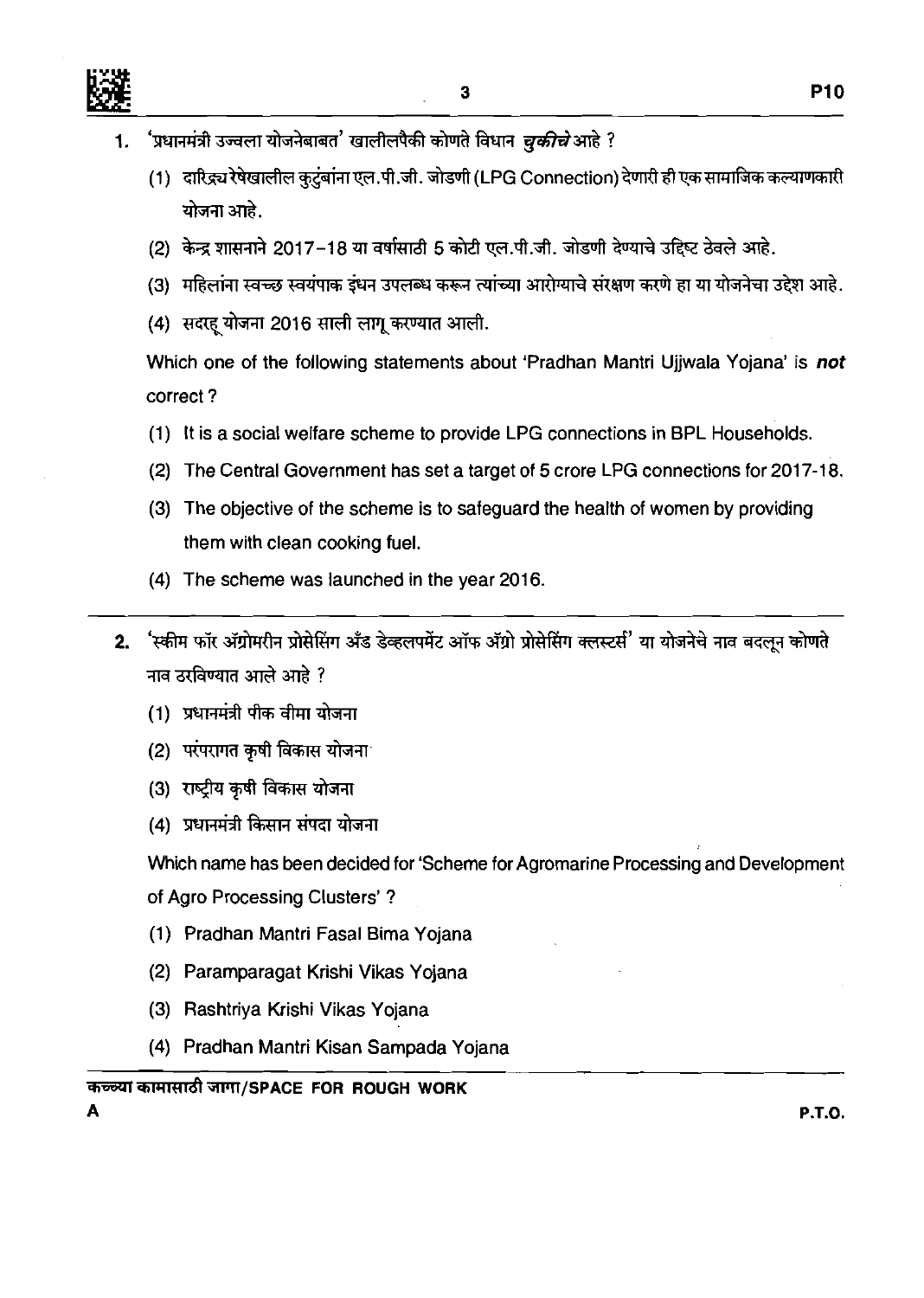л.

 $\frac{1}{2}$ 

 $\hat{\mathcal{L}}$ 

 $\ddot{\phantom{0}}$ 

| 3.          |                                       |                |    | जोड्या लावा (अरुण साधु यांचे साहित्यिक कार्य) |                                                |                                                                                                        |  |  |
|-------------|---------------------------------------|----------------|----|-----------------------------------------------|------------------------------------------------|--------------------------------------------------------------------------------------------------------|--|--|
|             | ' ਮ'                                  |                |    |                                               |                                                | 'ब'                                                                                                    |  |  |
|             | अ. कादंबरी                            |                |    |                                               | संज्ञापना क्रांती                              |                                                                                                        |  |  |
| ब.          | कथासंग्रह                             |                |    |                                               | ii.                                            | सिंहासन                                                                                                |  |  |
| क.          | नाटक                                  |                |    |                                               | iii.                                           | मंत्रजागर                                                                                              |  |  |
|             | ड. शैक्षणिक                           |                |    |                                               |                                                | iv. पड़धम                                                                                              |  |  |
|             | अ                                     | ब              | क  | ड                                             |                                                |                                                                                                        |  |  |
| (1)         | ij.                                   | j.             | İΜ | iii                                           |                                                |                                                                                                        |  |  |
| (2)         | iii                                   | i              | ìi | iv                                            |                                                |                                                                                                        |  |  |
| (3)         | İV.                                   | ijį            | ij | i                                             |                                                |                                                                                                        |  |  |
| (4)         | ij                                    | iii            | iv | i                                             |                                                |                                                                                                        |  |  |
|             |                                       |                |    |                                               | Match the pairs (Literary work of Arun Sadhu): |                                                                                                        |  |  |
|             | 'A'                                   |                |    |                                               |                                                | 'B'                                                                                                    |  |  |
| Novel<br>A. |                                       |                |    |                                               | i.                                             | Sandyapna Kranti                                                                                       |  |  |
|             | <b>B.</b> Story collection<br>C. Play |                |    |                                               | ii.<br>iii. Mantrajagar                        | Sinhasan                                                                                               |  |  |
|             |                                       |                |    |                                               |                                                |                                                                                                        |  |  |
| D.          |                                       | Educational    |    |                                               |                                                | iv. Padgham                                                                                            |  |  |
|             | A                                     | B              | C  | D                                             |                                                |                                                                                                        |  |  |
| (1)         | ii                                    | Ť              | iv | iii                                           |                                                |                                                                                                        |  |  |
| (2)         | <b>iii</b>                            | j              | ij | iv                                            |                                                |                                                                                                        |  |  |
| (3)         | iv                                    | iii            | ij |                                               |                                                |                                                                                                        |  |  |
| (4)         | ij                                    | iii            | iv |                                               |                                                |                                                                                                        |  |  |
| 4.          |                                       |                |    |                                               |                                                | अल्पसंख्याकांचे सक्षमीकरण उद्देश असलेल्या कोणत्या योजनेचा प्रारंभ जानेवारी, 2016 मध्ये जम्मू व काश्मिर |  |  |
|             | येथे झाला ?                           |                |    |                                               |                                                |                                                                                                        |  |  |
|             | $(1)$ नई तलाश                         |                |    |                                               |                                                | (2) नया मसिहा                                                                                          |  |  |
|             | (3) नई मंजिल                          |                |    |                                               |                                                | (4) नई प्रगती, नया विश्वास                                                                             |  |  |
|             |                                       |                |    |                                               |                                                | Which scheme aimed at empowering the minorities launched in Jammu and Kashmir in                       |  |  |
|             |                                       | January, 2016? |    |                                               |                                                |                                                                                                        |  |  |
| (1)         |                                       | Nai Talaash    |    |                                               | (2)                                            | Naya Maseeha                                                                                           |  |  |

(3) Nai Manzil (4) Nai Pragati, Naya Vishwas

**=E~UT~~~W?~~/SPACE FOR ROUGH WORK**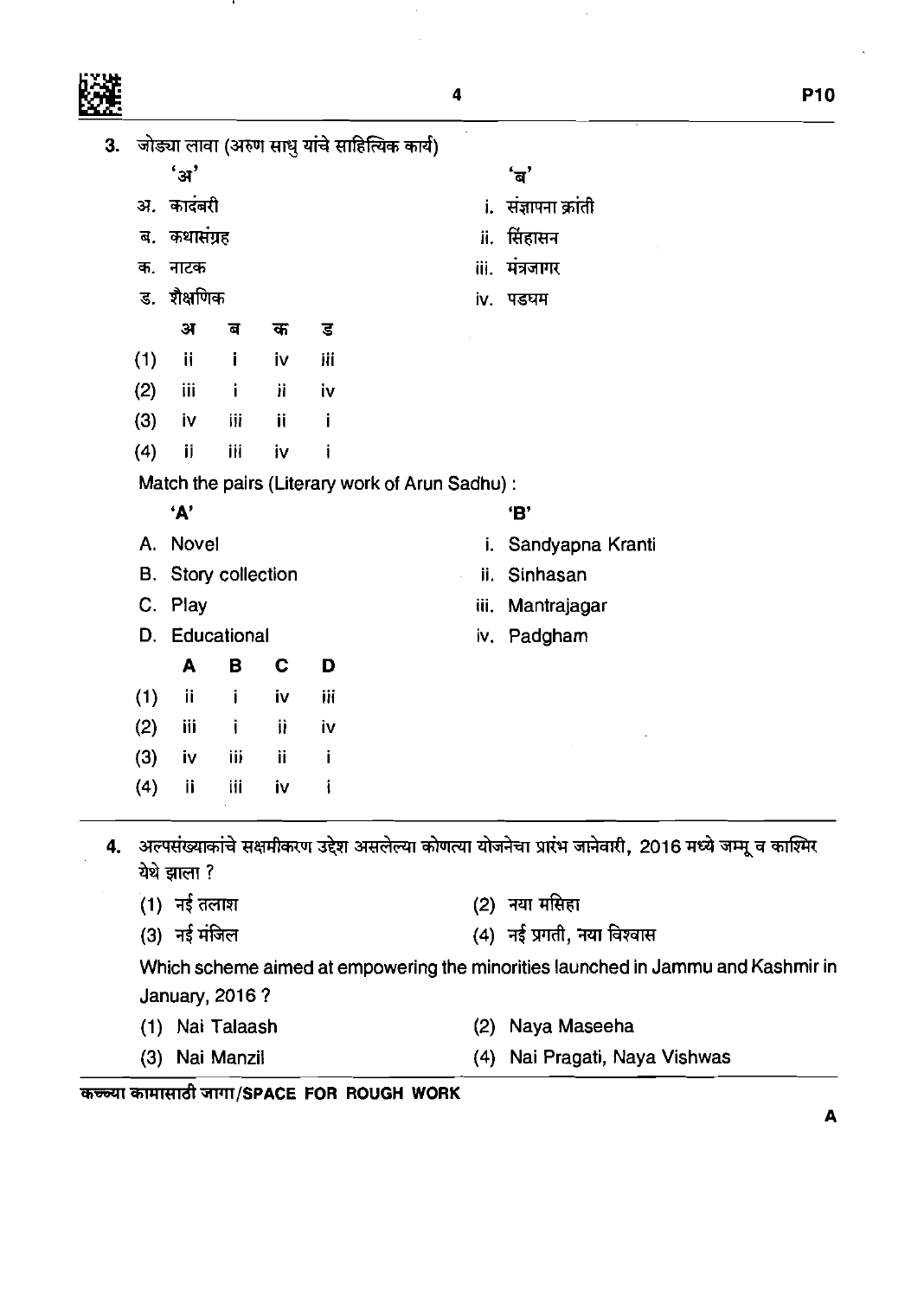- किदांबी श्रीकांत बाबत खालील विधाने विचारात घ्या :
	- अ. तो ऑस्ट्रेलियन ओपन जिंकणारा पहिला भारतीय पुरुष बॅडमिंटन खेळाडू आहे.
	- ब. तो इंडोनेशिया ओपन जिंकणारा पहिला भारतीय पुरुष बॅडमिंटन खेळाडू आहे.
	- क. तो चीन ओपन जिंकणारा पहिला भारतीय पुरुष बॅडमिंटन खेळाडू आहे.
	- ड. तो स्वीस ग्रँड प्रिक्स गोल्ड जिंकणारा पहिला भारतीय पुरुष बॅडमिंटन खेळाडू आहे.

वरीलपैकी कोणती विधाने *बरोबर* आहेत ?

- (1) अ, ब, क (2) ब, क, ड
- (4) अ. ब. क. ड (3) अ, क, ड

Consider the following statements in respect of Kidambi Srikant :

- A. He is the first lndian male badminton player to win Australian open.
- B. He is the first Indian male badminton player to win Indonesia open.
- C. He is the first lndian male badminton player to win China open.
- D. He is the first Indian male badminton player to win Swiss Grand Prix Gold.

Which of the statements given above are **correct?** 

- (1) A,B,C (2) B, C, D
- (3) A, **C,** D (4) A, B, C, D
- 6. राष्ट्रपती निवडणूक-2017 बाबत खालीलपैकी कोणते विधान *चुकीचे* आहे ?
	- (1) विधानसभा सदस्यांच्या मताचे मूल्य हे त्याच्या/तिच्या राज्याच्या लोकसंख्येवर अवलंबून असते.
	- (2) संसद सदस्यांच्या मताचे मूल्य हे सर्वांच्या सारखेच असते.
	- (3) उत्तर प्रदेश विधानसभा सदस्यांच्या प्रत्येक मताचे मूल्य सर्वाधिक होते.
	- (4) गोवा विधानसभा सदस्याच्या प्रत्येक मताचे मुल्य सर्वात कमी होते.

Which of the following statements about the Presidential Election-2017 is **incorrect?** 

- (1) The value of vote of members of legislative assemblies depends on the population of his or her state.
- (2) The value of vote of each members of Parliament's vote remains the same.
- (3) The value of each vote of member of legislative assembly of Uttar Pradesh had highest value.
- (4) The value of each vote of member of legislative assembly of Goa had the lowest value.

## कच्च्या कामासाठी जागा/SPACE\_FOR\_ROUGH\_WORK

A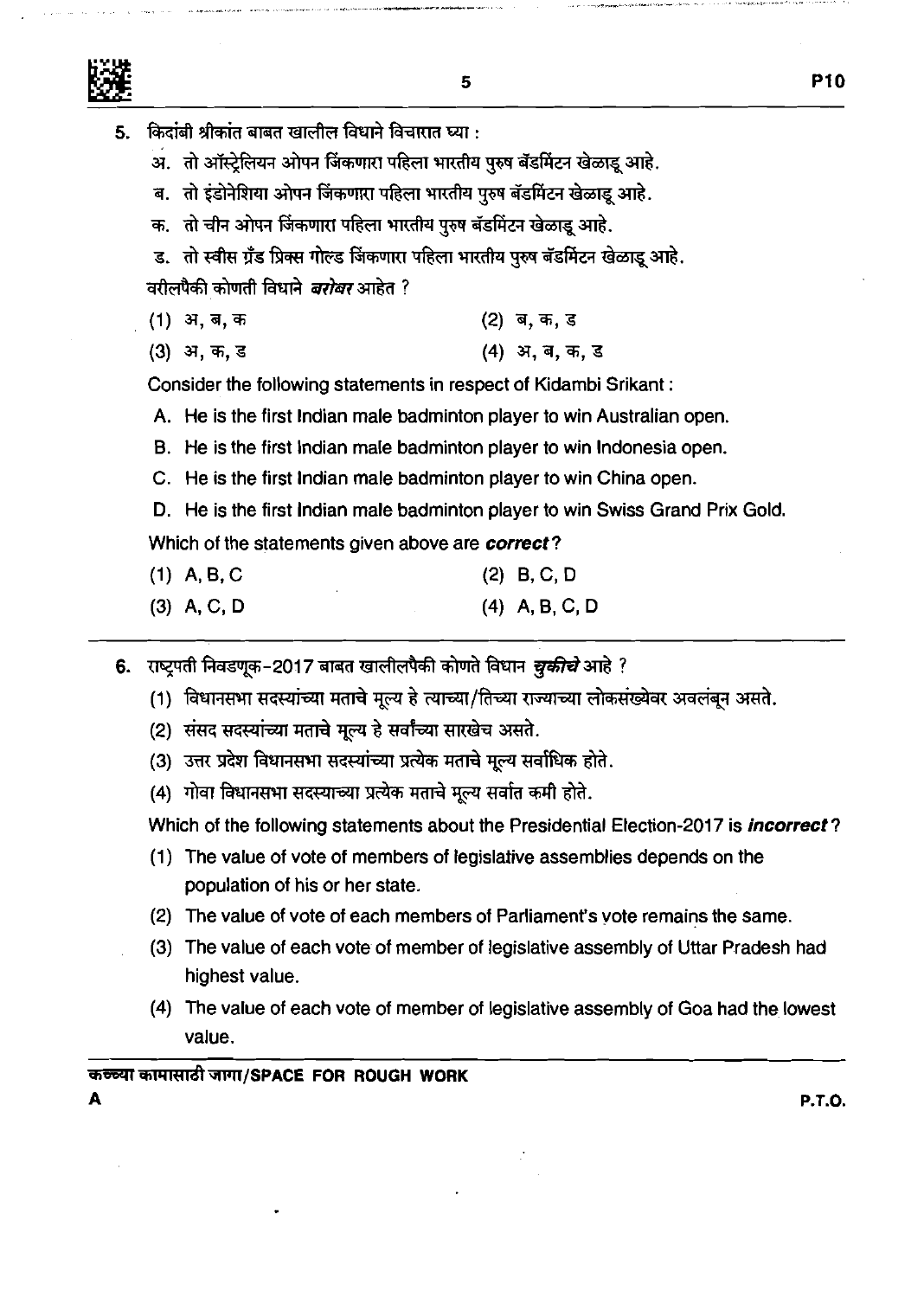| 躂 |                                                 |                                                                                                         | <b>P10</b>    |
|---|-------------------------------------------------|---------------------------------------------------------------------------------------------------------|---------------|
|   |                                                 | 7. भारतातील एका पर्यटन स्थळासाठी शून्य-उत्सर्जन (प्रदूषण) अशी इलेक्ट्रिक बस सेवा सुरू करण्यात आली आहे.  |               |
|   | हे पर्यटन स्थळ ______________ राज्यात आहे.      |                                                                                                         |               |
|   | (1) उत्तराखंड                                   | (2) मेघालय                                                                                              |               |
|   | (3) हिमाचल प्रदेश                               | (4) राजस्थान                                                                                            |               |
|   | in the state of                                 | India's first of its kind zero-emission electric bus service for tourist spot in India is launched      |               |
|   | (1) Uttarakhand                                 | (2) Meghalaya                                                                                           |               |
|   | (3) Himachal Pradesh                            | (4) Rajasthan                                                                                           |               |
|   |                                                 |                                                                                                         |               |
|   | असेल.                                           | 8. भारतीय क्रीडा मंत्रालयाने प्रथमच राष्ट्रीय क्रीडा संग्रहालय स्थापन करण्याचे योजिले आहे. हे संग्रहालय | शहरात         |
|   | (1) मुंबई<br>(2) नवी दिल्ली                     | (3) कोलकाता                                                                                             | (4) बेंगलूरु  |
|   |                                                 | The Sports Ministry of India has announced that it is planning to establish a first National            |               |
|   | Sports Museum. This is proposed in ______ city. |                                                                                                         |               |
|   | (1) Mumbai<br>(2) New Delhi                     | (3) Kolkata                                                                                             | (4) Bengaluru |
|   |                                                 |                                                                                                         |               |
|   |                                                 | 9. साहित्यात मिळालेला 2017 नोबेल पुरस्काराच्या संदर्भात पुढील विधानांवर विचार करा.                      |               |
|   | अ. विजेत्याचे नाव काझुओ इशिगुरो आहे.            |                                                                                                         |               |
|   | ब. तो एक ब्रिटिश लेखक आहे.                      |                                                                                                         |               |
|   | क. त्यांचा जपानमध्ये जन्म झाला.                 |                                                                                                         |               |
|   | वरीलपैकी कोणती विधान/ने <i>बरोबर</i> आहेत ?     |                                                                                                         |               |
|   | (1) केवल 'अ' विधान बरोबर आहे                    | (2) केवल 'ब' विधान बरोबर आहे                                                                            |               |
|   | (3) केवल 'क' विधान बरोबर आहे                    | (4) वरील सर्व विधाने बरोबर आहेत                                                                         |               |
|   |                                                 | Consider the following statements in regards to Nobel Prize in literature 2017 :                        |               |
|   | A. The name of the winner is Kazuo Ishiguro.    |                                                                                                         |               |
|   | B. He is an British Author.                     |                                                                                                         |               |
|   | C. He was born in Japan.                        |                                                                                                         |               |
|   | Which of the above statement is/are correct?    |                                                                                                         |               |
|   | (1) Only statement A is correct                 | (2) Only statement B is correct                                                                         |               |
|   | (3) Only statement C is correct                 | (4) All the above statements are correct                                                                |               |
|   | कच्च्या कामासाठी जागा/SPACE FOR ROUGH WORK      |                                                                                                         |               |

~~~~T/sPAcE **FOR ROUGH WORK** 

 $\mathbb{Z}$ 

 $\bullet$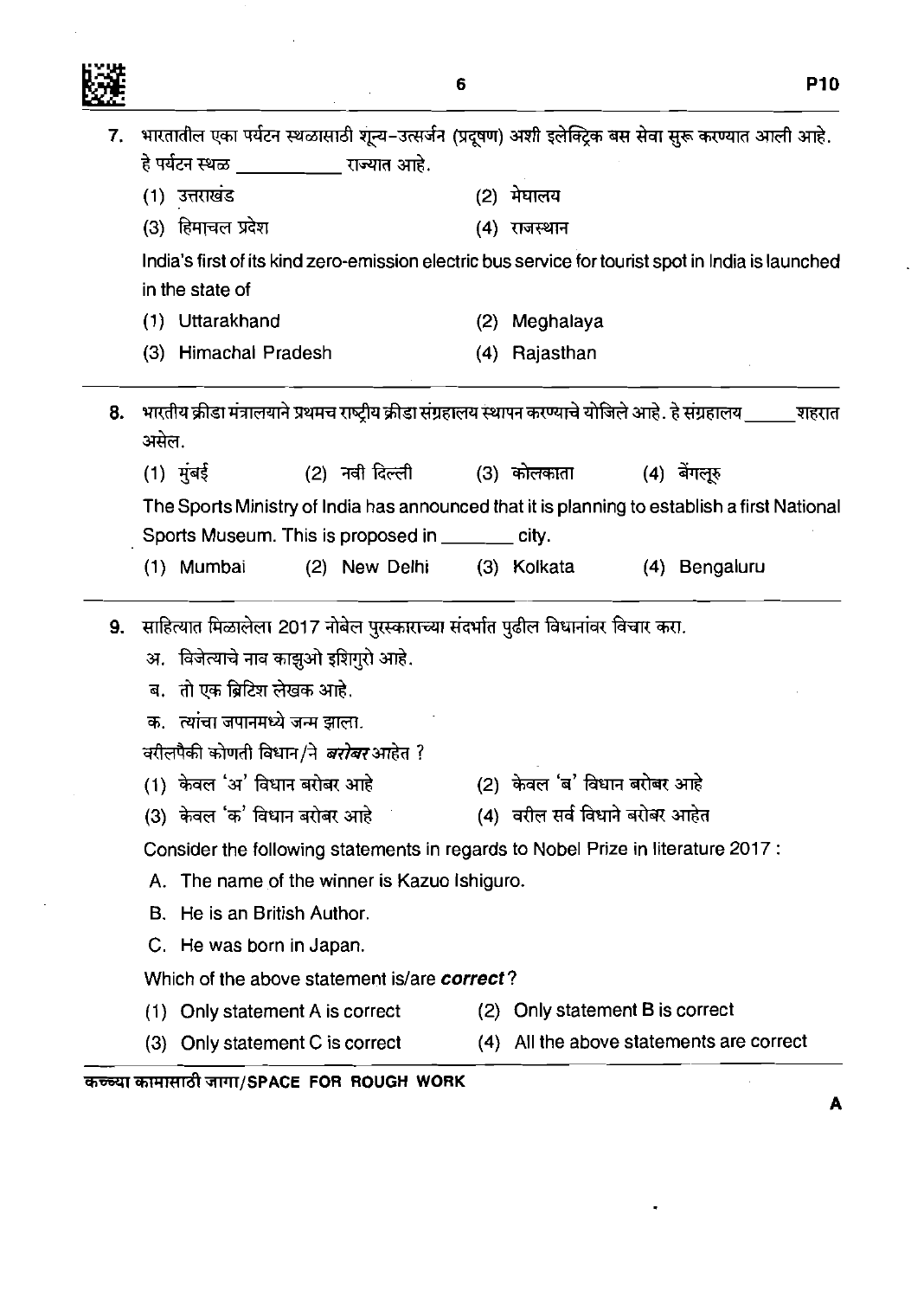

| 10. ब्रिक्स्-ए.आर.पी.ची स्थापना करण्यासाठी भारत आणि विविध ब्रिक्स् देशांमधील एका सामंजस्य करारास                  |  |
|-------------------------------------------------------------------------------------------------------------------|--|
| (एम ओ यू ) केंद्रीय मंत्रिमंडळाने मंजुरी दिली आहे. या कराराची ___<br><sup>—</sup> ग्ना ________ उद्दिष्ट्ये आहेत. |  |

- (एम ओ यू ) केंद्रीय मंत्रिमंडळा<br>(1) निरंतर आरोग्य विकास
- (1) निरंतर आरोग्य विव<br>(2) निरंतर शेती विकास
- (2) निरंतर शेती विकास<br>(3) निरंतर औषध विकास
- (4) **मिरंतर पर्यावरण विकास**

The Union Cabinet has approved for a Memorandum of understanding (MoU) signed among India and various BRlCS countries for establishment of the BRICS-ARP. The objective of this MoU is to promote

- (1) Sustainable Health Development
- (2) Sustainable Agricultural Development
- (3) Sustainable Medicine Development
- (4) Sustainable Environmental Development

11. सुरेश 3 कि.मी. उत्तरेस गेला, नंतर उजवीकडे वळून 6 कि.मी. गेला. पुन्हा उजवीकडे वळून 3 कि.मी. गेला नंतर पुन्हा डावीकडे वळून 6 कि.मी. गेला तर तो मूळ जागेपासून किती दूर आहे आणि कोणत्या दिशेस आहे ?

- (1) 9 %.rft., d%jl (2) 6%.rft., rn (3) 12 %.rft., \$ (4) s%.rft.,m
- 

Suresh goes 3 km to North and turning to right he goes 6 km. Again he turns to his right 3 km and goes to left 6 km. How far is he from his original place and which direction ?

| $(1)$ 9 km, South |  | $(2)$ 6 km, West |
|-------------------|--|------------------|
|-------------------|--|------------------|

(3) 12 km, East (4) 6 km, North

अंकिता ही संगितापेक्षा मोठी आहे. गिरीश हा संगितापेक्षा मोठा पण अंकितापेक्षा लहान आहे. शिरिष हा श्याम आणि  $12.$ संगितापेक्षा लहान आहे. संगिता ही श्यामपेक्षा मोठी आहे. त्यांच्यात सर्वात लहान कोण आहे ?

 $(1)$  गिरिश (2) श्याम

(3) शिरिष  $(4)$  संगिता

Ankita is older than Sangita. Girish is older than Sangita but younger than Ankita. Shirish is younger than Shyam and Sangita. Sangita is older than Shyam. Who is youngest among them ?

|  | (1) Girish |  | $(2)$ Shyam |
|--|------------|--|-------------|
|--|------------|--|-------------|

(3) Shirish (4) Sangita

कच्च्या कामासाठी जागा/SPACE FOR ROUGH WORK

**A P.T.O.** 

**P10**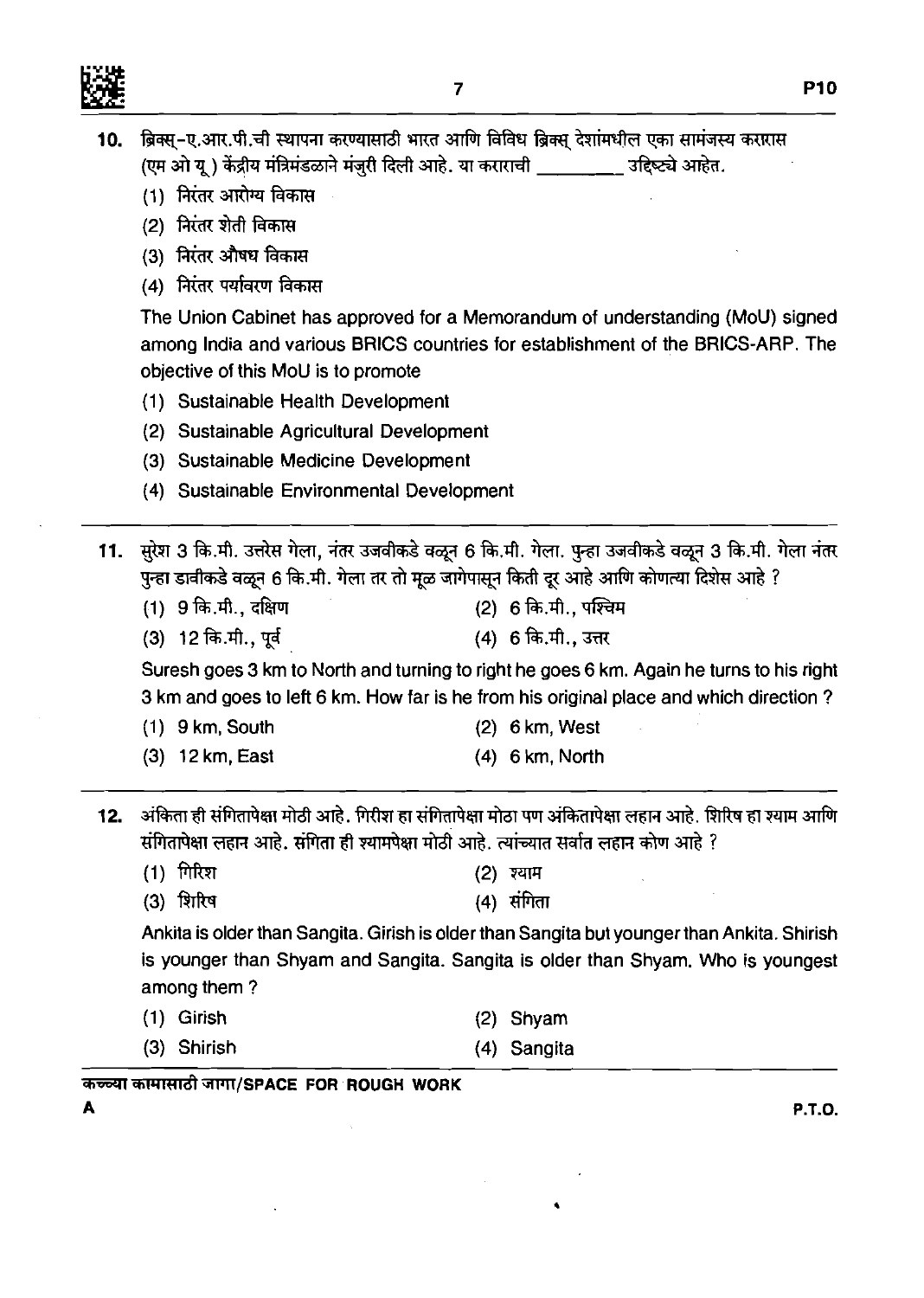|--|

13. विधाने: एकही शिक्षणतज्ज्ञ, संशोधक नाही.

सर्व संशोधक शिक्षक आहेत.

**m:** 

- नुमान .<br>I. एकही शिक्षक, संशोधक न
- II. एकही शिक्षक, शिक्षणतज्ज्ञ नाही
- III. काही संशोधक हे शिक्षक आहेत
- IV. काही शिक्षक हे संशोधक आहेत<br>(1) फक्त II अनुमान सत्य
- 
- (1) फक्त II अनुमान सत्य (2) एकही अनुमान सत्य नाही<br>(3) 1 किंवा III अनुमान सत्य (4) फक्त III आणि IV अनुमा
- 
- (4) फक्त III आणि IV अनुमाने सत्य $+$

**Statements** : No educationists are researchers.

All researchers are teachers.

## **Conclusions** :

- I. No teacher is researcher
- II. No teacher is educationist
- Ill. Some researchers are teachers
- IV. Some teachers are researchers
- 
- 
- (1) Only conclusion II true (2) None of the conclusions is true
- (3) Either 1 or Ill true (4) Only Ill and IV true
- 14. खालील आकृतीत गहाळ झालेली संख्या शोधा. 7 5 3 64  $\overline{?}$ 27  $11$ 8  $\overline{c}$ 8  $(1) 0$  $(2) 8$  $(3)$  125  $(4)$  216 Find the missing number in the given figure.  $\overline{7}$ 4 5 3 64 27 11 8  $\overline{2}$ 8  $(3)$  125  $(2) 8$  $(4)$  216  $(1) 0$

कच्च्या कामासाठी जागा/SPACE FOR ROUGH WORK

 $\pmb{\dot{r}}$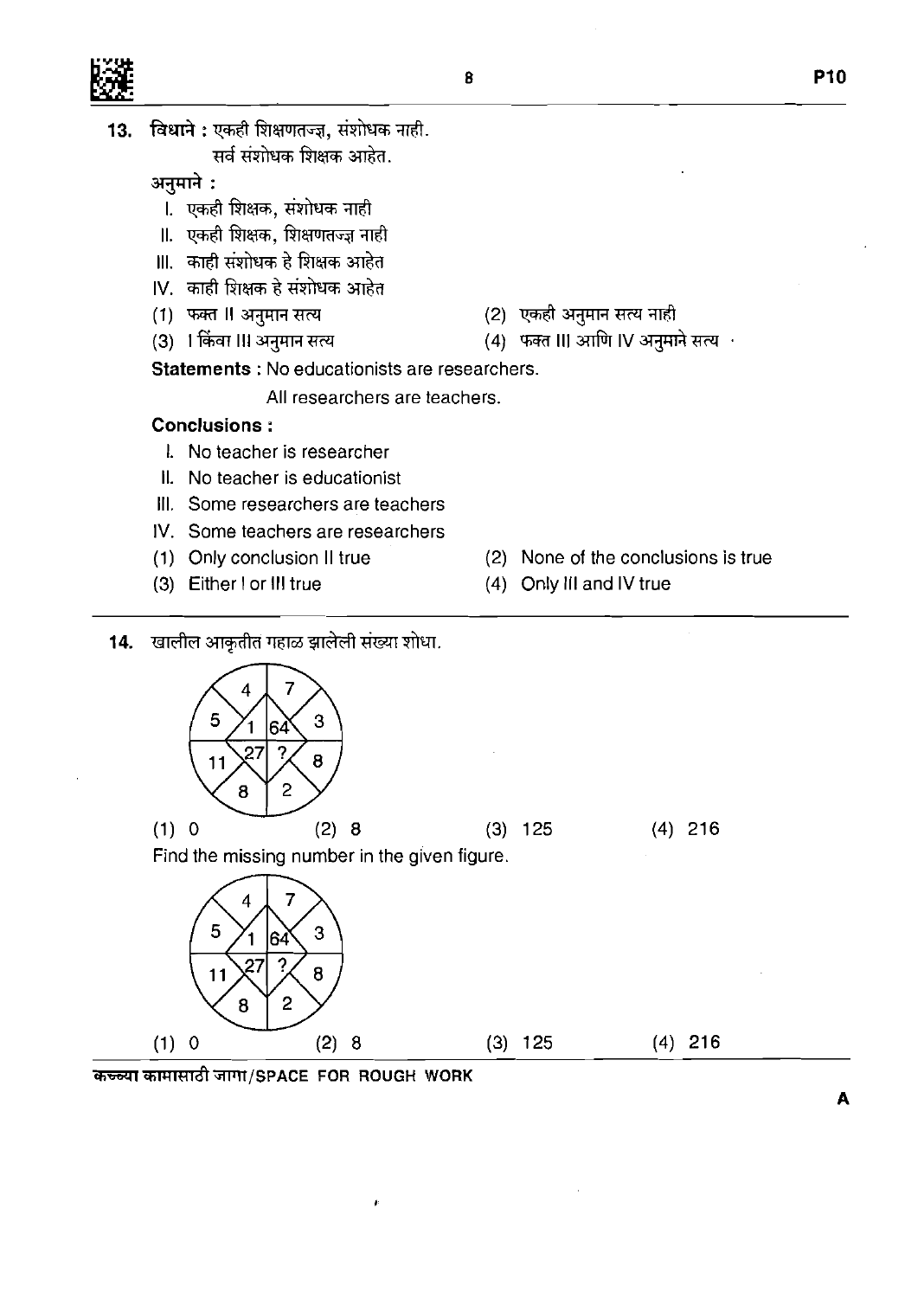**P10** 

|                                  | 15. ज़र 'MACHINE' या शब्दाचा संकेत '19-7-9-14-15-20-11' असा असेल तर 'DANGER' या |
|----------------------------------|---------------------------------------------------------------------------------|
| शब्दाला संकेत तुम्ही कसा लिहाल ? |                                                                                 |
| $(1)$ 11-7-20-16-11-24           | $(2)$ 13-7-20-9-11-25                                                           |
| $(3)$ 10-7-20-13-11-24           | $(4)$ 13-7-20-10-11-25                                                          |
|                                  | If 'MACHINE' is coded as '19-7-9-14-15-20-11', how you will code 'DANGER' ?     |
| $(1)$ 11-7-20-16-11-24           | $(2)$ 13-7-20-9-11-25                                                           |
| $(3)$ 10-7-20-13-11-24           | $(4)$ 13-7-20-10-11-25                                                          |

- 16.  $~$  रसिला बहत करून तिच्या भावाला त्यांच्या स्थानिक रेल्वे स्थानकात संध्याकाळी 5.56 वाजता भेटते आणि तो तिला त्यांच्या घरी घेऊन येतो. एके दिवशी तिने तिची कचेरी लवकर सोडली आणि ती स्थानकावर संध्याकळी 4.50 वाजता पोहोचली. ती तिच्या घराच्या दिशेने चालु लागली. वाटेत तिला त्यांच्या घरून येणारा भाऊ भेटला आणि ते घरी नेहमीपेक्षा 20 मिनिटे आधी पोहोचले. तर ती किती वेळ चालली ?
	- (1) 1 तास 4 मिनिटे
	- (2) 46 मिनिटे
	- $(3)$  56 मिनिटे
	- (4) घरी पोहोचण्यासाठी लागणारा वेळ दिलेला नसल्यामुळे गणन करता येणार नाही

Usually Rasila meets her brother at her local railway station at 5.56 p.m. who rides her to their residence. One day she left her office earlier and reached the station at 4.50 p.m. She started walking toward her home, met her brother coming from their residence on the way and they reached their home 20 minutes earlier than usual time. For how long did she walk ?

- (1) 1 hr. 4 min.
- (2) 46 minutes
- (3) 56 minutes
- (4) Cannot be calculated as time required for reaching home is not given
- 17. पाण्याच्या कमतरतेच्या समस्येबाबत चर्चा करण्यासाठी एक गट जमला आहे. यातील 7 व्यक्ती कन्नड बोलतात, 15 तामीळ बोलतात आणि 8 मराठी बोलतात. यातील सर्वांना इंग्रजी समजते पण कोणीही ती बोल शकत नाहीत. यापैकी प्रत्येक येथे उल्लेख केलेल्यापैकी एक वा अधिक प्रादेशिक भाषा बोलू शकतात. जर या गटातील 3 व्यक्ती दोन भाषा बोलत असतील आणि फक्त दोन व्यक्ती सर्व भाषा बोल शकत असतील तर गटातील व्यक्तींची संख्या किती ?
	- $(1)$  22  $(2)$  23  $(3)$  24  $(4)$  25

A group is gathered for discussing some problem related to water shortage. Of these 7 persons can speak Kannada, 15 can speak Tamil and 8 can speak Marathi. All of them can understand English but none can speak. Each of them can speak one or more regional languages that are mentioned here. If 3 persons of this group can speak two languages and only 2 persons can speak all three languages then how many persons are in this group 7

(1) 22 (2) 23 (3) 24 (4) 25

**<sup>~</sup>W~TR&~/SPACE FOR ROUGH WORK**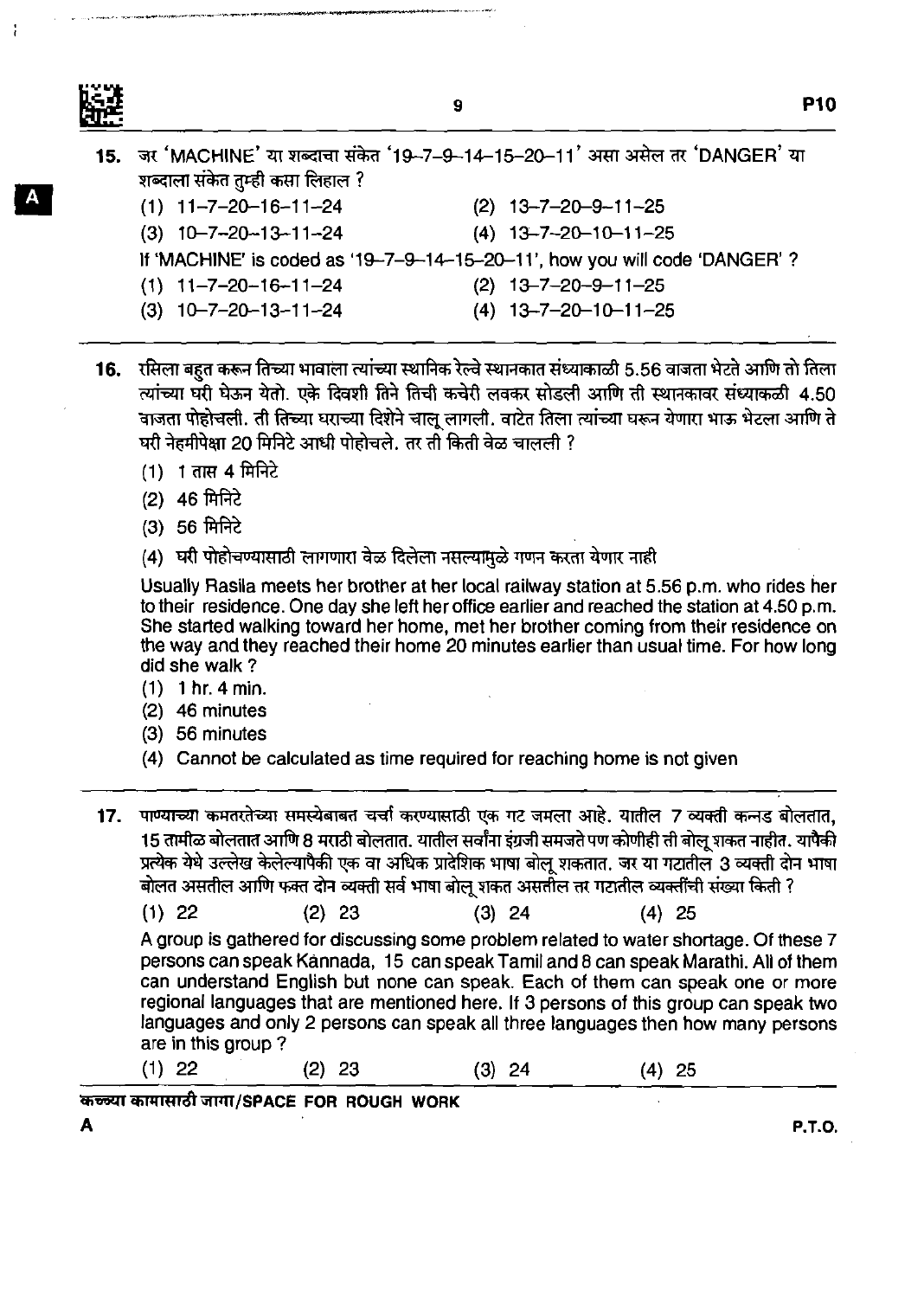

 $\bar{\mathcal{A}}$ 

 $\hat{\mathcal{A}}$ 

 $\frac{1}{2}$ 

 $\boldsymbol{\mathsf{A}}$ 

|     |             |                                                                                                                                                                         | 10      |           |                              | <b>P10</b> |
|-----|-------------|-------------------------------------------------------------------------------------------------------------------------------------------------------------------------|---------|-----------|------------------------------|------------|
| 18. |             | राहुलची आई ही मोनिकाच्या वडिलांची एकूलती एक मुलगी आहे तर मोनिकाच्या पतीचे राहुलशी नाते काय ?                                                                            |         |           |                              |            |
|     | (1) काका    | <u>(2) वडील</u>                                                                                                                                                         |         | (3) आजोबा | (4) भाऊ                      |            |
|     | to Rahul?   | Rahul's mother is the only daughter of Monika's father. How is Monika's husband related                                                                                 |         |           |                              |            |
|     | $(1)$ Uncle | $(2)$ Father                                                                                                                                                            |         |           | (3) Grand father (4) Brother |            |
|     |             | 19. पुढे दिलेले प्रतिपादन आणि कारण अभ्यासा :                                                                                                                            |         |           |                              |            |
|     |             | प्रतिपादन (A) : गेल्या काही दशकात मोठ्या प्रमाणात जागतिक तापमान वृद्धी होत आहे.                                                                                         |         |           |                              |            |
|     |             | कारण (R) : अार्थिक विकासावर दिलेल्या जोरामुळे वातावरणात उत्सर्जित केल्या जाणाऱ्या हरितगृह वायूंचे<br>प्रमाण धोकादायक प्रमाणात वाढले आहे.                                |         |           |                              |            |
|     |             | प्रतिपादन आणि कारण यांचे वर्णन करणारा सर्वात उचित पर्याय निवडा.                                                                                                         |         |           |                              |            |
|     |             | (1) (A) आणि (R) दोन्ही सत्य असून (R) हे (A) चे योग्य स्पष्टीकरण आहे                                                                                                     |         |           |                              |            |
|     |             | (2) (A) आणि (R) दोन्ही सत्य असले तरीही (R) हे (A) चे योग्य स्पष्टीकरण नाही                                                                                              |         |           |                              |            |
|     |             | (3) (A) सत्य आहे परंतु (R) हे सत्य नाही                                                                                                                                 |         |           |                              |            |
|     |             | (4) (A) असत्य आहे परंतु (R) हे सत्य आहे                                                                                                                                 |         |           |                              |            |
|     |             | Study the assertion and reason given below:                                                                                                                             |         |           |                              |            |
|     |             | <b>Assertion (A):</b> Over the past few decades there has been drastic global warming.                                                                                  |         |           |                              |            |
|     | Reason (R): | The push for economic development has increased to dangerous<br>proportions the emission of green house gases into atmosphere.                                          |         |           |                              |            |
|     |             | Select the most appropriate option that describe assertion and reason:                                                                                                  |         |           |                              |            |
|     |             | (1) Both $(A)$ and $(R)$ are true and $(R)$ is correct explanation of $(A)$                                                                                             |         |           |                              |            |
|     | (2)         | Both (A) and (R) are true and (R) is not correct explanation of $(A)$                                                                                                   |         |           |                              |            |
|     |             | $(3)$ $(A)$ is true but $(R)$ is false                                                                                                                                  |         |           |                              |            |
|     |             | $(4)$ $(A)$ is false but $(R)$ is true                                                                                                                                  |         |           |                              |            |
| 20. |             | A, B व C या चढत्या क्रमाने येणाऱ्या तीन विषम संख्या आहेत. जर Aची  तिप्पट ही C च्या दुपटीपेक्षा तीनने लहान<br>असेल तर C ची किमंत असलेला पर्याय निवडा.                    |         |           |                              |            |
|     | $(1)$ 11    | (2) 9                                                                                                                                                                   | $(3)$ 7 |           | (4) 5                        |            |
|     |             | A, B, C are three consecutive odd numbers in ascending order. If the value of three<br>times A is three less than two times C, select the option that gives value of C. |         |           |                              |            |
|     | $(1)$ 11    | (2) 9                                                                                                                                                                   | $(3)$ 7 |           | $(4)$ 5                      |            |

कच्च्या कामासाठी जागा/SPACE FOR ROUGH WORK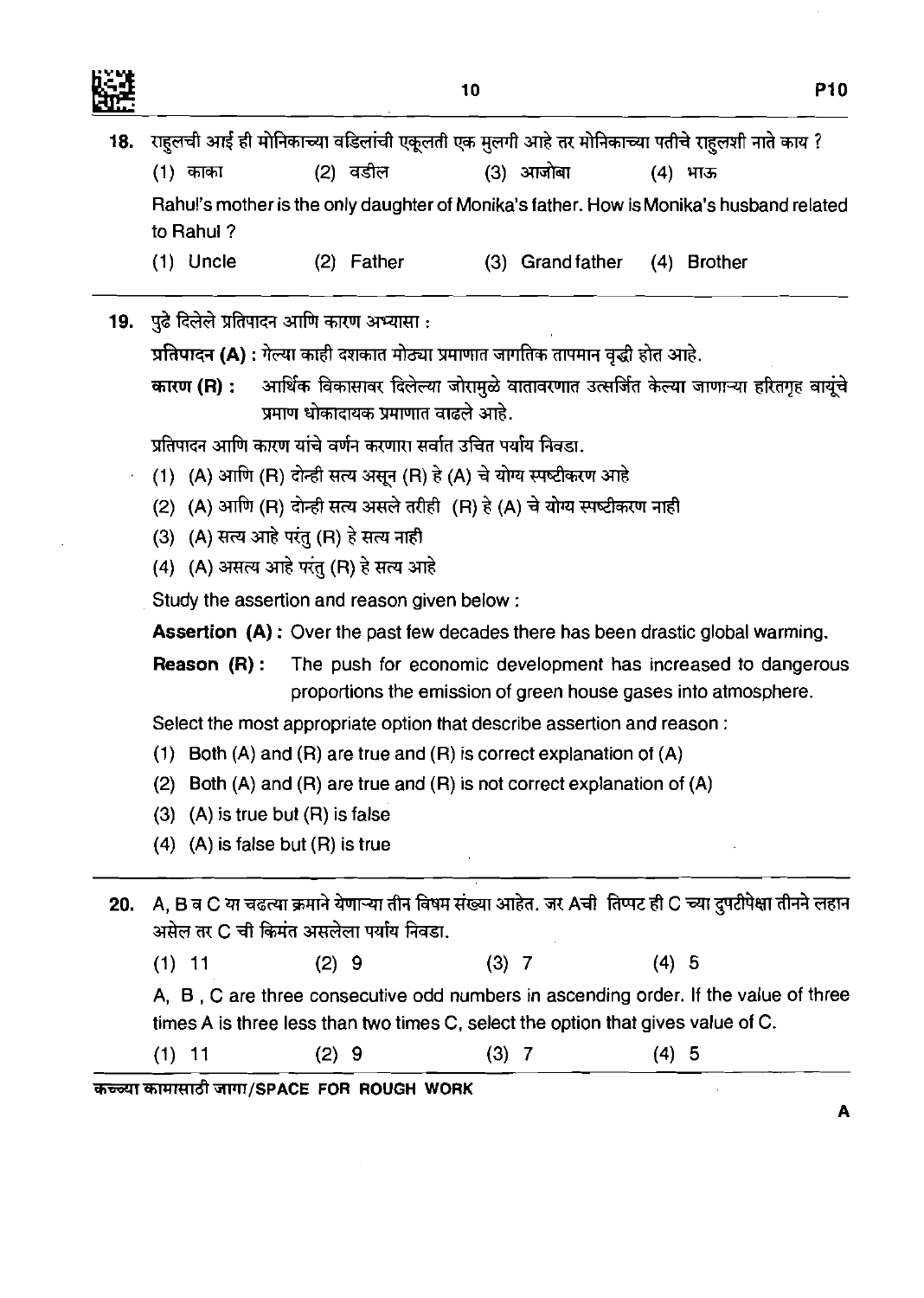|     |           |                      |     |                 |     | 11            |                  |
|-----|-----------|----------------------|-----|-----------------|-----|---------------|------------------|
| 21. |           | जोड्या लावा.         |     |                 |     |               |                  |
|     |           | जिल्हा               |     |                 |     |               | तालूका           |
|     |           | अ. चंद्रपूर          |     |                 |     |               | <b>i.</b> चामोशी |
|     |           | ब. गडचिरोली          |     |                 |     | ii.           | गोंड पिंपरी      |
|     |           | क. भंडारा            |     |                 |     |               | iii. मोहाडी      |
|     |           | ुड. वर्धा            |     |                 |     |               | iv. देवळी        |
|     |           | अ                    | ब   | क               | ड   |               |                  |
|     | (1)       | iv                   | ijį | $\mathbf{ii}^*$ | j   |               |                  |
|     | (2)       | iii                  | ij  | $\mathbf{i}$    | iv  |               |                  |
|     | (3)       | $\mathbf i$          | ij. | iv              | iii |               |                  |
|     | (4)       | ij                   | İ   | iii             | iv  |               |                  |
|     |           | Match the following: |     |                 |     |               |                  |
|     |           | <b>District</b>      |     |                 |     |               | <b>Taluka</b>    |
|     |           | A. Chandrapur        |     |                 |     | i.            | Chamoshi         |
|     | <b>B.</b> | Gadchiroli           |     |                 |     | $\mathbf{ii}$ | Gond Pimpri      |
|     |           | C. Bhandara          |     |                 |     |               | iii. Mohadi      |
|     |           | D. Wardha            |     |                 |     |               | iv. Devli        |
|     |           | A                    | B   | $\mathbf C$     | D   |               |                  |
|     | (1)       | iv                   | ijį | $\mathbf i$     | j   |               |                  |
|     | (2)       | iii                  | ij  | $\mathbf{i}$    | İV  |               | $\epsilon$       |
|     | (3)       | $\mathbf i$          | ij  | İV              | iii |               |                  |
|     | (4)       | $\mathbf{ii}$        | İ.  | iii             | iv  |               |                  |
|     |           |                      |     |                 |     |               |                  |

 $\mathcal{L}_{\text{max}}$ 

 $\frac{1}{2}$  ,  $\frac{1}{2}$  ,  $\frac{1}{2}$ 

कच्च्या कामासाठी जागा/SPACE FOR ROUGH WORK<br>A

 $\sim 10^{-11}$ 

**A P.T.O.** 

 $\bar{\mathcal{A}}$ 

l,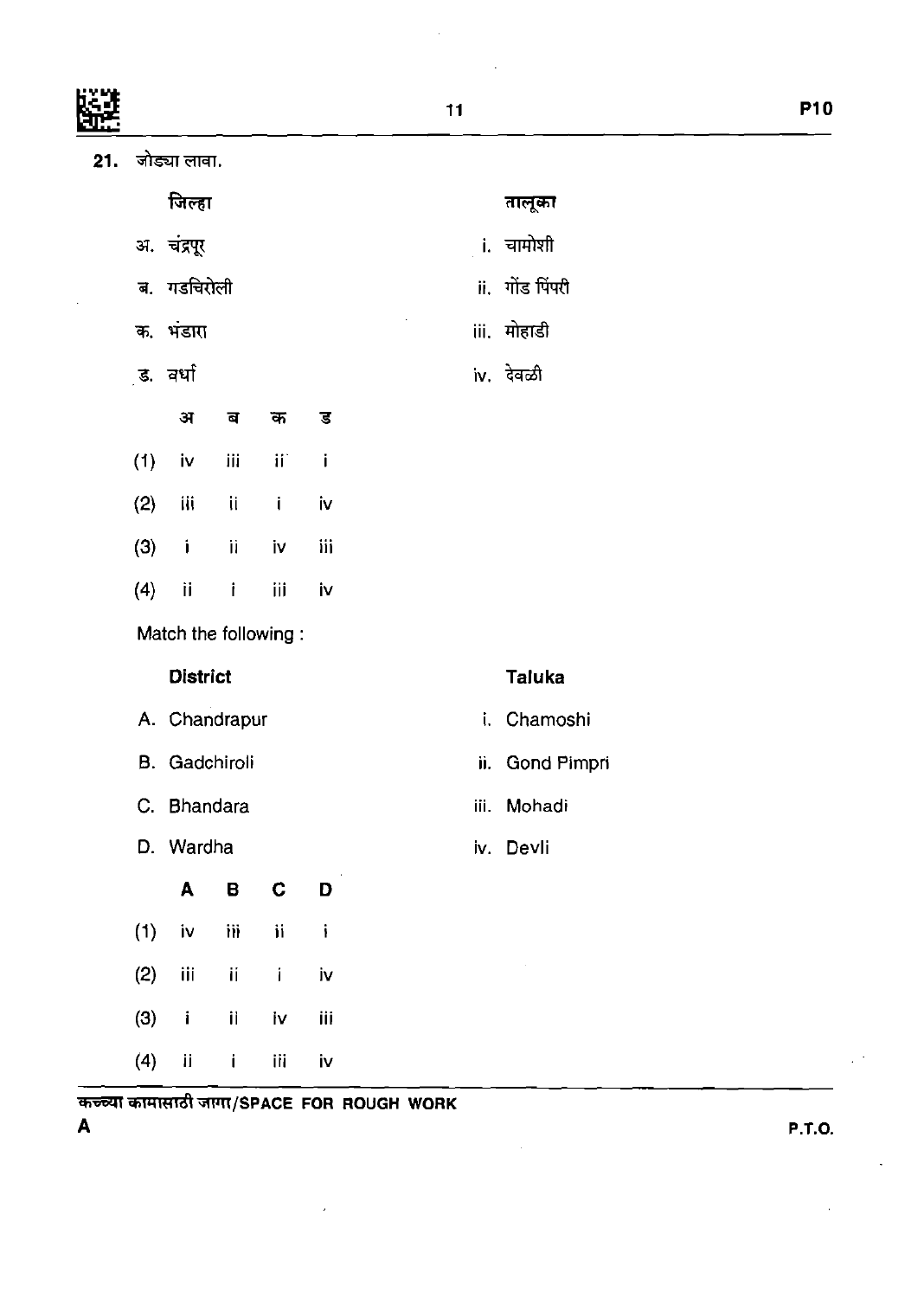髊

 $\ddot{\phantom{0}}$ 

 $\sim$ 

| <b>P10</b> |  |
|------------|--|
|            |  |

 $\bar{z}$ 

 $\overline{\mathbf{A}}$ 

 $\sim 10^7$ 

 $\sim 10$ 

 $\sim$ 

| 22. |           | 19 व्या शतकात प्रकाशित झालेली पुस्तके व त्यांचे लेखक/संपादक यांच्या जोड्या जुळवा. |                                                  |                               |                                                        |  |                                                                                                  |  |  |  |  |  |
|-----|-----------|-----------------------------------------------------------------------------------|--------------------------------------------------|-------------------------------|--------------------------------------------------------|--|--------------------------------------------------------------------------------------------------|--|--|--|--|--|
|     |           |                                                                                   |                                                  |                               | अ.   भारतवर्षीय प्राचीन ऐतिहासिक कोश<br>$\mathbb{R}^3$ |  | ।.  शंकर पांडूरंग पंडित                                                                          |  |  |  |  |  |
|     |           |                                                                                   | ब. वेदार्थ यत्न                                  |                               |                                                        |  | ॥. जे. एम्. गुर्जर                                                                               |  |  |  |  |  |
|     |           |                                                                                   |                                                  | क.  षड्दर्शन चिंतनिका         |                                                        |  | Ⅲ. रघुनाथ भास्कर गोडबोले                                                                         |  |  |  |  |  |
|     |           |                                                                                   |                                                  | ड. मनुस्मृतीचे मराठीत भाषांतर |                                                        |  | IV. डॉ. महादेव मोरेश्वर कुंटे                                                                    |  |  |  |  |  |
|     |           | अ                                                                                 | ৰ                                                | क                             | ड                                                      |  |                                                                                                  |  |  |  |  |  |
|     | (1) 1     |                                                                                   | Ħ                                                | Ш                             | IV                                                     |  |                                                                                                  |  |  |  |  |  |
|     | $(2)$ III |                                                                                   | $\mathbf{I}$                                     | $\mathsf{IV}$                 | ï                                                      |  |                                                                                                  |  |  |  |  |  |
|     | (3) 1     |                                                                                   | $\mathbf{H}$                                     | $\mathbf{I}$                  | IV                                                     |  |                                                                                                  |  |  |  |  |  |
|     |           | $(4)$ IV                                                                          | $\blacksquare$                                   | $\mathbf{I}$                  | III                                                    |  |                                                                                                  |  |  |  |  |  |
|     |           |                                                                                   |                                                  |                               |                                                        |  | Match the following books published in the 19 <sup>th</sup> century with their authors/editors : |  |  |  |  |  |
|     |           |                                                                                   |                                                  |                               |                                                        |  | A. Dictionary of Ancient Indian Historical I. Shankar Pandurang Pandit                           |  |  |  |  |  |
|     |           |                                                                                   | Information                                      |                               |                                                        |  |                                                                                                  |  |  |  |  |  |
|     |           |                                                                                   |                                                  | B. Vedartha Yatna             |                                                        |  | II. J. M. Gurjar                                                                                 |  |  |  |  |  |
|     |           |                                                                                   |                                                  |                               | C. Shad-Darshana Chintanika                            |  | Raghunath Bhaskar Godbole<br>111.                                                                |  |  |  |  |  |
|     |           |                                                                                   |                                                  |                               | D. Marathi translation of Manusmriti                   |  | IV. Dr. Mahadev Moreshwar Kunte                                                                  |  |  |  |  |  |
|     |           | A                                                                                 | В                                                | C                             | D                                                      |  |                                                                                                  |  |  |  |  |  |
|     | (1) 1     |                                                                                   | $\pmb{\parallel}$                                | Ш                             | IV                                                     |  |                                                                                                  |  |  |  |  |  |
|     | $(2)$ III |                                                                                   | $\overline{\phantom{a}}$                         | 1 <sub>V</sub>                | H                                                      |  |                                                                                                  |  |  |  |  |  |
|     | (3) 1     |                                                                                   | $\begin{array}{c} \hline \text{III} \end{array}$ | I                             | IV                                                     |  |                                                                                                  |  |  |  |  |  |
|     | $(4)$ IV  |                                                                                   | $\mathbf I$                                      | Ш                             | Ш                                                      |  |                                                                                                  |  |  |  |  |  |

कच्चा कामासाठी जागा/SPACE FOR ROUGH WORK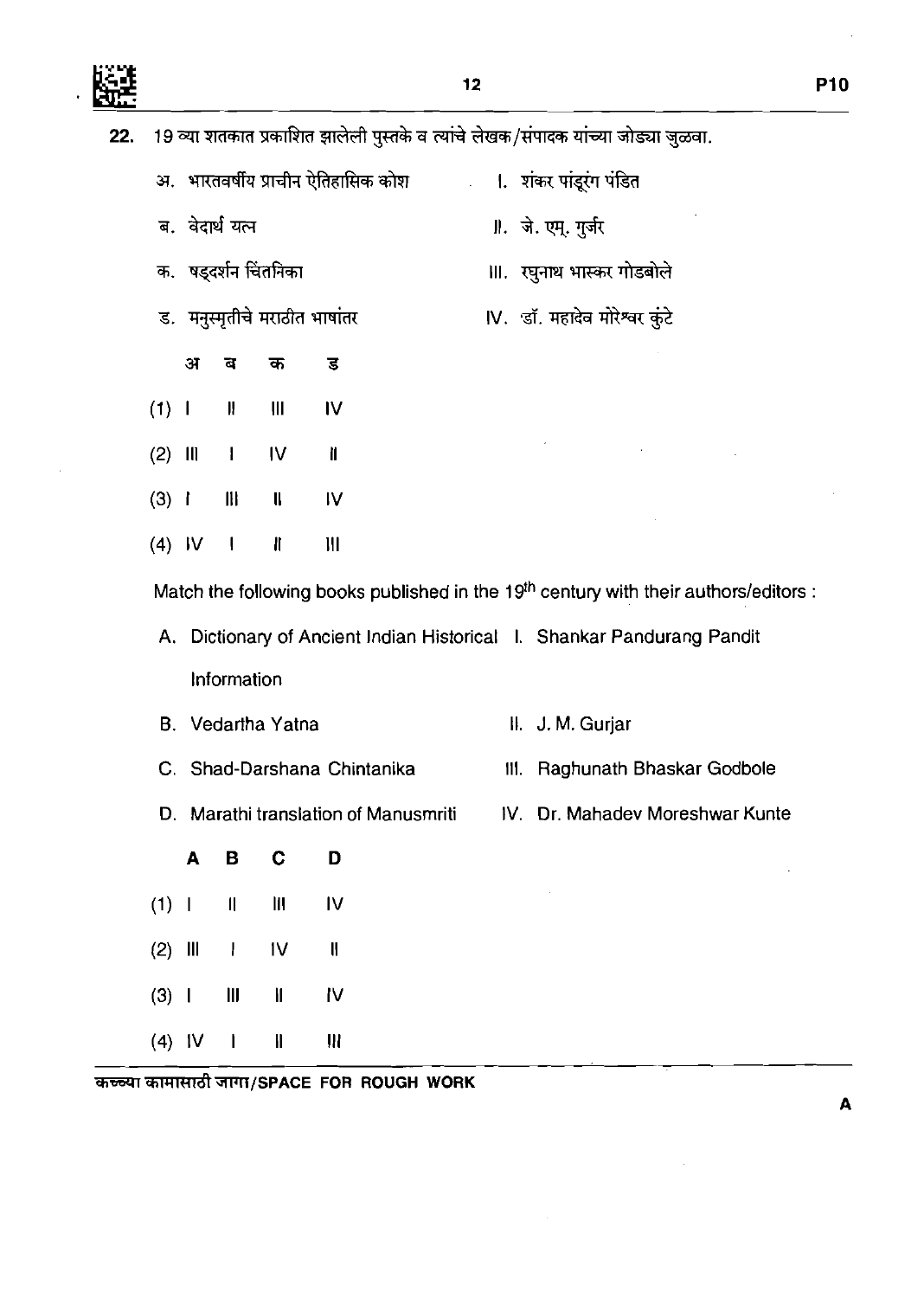**II.** यवतमाळ **III.** अकोला IV. नागपुर

पुढील वृत्तपत्रे व ती जेथून प्रकाशित होतात ती स्थळे यांच्या जोड्या जुळवा.<br>अ. महाराष्ट्र

|     |           |          | ड. स्वतंत्र हिंदूस्थान           |                |                                         |     | IV. नागपुर                                                                      |
|-----|-----------|----------|----------------------------------|----------------|-----------------------------------------|-----|---------------------------------------------------------------------------------|
|     |           | अ        | ब                                | क              | ड                                       |     |                                                                                 |
|     | $(1)$     |          | ₩                                | $\mathbf{M}$   | 1V                                      |     |                                                                                 |
|     |           | $(2)$ II | $\mathbf{I}$                     | IV.            | W                                       |     |                                                                                 |
|     |           |          | $(3)$ IV II                      | $\mathbf{III}$ | I                                       |     |                                                                                 |
|     | $(4)$ III |          | $\mathsf{IV}$                    | H              |                                         |     |                                                                                 |
|     |           |          |                                  |                |                                         |     | Match the following newspapers and the places from where they were published.   |
|     |           |          | A. Maharashtra                   |                |                                         |     | I. Amravati                                                                     |
|     |           |          | <b>B.</b> Lokamat                |                |                                         | II. | Yeotmal                                                                         |
|     |           |          | C. Matrubhumi                    |                |                                         |     | III. Akola                                                                      |
|     |           |          |                                  |                | D. Swatantra Hindustan                  |     | IV. Nagpur                                                                      |
|     |           | A        | B                                | C              | D                                       |     |                                                                                 |
|     |           |          | $(1)$ IIIII                      |                | IV                                      |     |                                                                                 |
|     |           |          | $(2)$ $  $ $  $ $  $ $  $        |                | $\mathbf{III}$                          |     |                                                                                 |
|     |           |          | $(3)$ IV $\parallel$ $\parallel$ |                | Ł                                       |     |                                                                                 |
|     | (4)       | Ш        | - IV                             | $\mathbf{I}$   |                                         |     |                                                                                 |
|     |           |          |                                  |                |                                         |     |                                                                                 |
| 24. |           |          |                                  |                |                                         |     | __ यांच्या प्रोत्साहनाने कृष्णाजी अर्जुन केळुसकरांनी मराठीत 'शिवचरित्र' लिहिले. |
|     |           |          | (1)  सयाजीराव गायकवाड            |                |                                         |     | (2) यशवंतराव भोसले                                                              |
|     |           |          | (3) शाहू महाराज                  |                |                                         |     | (4) ताराबाई                                                                     |
|     |           |          |                                  |                |                                         |     | Due to the encouragement given by ________, Krishnaji Arjun Keluskar wrote      |
|     |           |          |                                  |                | 'Shivacharitra' in Marathi.             |     |                                                                                 |
|     |           |          |                                  |                | (1) Sayajirao Gaikwad                   |     | (2) Yashwantrao Bhosale                                                         |
|     |           |          | (3) Shahu Maharaj                |                |                                         |     | (4) Tarabai                                                                     |
| 25. |           |          |                                  |                | बडोदा वत्सल, राघव भूषण आणि अंबा लहरी ही |     | चालवलेली वृत्तपत्रे होती.                                                       |
|     |           |          |                                  |                |                                         |     |                                                                                 |
|     |           |          | (1) लोकहितवादींनी                |                |                                         |     | (2) आर्य समाजांनी                                                               |
|     |           |          | (3) सत्यशोधकांनी                 |                |                                         |     | (4) विष्णूशास्त्री चिपळूणकरांनी                                                 |
|     |           |          |                                  |                |                                         |     | Badoda Vatsal, Raghav Bhushan and Ambalahari were the newspapers by             |
|     |           |          | (1) Lokhitvadi                   |                |                                         |     | (2) Arya samajists                                                              |
|     |           |          | (3) Satyashodhaks                |                |                                         |     | (4) Vishnushastri Chiplunkar                                                    |

कच्च्या कामासाठी जागा/SPACE FOR ROUGH WORK

23.

ज. महाराष्ट्र ब. लोकमत क. मातृभूमि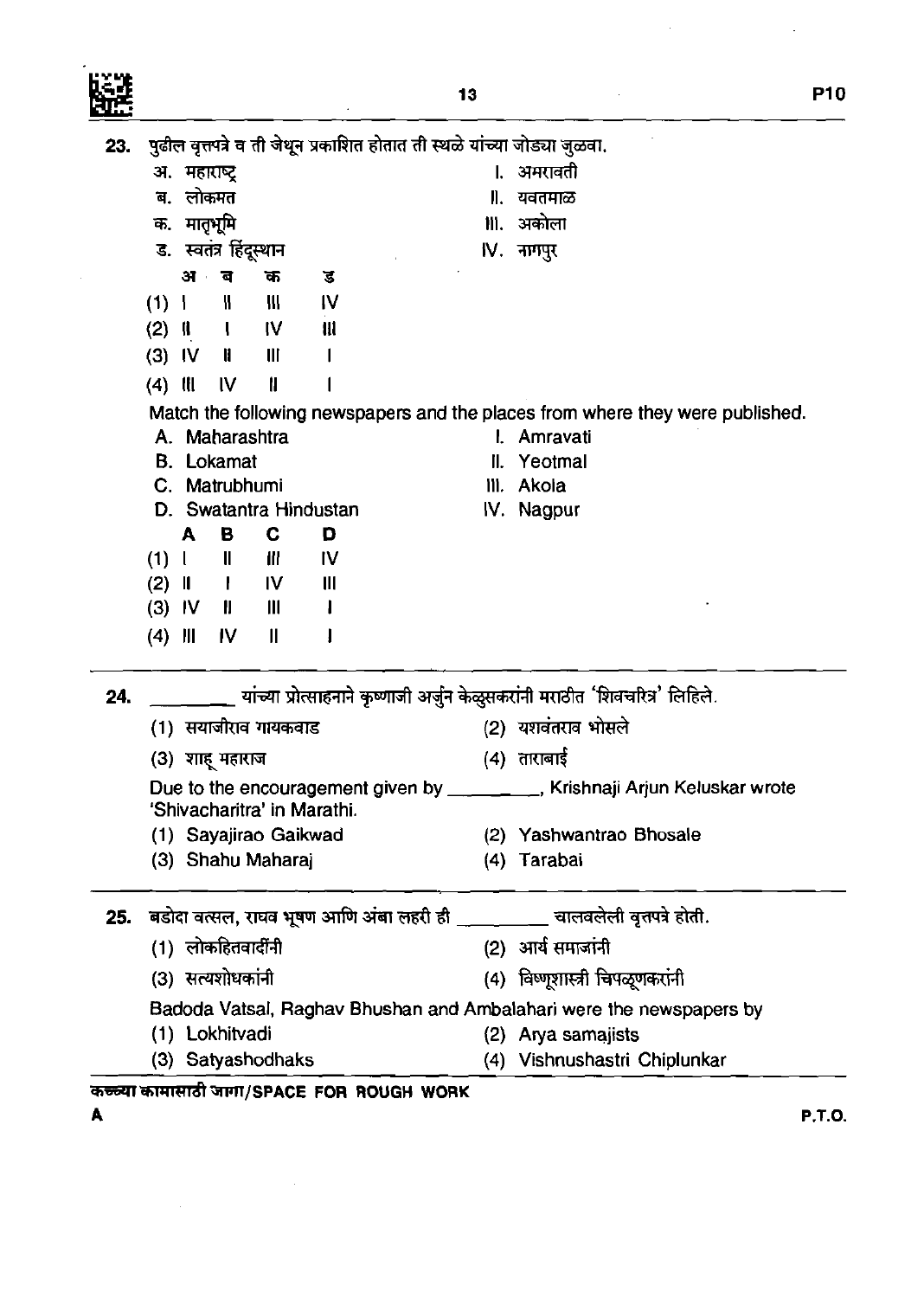|     |     |                          |            |     |                               | 14                                                                                            |                                         | <b>P10</b>                                                                   |
|-----|-----|--------------------------|------------|-----|-------------------------------|-----------------------------------------------------------------------------------------------|-----------------------------------------|------------------------------------------------------------------------------|
| 26. |     |                          |            |     | पुढीलपैकी विजोड व्यक्ती ओळखा. |                                                                                               |                                         |                                                                              |
|     |     | (1) मल्लप्पा धन शेट्टी   |            |     |                               |                                                                                               | (2) जगन्नाथ शिंदे                       |                                                                              |
|     |     | . (3) अब्दूल रसूल        |            |     |                               |                                                                                               | (4) सिद्धाप्पा कांबळी                   |                                                                              |
|     |     |                          |            |     |                               | Pick out the odd person from the following.                                                   |                                         |                                                                              |
|     |     |                          |            |     | (1) Mallappa Dhan Shetty      |                                                                                               | (2) Jagannath Shinde                    |                                                                              |
|     |     | (3) Abdul Rasul          |            |     |                               |                                                                                               | (4) Siddhappa Kambli                    |                                                                              |
| 27. |     |                          |            |     |                               | महाराष्ट्र राज्याचा विस्तार __________ पूर्व रेखावृत ते __________ पूर्व रेखावृतादरम्यान आहे. |                                         |                                                                              |
|     |     | $(1)$ 76° 46'; 80° 52'   |            |     |                               |                                                                                               | (2) $72^{\circ} 36'$ ; $80^{\circ} 54'$ |                                                                              |
|     |     | $(3)$ 71° 36'; 80° 55'   |            |     |                               |                                                                                               | $(4)$ 72° 46'; 80° 54'                  |                                                                              |
|     |     | East longitude.          |            |     |                               |                                                                                               |                                         | The State of Maharashtra is extended between _________East longitude to ____ |
|     |     | $(1)$ 76° 46'; 80° 52'   |            |     |                               |                                                                                               | $(2)$ 72° 36'; 80° 54'                  |                                                                              |
|     |     | $(3)$ 71° 36'; 80° 55'   |            |     |                               |                                                                                               | (4) $72^{\circ}$ 46'; 80 $^{\circ}$ 54' |                                                                              |
|     |     |                          |            |     |                               |                                                                                               |                                         |                                                                              |
| 28. |     | जोड्या लावा.             |            |     |                               |                                                                                               |                                         |                                                                              |
|     |     | ठिकाण                    |            |     |                               |                                                                                               | अभयारण्य                                |                                                                              |
|     |     | अ. चंद्रपूर<br>ब. नागपूर |            |     |                               |                                                                                               | <b>i.</b> बोर<br>ii. नवेगाव             |                                                                              |
|     |     | क. भंडारा                |            |     |                               |                                                                                               | iii. ताडोबा                             |                                                                              |
|     |     | ड. वर्धा                 |            |     |                               |                                                                                               | iv. पेंच                                |                                                                              |
|     |     | अ                        | ਕ          | क   | ड                             |                                                                                               |                                         |                                                                              |
|     | (1) | iv                       | <b>iii</b> | Ϊİ  |                               |                                                                                               |                                         |                                                                              |
|     | (2) | $\mathbf{i}$             | iv         | Ϊij | Ħ                             |                                                                                               |                                         |                                                                              |
|     | (3) | ij                       |            | İ٧  | iii                           |                                                                                               |                                         |                                                                              |
|     | (4) | iii                      | İV.        | ij  |                               |                                                                                               |                                         |                                                                              |
|     |     | Match the following:     |            |     |                               |                                                                                               |                                         |                                                                              |
|     |     | <b>Place</b>             |            |     |                               |                                                                                               | <b>Sanctuary/Park</b>                   |                                                                              |
|     |     | A. Chandrapur            |            |     |                               | i.                                                                                            | <b>Bor</b>                              |                                                                              |
|     | В.  | Nagpur                   |            |     |                               | ij.                                                                                           | Navegao                                 |                                                                              |
|     | C.  | <b>Bhandara</b>          |            |     |                               | iii.                                                                                          | Tadoba                                  |                                                                              |
|     | D.  | Wardha<br>A              | B          | C   | D                             | iv.                                                                                           | Pench                                   |                                                                              |
|     | (1) | İ٧                       | iii        | ii. | L                             |                                                                                               |                                         |                                                                              |
|     | (2) | j.                       | j۷         | Ϊij | ij                            |                                                                                               |                                         |                                                                              |
|     | (3) | ij                       |            | į۷  | iii                           |                                                                                               |                                         |                                                                              |
|     | (4) | iii                      | iv         | ii  | i                             |                                                                                               |                                         |                                                                              |

 $\boldsymbol{\mathsf{A}}$ 

 $\Delta \phi = 1.5$  and

 $\hat{\mathbf{r}}$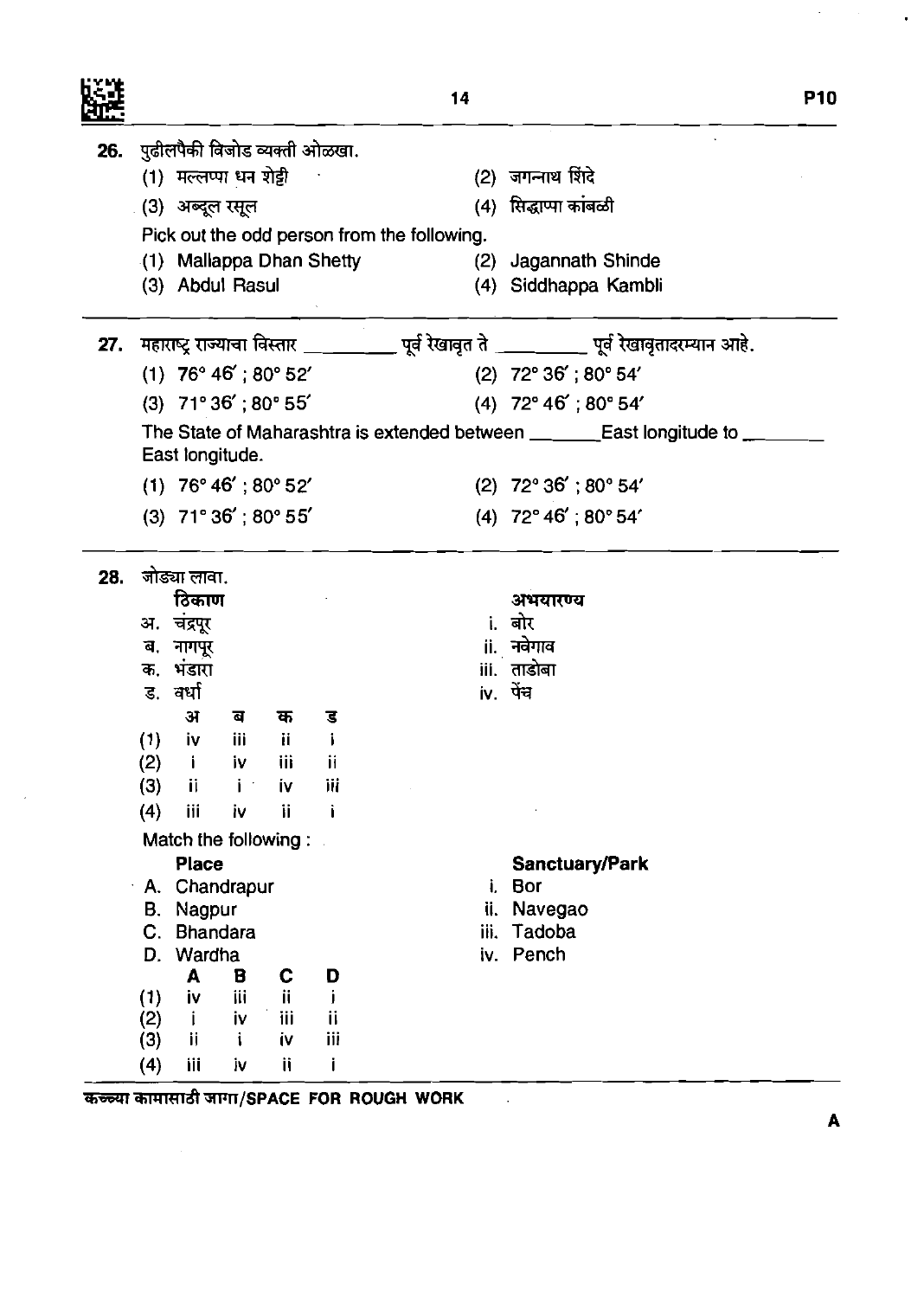|     |                   |                                                                           | 15  |                                     |  |  |
|-----|-------------------|---------------------------------------------------------------------------|-----|-------------------------------------|--|--|
| 29. |                   | तापी नदी कोणत्या जिल्ह्यातून गुजरात राज्यात प्रवेश करते ?                 |     |                                     |  |  |
|     | (1) जळगाव         |                                                                           |     | (2) नाशिक                           |  |  |
|     | (3) नंदूरबार      |                                                                           |     | (4) धुळे                            |  |  |
|     |                   | The river Tapi enters in Gujarat State from which district?               |     |                                     |  |  |
|     | $(1)$ Jalgao      |                                                                           |     | (2) Nashik                          |  |  |
|     | (3) Nandurbar     |                                                                           | (4) | <b>Dhule</b>                        |  |  |
| 30. |                   | सातपुडा दोन भागात ___________ मुळे विभागला जातो.                          |     |                                     |  |  |
|     | (1) अर्जिठा फट    |                                                                           |     | (2) नर्मदा फट                       |  |  |
|     | (3) बऱ्हानपुर फट  |                                                                           | (4) | सातमाळा फट                          |  |  |
|     |                   | Satpura is divided into two parts due to                                  |     |                                     |  |  |
|     | (1) Ajanta gap    |                                                                           | (2) | Narmada gap                         |  |  |
|     | (3) Barhanpur gap |                                                                           |     | (4) Satmala gap                     |  |  |
| 31. |                   | अनुच्छेदातील तरतूदीनुसार राज्यात राष्ट्रपती राजवट लागू करता येते.         |     |                                     |  |  |
|     | अ. अनुच्छेद 356   |                                                                           |     | ब. अनुच्छेद 352                     |  |  |
|     | क. अनुच्छेद 360   |                                                                           |     | ड. अनुच्छेद 365                     |  |  |
|     | (1) फक्त अ        | (2) फक्त अ, ब (3) फक्त अ, ड (4) फक्त अ, क                                 |     |                                     |  |  |
|     |                   | A President's Rule can be imposed in a State under the provision of _     |     |                                     |  |  |
|     | A. Article 356    |                                                                           |     | B. Article 352                      |  |  |
|     | C. Article 360    |                                                                           |     | D. Article 365                      |  |  |
|     | $(1)$ Only A      | $(2)$ Only A, B                                                           |     | $(3)$ Only A, D $(4)$ Only A, C     |  |  |
| 32. |                   | भारताच्या खालीलपैकी कोणत्या राज्यांमध्ये विधान परिषद अस्तित्वात आहे ?     |     |                                     |  |  |
|     | अ. बिहार          |                                                                           |     | ब कर्नाटक                           |  |  |
|     | क. तेलंगणा        |                                                                           |     | ड मध्यप्रदेश                        |  |  |
|     |                   | (1) फक्त अ, ब, क (2) फक्त अ, ब, ड (3) फक्त ब, क, ड (4) फक्त अ, क, ड       |     |                                     |  |  |
|     |                   | Legislative Council is existed in which of the following States of India? |     |                                     |  |  |
|     | A. Bihar          |                                                                           |     | B. Karnataka                        |  |  |
|     | C. Telangana      |                                                                           |     | D. Madhya Pradesh                   |  |  |
|     |                   | (1) Only A, B, C $(2)$ Only A, B, D                                       |     | (3) Only B, C, D $(4)$ Only A, C, D |  |  |

 $\mathcal{A}^{\text{max}}_{\text{max}}$ 

 $\frac{1}{\sqrt{2}}\sum_{i=1}^{n-1}\frac{1}{i} \sum_{j=1}^{n-1} \frac{1}{j} \sum_{j=1}^{n-1} \frac{1}{j} \sum_{j=1}^{n-1} \frac{1}{j} \sum_{j=1}^{n-1} \frac{1}{j} \sum_{j=1}^{n-1} \frac{1}{j} \sum_{j=1}^{n-1} \frac{1}{j} \sum_{j=1}^{n-1} \frac{1}{j} \sum_{j=1}^{n-1} \frac{1}{j} \sum_{j=1}^{n-1} \frac{1}{j} \sum_{j=1}^{n-1} \frac{1}{j} \sum$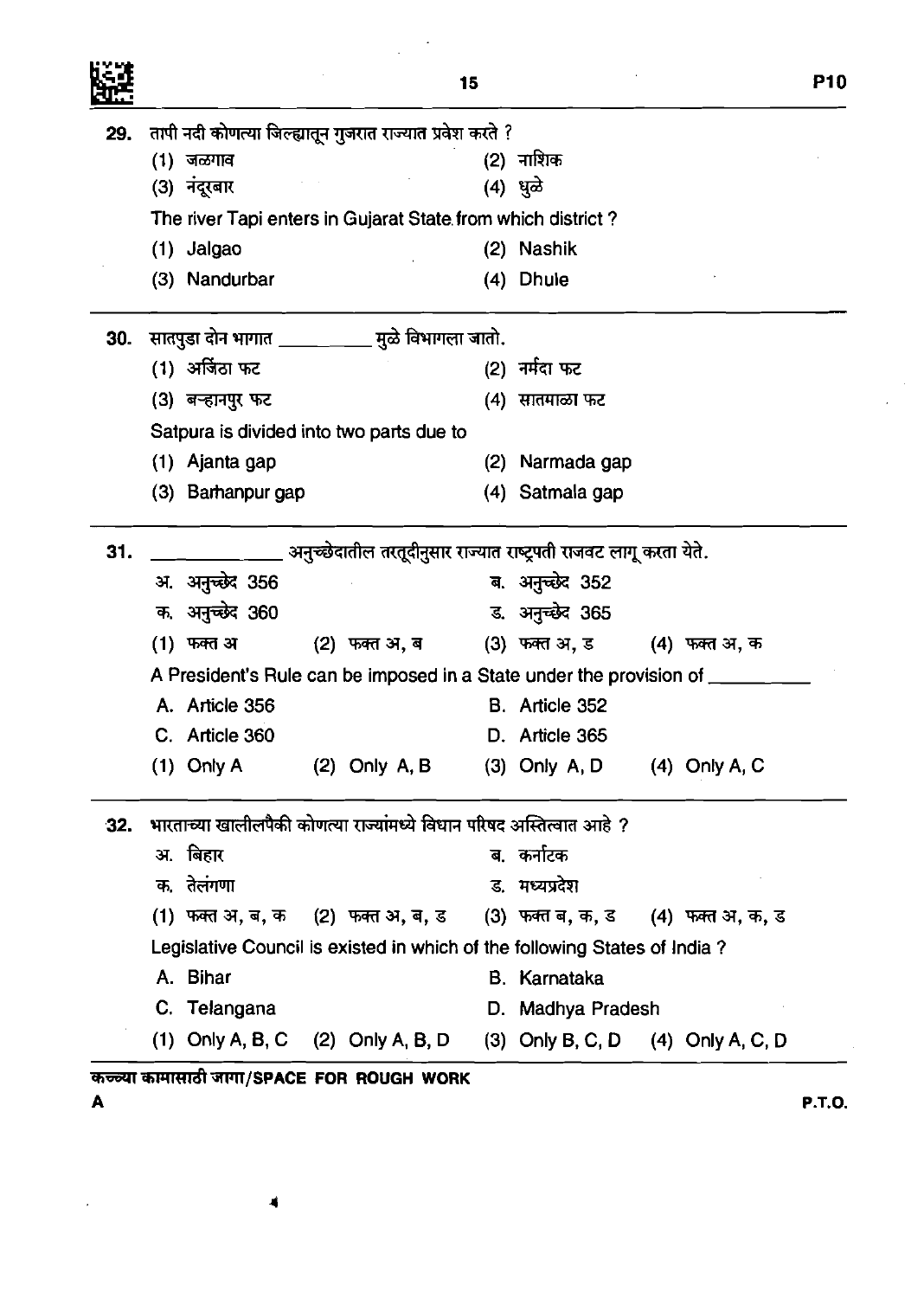33. *योग्य* कथन/कथने ओळखा.

Ķ.

|     |    | अ.  सिक्कीमच्या विधानसभेत 32 सदस्य आहेत.                           |               |                  |     |                           |  |                      |
|-----|----|--------------------------------------------------------------------|---------------|------------------|-----|---------------------------|--|----------------------|
|     | ब. | विधानसभेत कमीत कमी सदस्य संख्या 60 असते.                           |               |                  |     |                           |  |                      |
|     |    | (1) फक्त अ                                                         |               |                  | (2) | फक्त ब                    |  |                      |
|     |    | (3) अ आणि ब दोन्हीही पालि                                          |               |                  |     | (4) अ आणि ब दोन्हीही नाही |  |                      |
|     |    | Select the <i>correct</i> statement/statements.                    |               |                  |     |                           |  |                      |
|     |    | A. Legislative Assembly of Sikkim has 32 members.                  |               |                  |     |                           |  |                      |
|     |    | B. The minimum number of members in Legislative Assembly is 60.    |               |                  |     |                           |  |                      |
|     |    | $(1)$ Only A                                                       |               |                  |     | $(2)$ Only B              |  |                      |
|     |    | $(3)$ Both A and B                                                 |               |                  |     | (4) Neither A nor B       |  |                      |
| 34. |    | <i>योग्य</i> कथन/कथने ओळखा.                                        |               |                  |     |                           |  |                      |
|     |    | अ.  राज्याच्या महाअधिवक्त्याची नियुक्ती राज्यपाल करतात.            |               |                  |     |                           |  |                      |
|     |    | ब. राज्य लोकसेवा आयोगाच्या अध्यक्षाची नेमणूक राज्यपाल करतात.       |               |                  |     |                           |  |                      |
|     |    | क. उच्च न्यायालयाच्या न्यायाधिशांची नियुक्ती राज्यपाल करतात.       |               |                  |     |                           |  |                      |
|     |    | (1) फक्त अ                                                         | (2) फक्त अ, ब |                  |     | (3) फक्त अ, क             |  | (4) वरील सर्व        |
|     |    | Select the <i>correct</i> statement/statements:                    |               |                  |     |                           |  |                      |
|     |    | A. The Governor appoints Advocate General of State.                |               |                  |     |                           |  |                      |
|     | В. | The Governor appoints Chairman of State Public Service Commission. |               |                  |     |                           |  |                      |
|     |    | C. The Governor appoints the Judges of High Court.                 |               |                  |     |                           |  |                      |
|     |    | $(1)$ Only A                                                       |               | $(2)$ Only A, B  |     | $(3)$ Only A, C           |  | (4) All of the above |
|     |    | 35. अनुच्छेद 12 नुसार 'राज्य' मध्ये याचा समावेश होतो.              |               |                  |     |                           |  |                      |
|     |    | अ. भारताचे शासन व संसद                                             |               |                  |     |                           |  |                      |
|     |    | ब. प्रत्येक राज्याचे शासन व विधिमंडळ                               |               |                  |     |                           |  |                      |
|     |    | क. सर्व स्थानिक संस्था (नगरपालिका, जिल्हा बोर्ड)                   |               |                  |     |                           |  |                      |
|     |    | ड. भारतीय शासनाच्या नियंत्रणाखालील संस्था                          |               |                  |     |                           |  |                      |
|     |    | (1) फक्त अ, ब, ड                                                   |               | (2) फक्त अ, ब, क |     | (3) फक्त अ, ब             |  | (4) वरील सर्व        |
|     |    | Under Article 12, 'The State' includes                             |               |                  |     |                           |  |                      |
|     |    | A. The Government and Parliament of India                          |               |                  |     |                           |  |                      |
|     |    |                                                                    |               |                  |     |                           |  |                      |
|     | В. | The Government and Legislature of each State                       |               |                  |     |                           |  |                      |
|     | C. | All local Authorities (Municipalities, District Boards)            |               |                  |     |                           |  |                      |
|     |    | D. Authorities under the control of Government of India            |               |                  |     |                           |  |                      |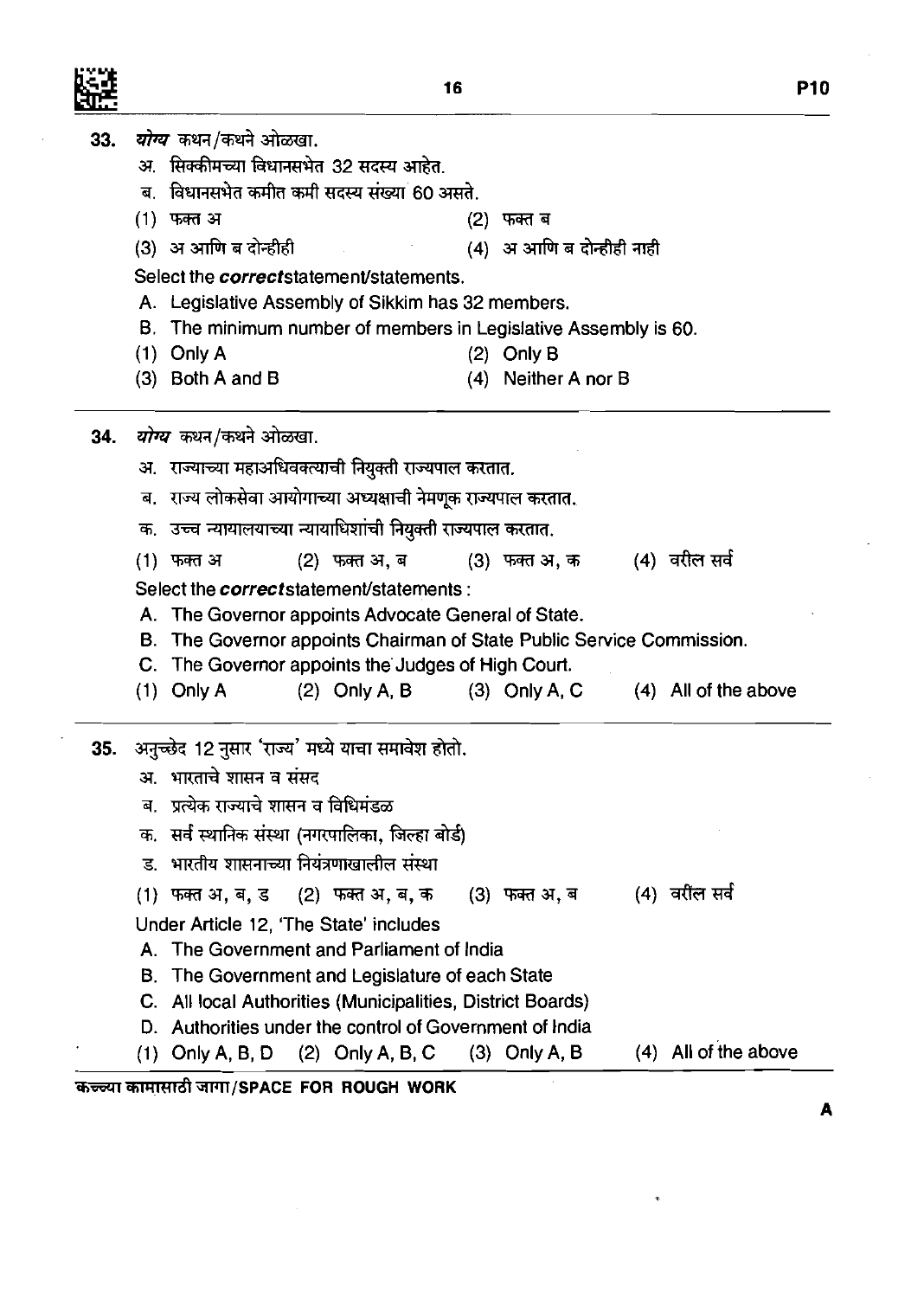

- अ. न्यायाधिशांची नियुक्ती व पदच्युती
- ब. कार्यकाळाची सुरक्षा
- क. वेतन व सेवा शर्ती
- ड. न्यायालयास अवमानाबाबत शिक्षा देण्याचा अधिकार
- (3) फक्त ब, क, ड (4) वरील सर्व (1) फक्त अ, ब, क (2) फक्त अ, ब, ड

Which are the provisions of Indian Constitution related with the Independence of Judiciary ?

- A. Appointment and removal of Judges
- B. Security of tenure
- C. Salaries and service conditions
- D. Power to punish for contempt of Court
- (1) Only A, B, C  $(2)$  Only A, B, D  $(3)$  Only B, C, D  $(4)$  All of the above
- आंतरराष्ट्रीय संबंधातील वर्तनाबाबत खालीलपैकी कोणत्या मार्गदर्शक तत्त्वाचा समावेश राज्यघटनेत झालेला *नाही* ?  $37<sub>1</sub>$ 
	- (1) राष्ट्रांराष्ट्रांमध्ये न्यायसंगत व सन्मानपूर्वक संबंध राखण्यासाठी कार्य करणे.
	- (2) आंतरराष्ट्रीय कायदा आणि तह यातील कर्तव्यांचा मान राखणे.
	- (3) आंतरराष्ट्रीय तंटे लवादामार्फत मिटविण्यास प्रोत्साहन देणे.
	- (4) निःशस्त्रीकरणासाठी कार्य करणे.

Which of the following Directive Principle has **not** been included in the Constitution with regard to conduct of international relations ?

- (1) Work for the maintenance of just and honourable relations between nations.
- (2) Show respect for international law and treaty obligations.
- (3) Encourage settlement of international disputes through arbitration.
- (4) Work for disarmament.
- **38. भारतीय राज्यघटनेने खालीलपैकी कोणता मूलभूत अधिकार हा** *केवळ* **भारतीय नागरिकांनाच दिलेला आहे ?**
- ————————————————<br>भारतीय राज्यघटनेने खालीलपैकी कोणता मूलभूत :<br>(1) कायद्यापुढे समानतेचा हक्क (अनुच्छेद 14)<br>(2) स्वातंत्र्याचा हक्क (अनच्छेद 19)
	- (2) स्वातंत्र्याचा हक्क (अनुच्छेद 19)
	- (3) प्राथमिक शिक्षणाचा हक्क (अनुच्छेद 21A)
	- (4) जीवित व व्यक्तिगत स्वातंत्र्याचे संरक्षण (अनुच्छेद 21)

The lndian Constitution provides which one of the following fundamental right *only* to lndian Citizens ?

- (1) Right to Equality Before Law (Article  $-14$ )
- $(2)$  Right to Freedom (Article  $-19$ )
- (3) Right to Elementary Education (Article  $-21A$ )
- (4) Right to Protection of Life and Personal Liberty (Article  $-21$ )

#### **~~~RTR~~/SPACE FOR ROUGH WORK**

**A P.T.O.**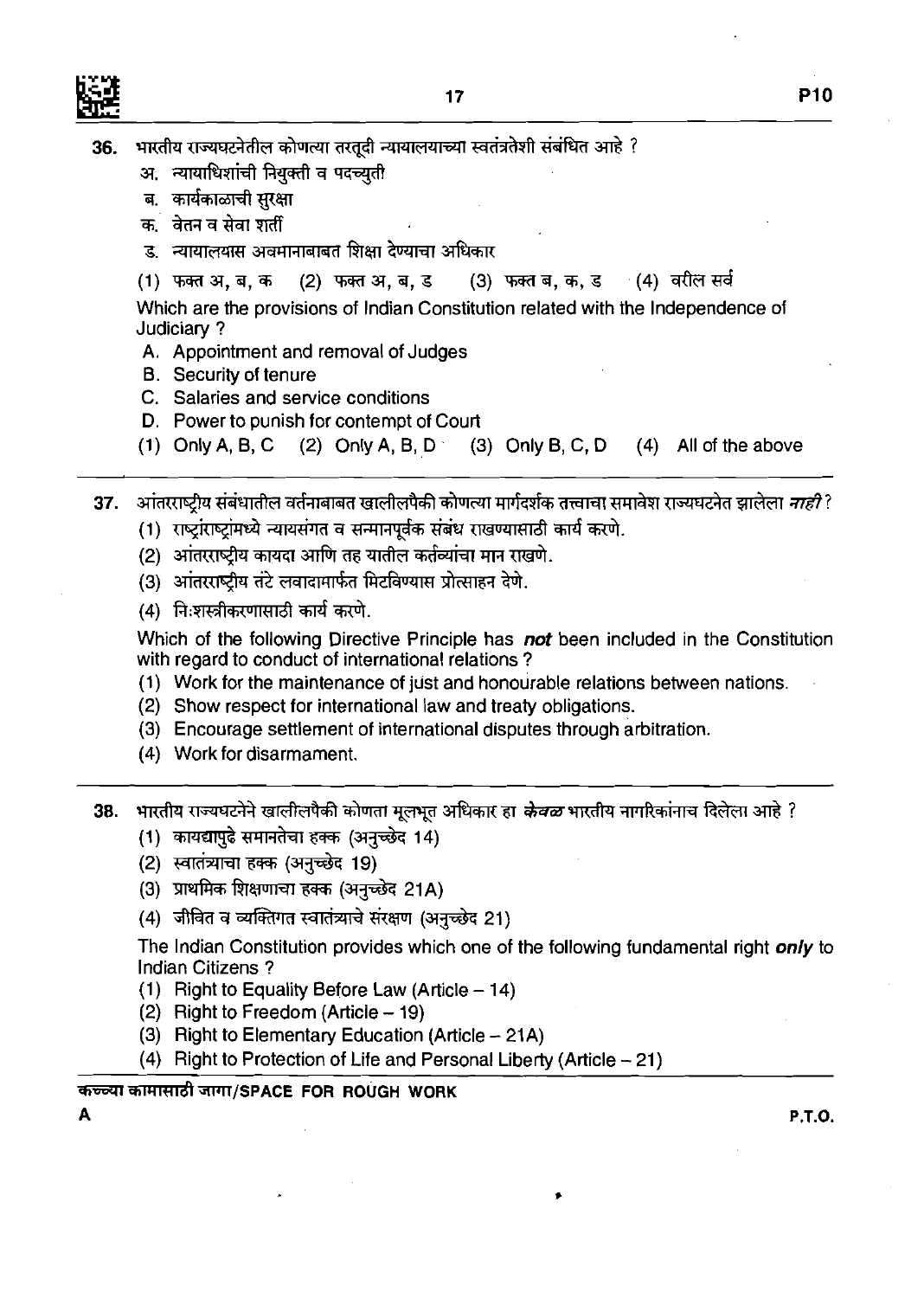$\mathcal{L}_{\mathcal{A}}$ 

39. भारतीय राज्यघटनेची खालील वैशिष्ट्ये आणि त्यांचे स्त्रोत यांच्या जोड्या लावा:

**P10** 

 $\overline{\mathbf{A}}$ 

ł,

|     |                   |              | वैशिष्ट्य                   |                          |                    |                                                                                                                                                                                                                        |    | राज्यघटना                                                                                                                                                                                                                                                                                      |               |  |
|-----|-------------------|--------------|-----------------------------|--------------------------|--------------------|------------------------------------------------------------------------------------------------------------------------------------------------------------------------------------------------------------------------|----|------------------------------------------------------------------------------------------------------------------------------------------------------------------------------------------------------------------------------------------------------------------------------------------------|---------------|--|
|     | अ.                |              |                             | न्यायालयीन पुनर्विलोकन   |                    |                                                                                                                                                                                                                        |    | <b>। इंग्लंड</b>                                                                                                                                                                                                                                                                               |               |  |
|     |                   |              |                             | ब. कायद्याचे अधिराज्य    |                    |                                                                                                                                                                                                                        |    | ॥ अमेरिका                                                                                                                                                                                                                                                                                      |               |  |
|     |                   |              |                             | क. शेषाधिकार केन्द्राकडे |                    |                                                                                                                                                                                                                        |    | Ⅲ. ऑस्ट्रेलिया                                                                                                                                                                                                                                                                                 |               |  |
|     |                   |              | ड.) समवर्ती सूची            |                          |                    |                                                                                                                                                                                                                        |    | IV. कॅनडा                                                                                                                                                                                                                                                                                      |               |  |
|     |                   | अ            | व                           | क                        | ड                  |                                                                                                                                                                                                                        |    |                                                                                                                                                                                                                                                                                                |               |  |
|     | $(1)$ II          |              | $\mathbf{I}$                | IV                       | $\mathbf{III}$     |                                                                                                                                                                                                                        |    |                                                                                                                                                                                                                                                                                                |               |  |
|     | (2) 1             |              | $\parallel$                 | 川                        | IV                 |                                                                                                                                                                                                                        |    |                                                                                                                                                                                                                                                                                                |               |  |
|     | (3) 1             |              | $\mathbf{II}$               | IV                       | Ш                  |                                                                                                                                                                                                                        |    |                                                                                                                                                                                                                                                                                                |               |  |
|     | $(4)$             |              | $\mathbf l$                 | Ш                        | IV                 |                                                                                                                                                                                                                        |    |                                                                                                                                                                                                                                                                                                |               |  |
|     |                   |              |                             |                          |                    |                                                                                                                                                                                                                        |    | Match the following features of the Indian Constitution and their sources :                                                                                                                                                                                                                    |               |  |
|     |                   |              | <b>Feature</b>              |                          |                    |                                                                                                                                                                                                                        |    | <b>Constitution</b>                                                                                                                                                                                                                                                                            |               |  |
|     |                   |              |                             | A. Judicial review       |                    |                                                                                                                                                                                                                        | L. | England                                                                                                                                                                                                                                                                                        |               |  |
|     |                   |              | B. Rule of law              |                          |                    |                                                                                                                                                                                                                        |    | II. USA                                                                                                                                                                                                                                                                                        |               |  |
|     |                   |              |                             |                          |                    | C. Residuary powers with the centre                                                                                                                                                                                    |    | III. Australia                                                                                                                                                                                                                                                                                 |               |  |
|     |                   |              |                             | D. The concurrent list   |                    |                                                                                                                                                                                                                        |    | IV. Canada                                                                                                                                                                                                                                                                                     |               |  |
|     |                   | A            | в                           | C                        | D                  |                                                                                                                                                                                                                        |    |                                                                                                                                                                                                                                                                                                |               |  |
|     | $(1)$ II<br>(2) 1 |              | <b>I</b> IV<br>$\mathbf{I}$ | Ш.                       | $\mathbf{m}$<br>IV |                                                                                                                                                                                                                        |    |                                                                                                                                                                                                                                                                                                |               |  |
|     | $(3)$ 1           |              | $\mathbf{I}$                | IV.                      | $\mathbf{m}$       |                                                                                                                                                                                                                        |    |                                                                                                                                                                                                                                                                                                |               |  |
|     | $(4)$             |              | $\mathbf{1}$                | Ш                        | ١V                 |                                                                                                                                                                                                                        |    |                                                                                                                                                                                                                                                                                                |               |  |
| 40. | ब,<br>क.          |              |                             |                          |                    | भारतीय राज्यघटनेच्या सरनाम्याबाबत खालील विधाने विचारात घ्या.<br>अ. सरनामा हा राज्यघटनेचे अविभाज्य अंग आहे.<br>सरनाम्यातील तरतूदी या न्यायालयाद्वारे अंमलात आणता येतात.<br>वरीलपैकी कोणते विधान/ने <i>बरोबर</i> आहे/त ? |    | सरनामा हा विधिमंडळाच्या अधिकाराचे स्त्रोत म्हणून कार्य करू शकतो.                                                                                                                                                                                                                               |               |  |
|     |                   | (1) फक्त अ   |                             |                          | <u>(2) फक्त क</u>  |                                                                                                                                                                                                                        |    | (3) फक्त ब, क $(4)$ अ, ब, क                                                                                                                                                                                                                                                                    |               |  |
|     | В.                | $(1)$ Only A |                             |                          | $(2)$ Only C       | Which of the statements given above is/are correct?                                                                                                                                                                    |    | Consider the following statements about the Preamble of the Indian Constitution.<br>A. The Preamble is an integral part of the Constitution.<br>The provisions of the Preamble can be enforced by the Court.<br>C. Preamble can work as source of power to the Legislature.<br>$(3)$ Only B, C | $(4)$ A, B, C |  |
|     |                   |              |                             |                          |                    | कच्च्या कामासाठी जागा/SPACE FOR ROUGH WORK                                                                                                                                                                             |    |                                                                                                                                                                                                                                                                                                |               |  |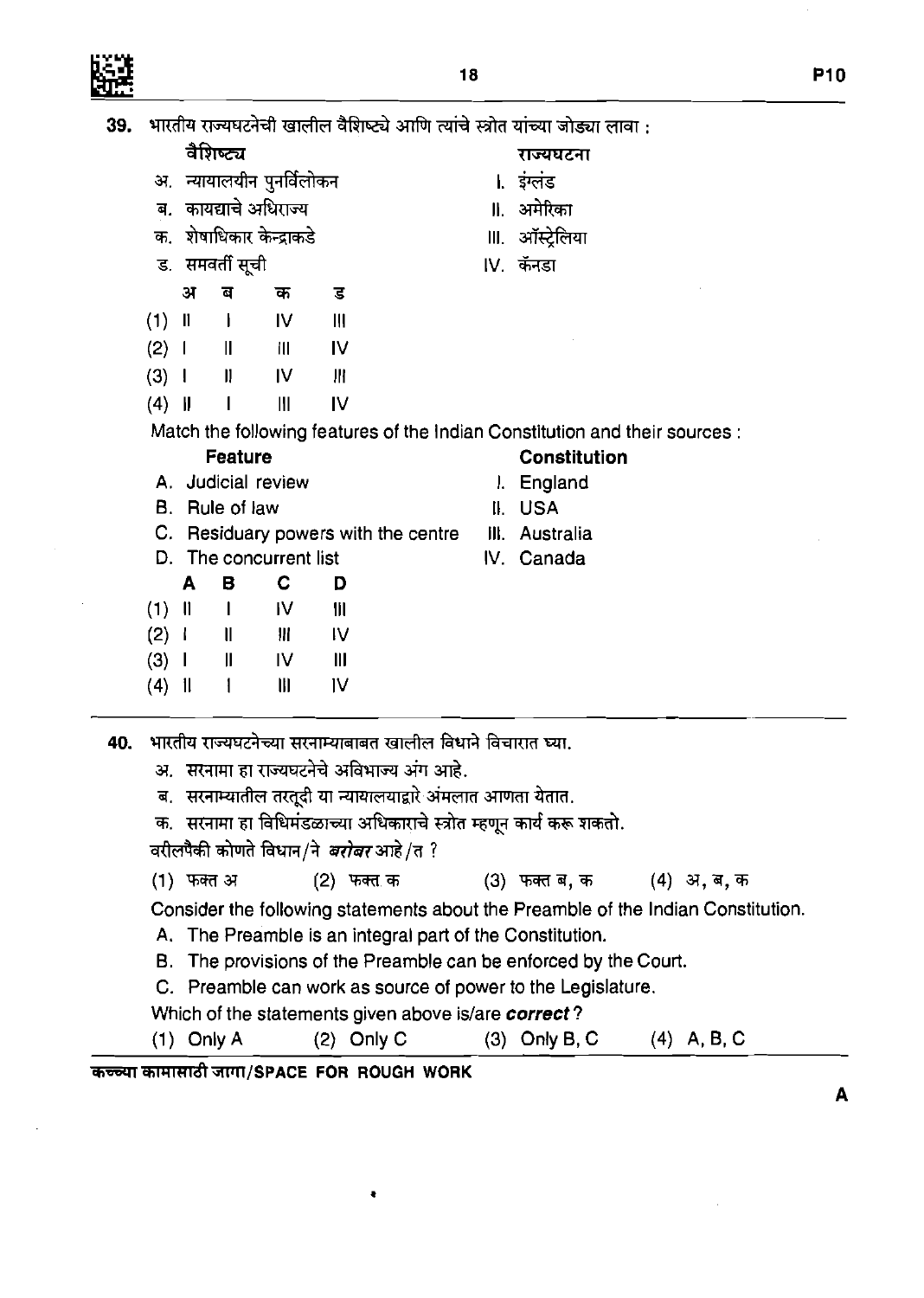

- 41. माहितीचा अधिकार अधिनियम या उद्देशाने पारीत केला आहे ?<br>(1) सार्वजनिक प्राधिकरणांमध्ये पारदर्शकता आणणे
	-
	- (1) सार्वजनिक प्राधिकरणांमध्ये पारदर्शकता आणणे<br>(2) सार्वजनिक प्राधिकरणांच्या कामात जबाबदारी आणणे
	- (2) सार्वजनिक प्राधिकरणां<del>च</del><br>(3) माहिती आयुक्तालयांची<br>(4) वरील सर्व<br>The Right to Informati
	-

The Right to lnformation Act was passed with following objectives.

- (1) Creating transparency in public authorities
- (2) Creating accountability in functions of public authority
- (3) Constituting the lnformation Commissions
- (4) All of above

| 42. माहिती अधिकार कायदा, 2005 अन्वये "विहीत'' याचा अर्थ या कायद्याअंतर्गत [16] | यांनी तयार केलेले |
|--------------------------------------------------------------------------------|-------------------|
| नियम.                                                                          |                   |
| अ. समुचित शासन                                                                 |                   |
| ब.  सक्षम प्राधिकारी                                                           |                   |

- **क. उच्च न्यायालये**
- ड. प्रशासकीय लवाट

वरीलपैकी कोणते विधान/विधाने *बरोबर* आहेत ?

- (2) फक्त अ आणि ब (1) फक्त अ
- (3) अ. ब आणि क

(4) फक्त ड

Under Right to Information Act, 2005, "prescribed" means rules made under this Act by the

- A. Appropriate Government
- B. Competent Authority
- C. High Courts

D. Administrative Tribunals

Which of the statement given above is/are correct?

- (1) Only A (2) Only A and B
- (3) Only A, B and C (4) Only D

43. माहिती अधिकार कायदा, 2005 च्या कोणत्या तरतूदीनुसार नागरिकांना ''माहितीचा अधिकार'' प्राप्त झाला आहे ? (2) कलम 3 (1) कलम 2 (3) कलम 4 (4) कलम 5 Which provision of the Right to lnformation Act, 2005 provides "Right to lnformation" to citizens ?

(1) Section **2** (2) Section 3 (3) Section 4 (4) Section 5

## कच्च्या कामासाठी जागा/SPACE FOR ROUGH WORK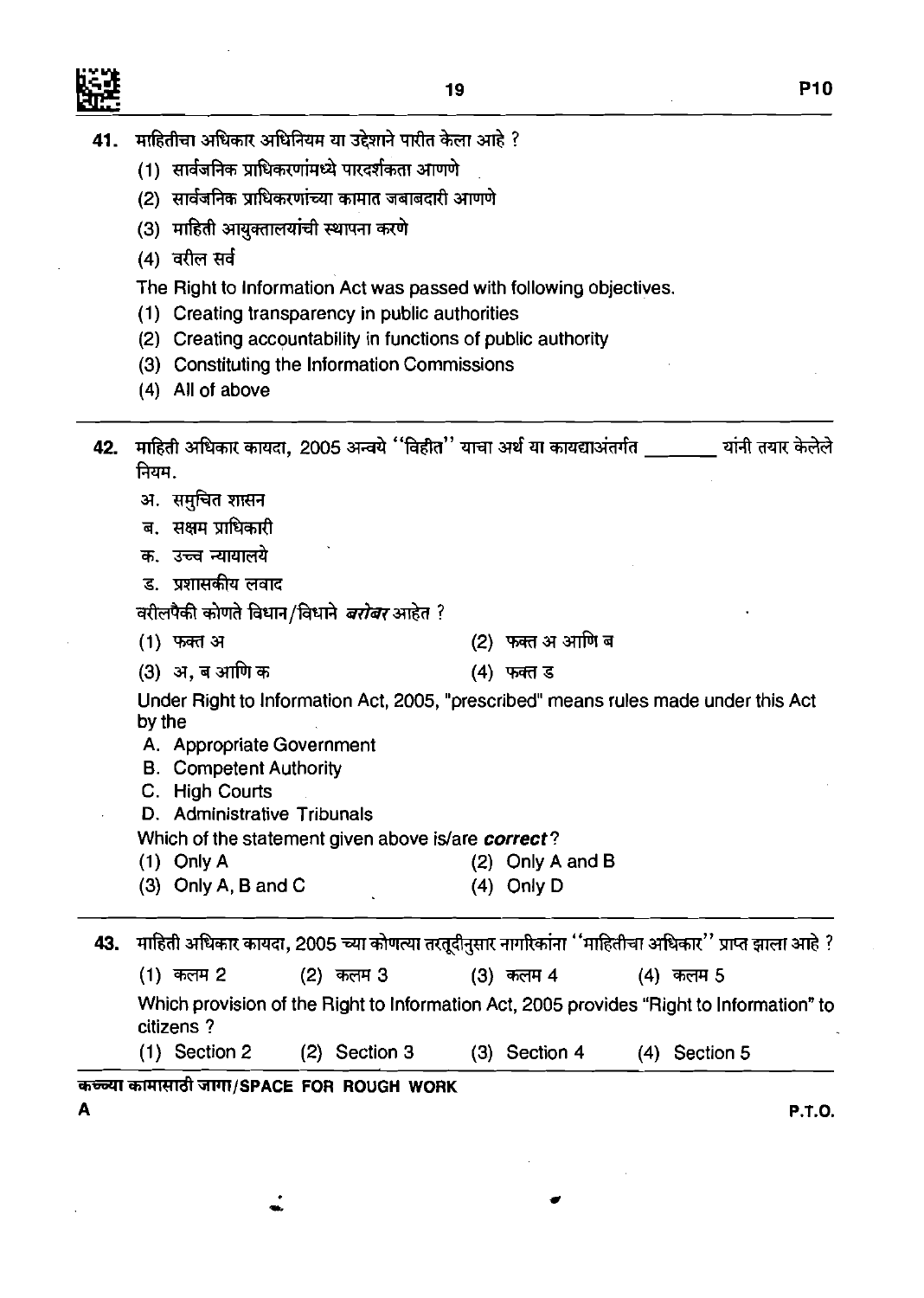Ŷ,

 $\frac{1}{2}$ 

|     |                                                                                                      | 20 | <b>P10</b>                                                                             |
|-----|------------------------------------------------------------------------------------------------------|----|----------------------------------------------------------------------------------------|
| 44. | खालीलपैकी केंव्हा मुख्य माहिती आयुक्तास किंवा माहिती आयुक्तांना त्यांच्या पदावरून दूर करण्यात येईल ? |    |                                                                                        |
|     | अ.  पंतप्रधान यांनी राष्ट्रपती यांचेकडे शिफारस केल्यावरून                                            |    |                                                                                        |
|     | राष्ट्रपतींच्या आदेशावरून सर्वोच्च न्यायालयाने निर्देश केल्यानंतर<br>ब.                              |    |                                                                                        |
|     | शाबीत झालेल्या गैरवर्तनाच्या किंवा असमर्थतेच्या कारणास्तव<br>क.                                      |    |                                                                                        |
|     | ड. उच्च न्यायालयाने पदावरून दूर केले पाहिजे, असा अभिप्राय दिल्यानंतर राष्ट्रपतीच्या आदेशाद्वारे      |    |                                                                                        |
|     | वरीलपैकी कोणते विधान/विधाने बरोबर आहेत ?                                                             |    |                                                                                        |
|     | (1) फक्त अ                                                                                           |    | (2) वरील सर्व                                                                          |
|     | (3) क आणि ड                                                                                          |    | (4) ब आणि क                                                                            |
|     | from his office only<br>A. By recommendation of Prime Minister to the President                      |    | The Chief Information Commissioner or any Information Commissioner shall be removed    |
|     | B. On a reference of the Supreme Court by order of the President                                     |    |                                                                                        |
|     | C. On the ground of proved misbehaviour or incapacity                                                |    |                                                                                        |
|     | D. By order of the President after giving judgement by High Court                                    |    |                                                                                        |
|     | Which of the statement given above is/are correct?<br>$(1)$ Only A                                   |    | (2) All above                                                                          |
|     | $(3)$ C and D                                                                                        |    | $(4)$ B and C                                                                          |
| 45. |                                                                                                      |    |                                                                                        |
|     | (1)  संविदात्मक अधिकार                                                                               |    | (2) घटनात्मक अधिकार                                                                    |
|     | (3) वैधानिक अधिकार                                                                                   |    | (4) वरीलपैकी काहीही नाही                                                               |
|     | Right to Information is                                                                              |    |                                                                                        |
|     | (1) Contractual Right                                                                                |    | (2) Constitutional Right                                                               |
|     | (3) Statutory Right                                                                                  |    | (4) None of the above                                                                  |
| 46. |                                                                                                      |    | _ म्हणजे ज्या सिस्टिममध्ये सिक्युर की ची जोडी असून त्यातील ''प्रायव्हेट की'' ही डिजिटल |
|     | सिमेचर तयार करते व "पब्लिक की" वापरून त्याचा पडताळा करते.                                            |    |                                                                                        |
|     | (1)  असटीन क्रिप्टो सिस्टिम                                                                          |    | (2) ॲक्टिंग क्रिप्टो सिस्टिम                                                           |
|     | (3)  असिंक्रोनस क्रिप्टो सिस्टिम                                                                     |    | (4) असिमेट्रिक क्रिप्टो सिस्टिम                                                        |
|     | a digital signature and a "public key" to verify the digital signature.                              |    | means a system of secure key pair consisting of a "private key" for creating           |
|     | (1) Ascertain Crypto System                                                                          |    | (2) Acting Crypto System                                                               |
|     | (3) Asynchronous Crypto System (4) Asymmetric Crypto System                                          |    |                                                                                        |
|     | कच्च्या कामासाठी जागा/SPACE FOR ROUGH WORK                                                           |    | A                                                                                      |

÷.

s<br>Sa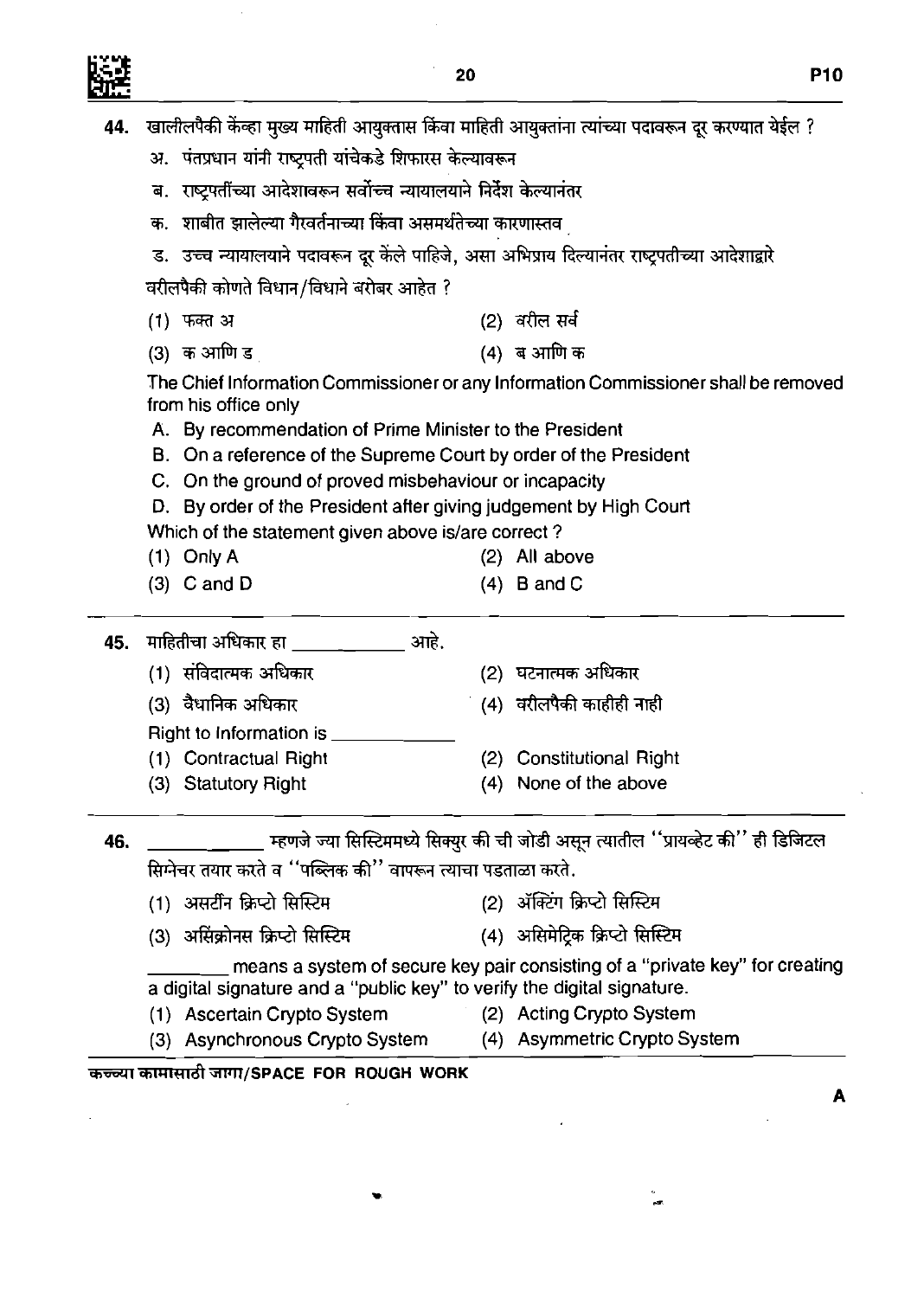

l,

|            |                                                                                                           |                                                         | 21  |                         | <b>P10</b>                                                                                                                                                                   |
|------------|-----------------------------------------------------------------------------------------------------------|---------------------------------------------------------|-----|-------------------------|------------------------------------------------------------------------------------------------------------------------------------------------------------------------------|
|            | 47. संगणकांत छापील प्रतिमा साठविण्याकरता वापरण्यात येणाऱ्या उपकरणास काय संबोधले जाते ?                    |                                                         |     |                         |                                                                                                                                                                              |
|            | (1) मॉनिटर                                                                                                | (2) प्रिंटर                                             |     |                         | (3) स्कॅनर               (4) वरीलपैकी नाही                                                                                                                                   |
|            | The external device used to store an image by optical reading is termed as                                |                                                         |     |                         |                                                                                                                                                                              |
|            | (1) Monitor                                                                                               | (2) Printer                                             |     |                         | (3) Scanner (4) None of the above                                                                                                                                            |
| 48.        | तयार केलेली प्रणालीचे नाव __________ आहे.                                                                 |                                                         |     |                         | भारताच्या ह्यूमन रिसोर्स डेव्हलपमेंट (MHRD) ने डिजिटल लर्निंग क्षेत्रातील डिझाईनमधील आयसीटी वापर करून                                                                        |
|            | (1) इ−सागू (2) इ∼ट्युटर         (3) इ−कल्पा         (4) इ−शिक्षा                                          |                                                         |     |                         |                                                                                                                                                                              |
|            | learning environment for design in India with ICT.                                                        |                                                         |     |                         | Ministry of Human Resource Development of Govt. of India which aims at creating digital                                                                                      |
|            | $(1)$ e-sagu                                                                                              | (2) e-tutor           (3) e-kalpa         (4) e-shiksha |     |                         |                                                                                                                                                                              |
|            |                                                                                                           |                                                         |     |                         | एम.एच.आर.डी.चे ____________ हे प्रोजेक्ट शास्त्रज्ञ, विद्वान, लेक्चरर्स व इतर आर आणि डी संस्था ह्यांची                                                                       |
|            |                                                                                                           |                                                         |     |                         |                                                                                                                                                                              |
|            | एकत्रित डेटाबेस ''इनफ्लीबनेट'' या द्वारे संकलित करते.<br>(1) संस्कार (2) इ-टॅलंट (3) विद्वान (4) इ-रिसर्च |                                                         |     |                         |                                                                                                                                                                              |
|            | developed by 'INFLIBNET'.                                                                                 |                                                         |     |                         | MHRD's ____________ project is premier database of profile of scientist and researches<br>and other faculty leading academic institutions to record of R and D organisations |
|            | (1) Sanskar (2) E-Tallent (3) Vidwan (4) E-Research                                                       |                                                         |     |                         |                                                                                                                                                                              |
|            | संगणकाच्या परिभाषेनुसार किलोबिट्स (Kb) या संज्ञेद्वारे किती बिट्स दर्शवले जातात ?                         |                                                         |     |                         |                                                                                                                                                                              |
|            | (1) एक हजार बिट्स                                                                                         |                                                         |     | (2) एक हजार चोवीस बिट्स |                                                                                                                                                                              |
|            | (3) एक हजार चाळीस बिटस                                                                                    |                                                         |     | (4) वरीलपैकी नाही       |                                                                                                                                                                              |
|            | terminology is                                                                                            |                                                         |     |                         | The actual number of 'Bits' shown by the term Kb (Kilobits) in reference to computer                                                                                         |
|            | $(1)$ 1000 bits                                                                                           |                                                         | (2) | 1024 bits               |                                                                                                                                                                              |
|            | $(3)$ 1040 bits                                                                                           |                                                         |     | (4) None of the above   |                                                                                                                                                                              |
|            | 51. संगणक परिभाषेनुसार वापरली जाणारी टी. बी. (TB) ही संज्ञा नेमके काय स्पष्ट करते ?                       |                                                         |     |                         |                                                                                                                                                                              |
|            | (1) संगणकाचा विषाणू                                                                                       |                                                         |     | (2) टेरा बिट्स          |                                                                                                                                                                              |
| 49.<br>50. | (3) टेरा बाईट्स                                                                                           |                                                         |     | (4) वरीलपैकी नाही       |                                                                                                                                                                              |
|            | In reference to the computer terminology the term 'TB' stands for                                         |                                                         |     |                         |                                                                                                                                                                              |
|            | (1) Computer virus                                                                                        |                                                         |     | (2) Tera Bits           |                                                                                                                                                                              |

T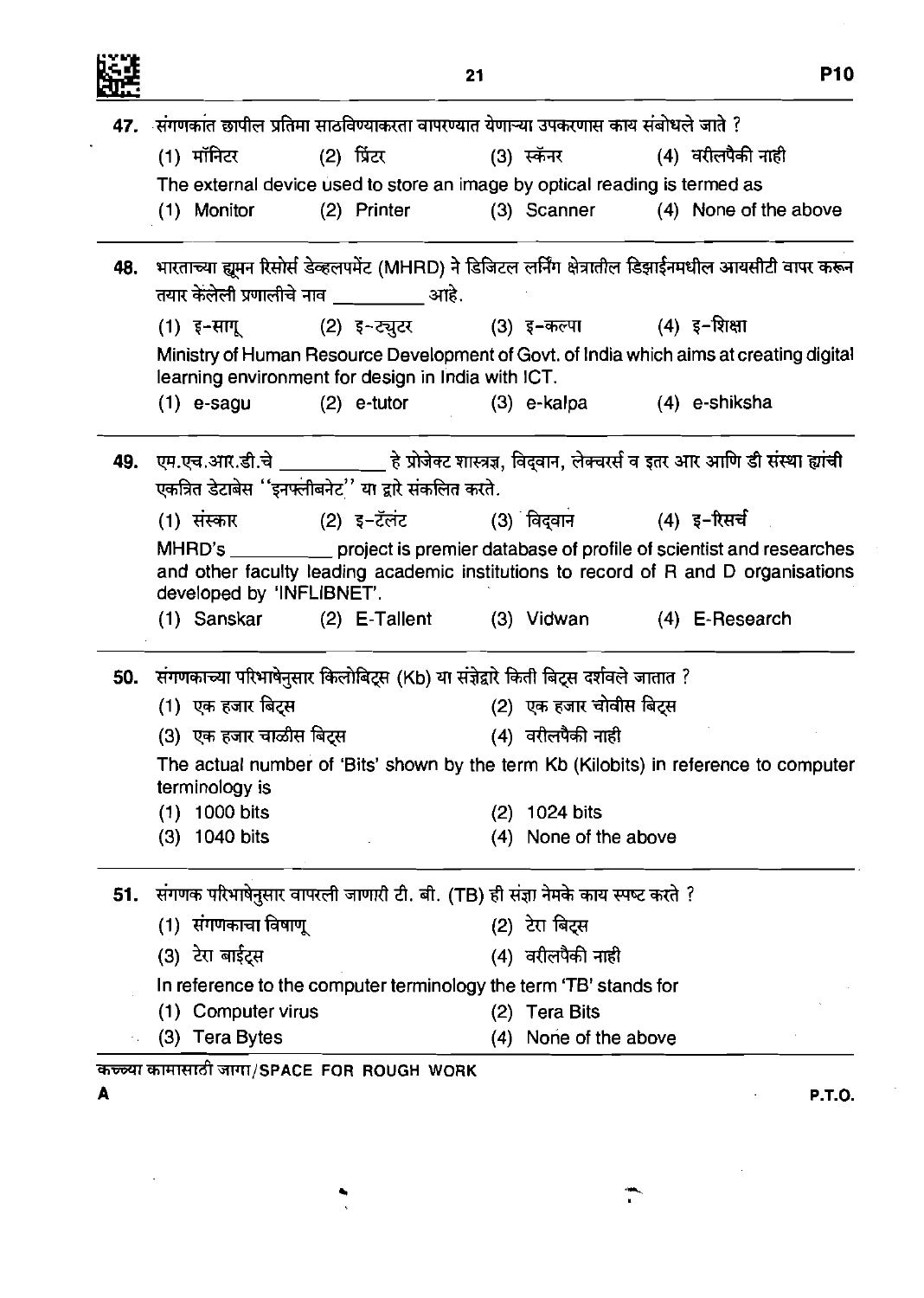$\mathcal{A}$  and  $\mathcal{A}$  is the contract of the  $\mathcal{A}$ 

|     |                                                                        | 22                                                                                                    | <b>P10</b> |
|-----|------------------------------------------------------------------------|-------------------------------------------------------------------------------------------------------|------------|
| 52. |                                                                        | भारताच्या नियंत्रक सर्टिफाईंग ॲथोरिटिने खालीलपैकी कोणाला डिजिटल सर्टिफाईंग ॲथोरिटि म्हणून नेमले आहे ? |            |
|     | (1) डी-मुद्रा<br>$(2)$ इ-मुध्रा                                        | (3) डी-सर्टीफिकेट   (4) डि.सी.ए.                                                                      |            |
|     |                                                                        | Which is the certifying authority listed below certified by Controller of Certifying                  |            |
|     | Authorities of India for Digital Certificates?                         |                                                                                                       |            |
|     | $(1)$ D-mudra                                                          | (2) e-mudhra (3) D-certificate<br>$(4)$ DCA                                                           |            |
| 53. | SRAM, DRAM, EDO-RAM हे संगणक मेमरीचे प्रकार नेमके कशाशी संबंधित आहेत ? |                                                                                                       |            |
|     | (1) रँडम ॲक्सेस मेमरी                                                  | (2) रीड ओन्ली मेमरी                                                                                   |            |
|     | (3) हार्ड डिस्क मेमरी                                                  | (4) वरीलपैकी नाही                                                                                     |            |
|     | SRAM, DRAM, EDO-RAM are the computer memory types related to           |                                                                                                       |            |
|     | <b>Random Access Memory</b><br>(1)                                     | (2) Read Only Memory                                                                                  |            |
|     | (3) Hard Disk Memory                                                   | (4) None of the above                                                                                 |            |
| 54. | वापरले जाते ?                                                          | संगणकाचा वेग वाढविण्याच्या उद्देशाने सी.पी.यू. व रॅम (CPU and RAM) यांच्या जोडणीत खालीलपैकी काय       |            |
|     | (1) रॉम (ROM)                                                          | (2) कॅश (Cache) मेमरी                                                                                 |            |
|     | (3) हार्ड डिस्क मेमरी                                                  | (4) वरीलपैकी नाही                                                                                     |            |
|     | An interface used between CPU and RAM to boost the speed is termed as  |                                                                                                       |            |
|     | $(1)$ ROM                                                              | Cache memory<br>(2)                                                                                   |            |
|     | (3) Hard disk memory                                                   | None of the above<br>(4)                                                                              |            |
| 55. | खालीलपैकी कोणती बाब संगणकाचा 'मेंदू' समजली जाते ?                      |                                                                                                       |            |
|     | (1) मदरबोर्ड                                                           | (2) हार्ड डिस्क                                                                                       |            |
|     | (3) सी.पी.यू.                                                          | (4) वरीलपैकी नाही                                                                                     |            |
|     | Which among the below is termed as 'Brain' of the computer?            |                                                                                                       |            |
|     | (1) Motherboard                                                        | <b>Hard Disk</b><br>(2)                                                                               |            |
|     | $(3)$ C.P.U.                                                           | None of the above<br>(4)                                                                              |            |
|     | कच्च्या कामासाठी जागा/SPACE FOR ROUGH WORK                             |                                                                                                       |            |
|     |                                                                        |                                                                                                       | Α          |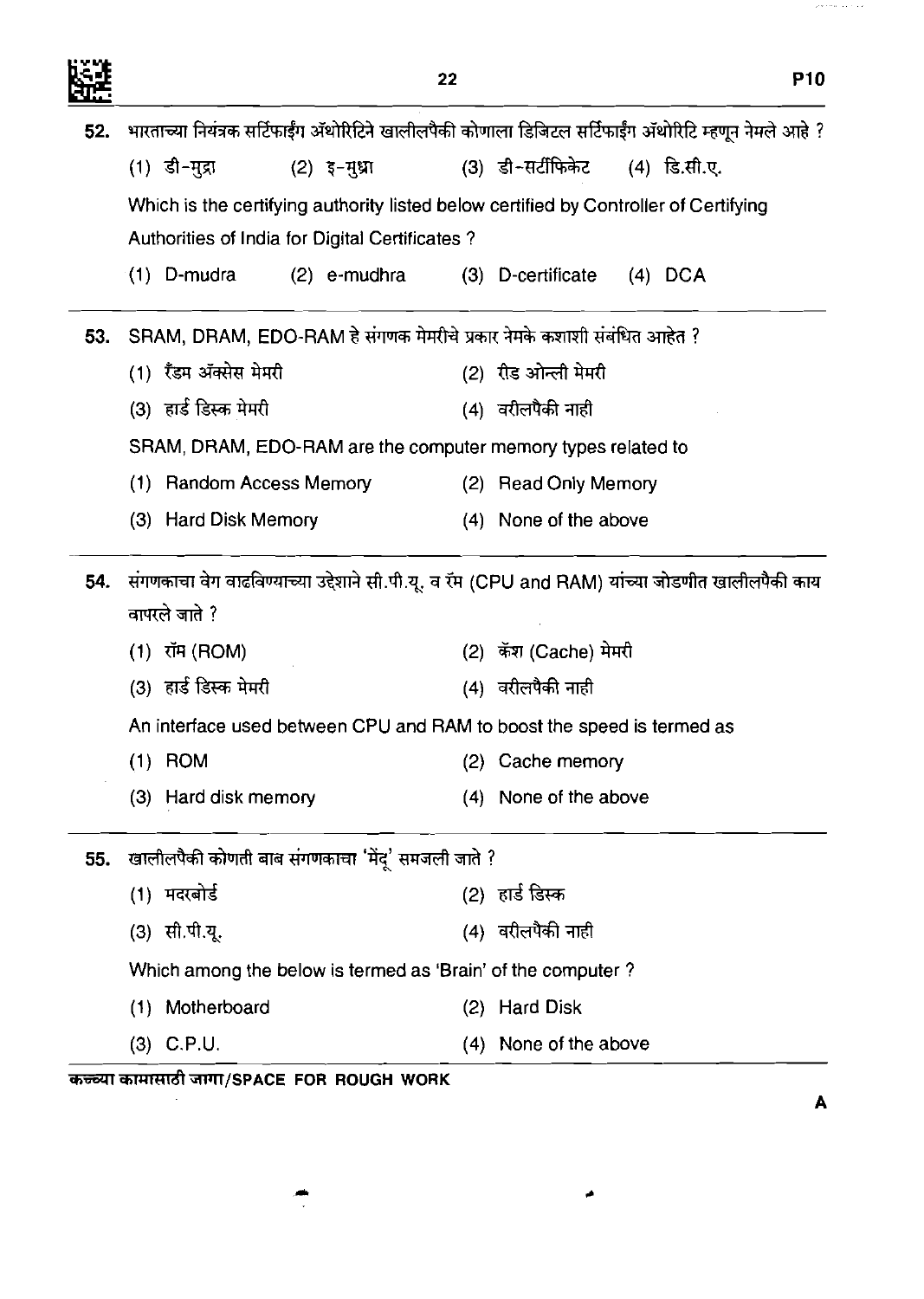

विधान परिषदेची निर्मिती अथवा रद्द करण्याबाबत खालील विधाने विचारात घ्या. 56.

- अ. विधान परिषद निर्मिती करणे अथवा रद्द करण्याबाबतचे अधिकार अनुच्छेद 169 अन्वये संसदेला आहे.
- ब. जेथे विधान परिषद निर्माण करावयाची आहे अथवा असलेली रद्द करावयाची आहे त्या संबंधित राज्याच्या विधानसभेने तसा ठराव साध्या बहुमताने मंजूर करणे आवश्यक असते.
- क. संसदेमध्ये तसा ठराव/अधिनियम हा साध्या बहमताने मंजूर केला जातो.

वरीलपैकी कोणते विधान/ने *बरोबर* आहे/त ?

(1) फक्त अ (2) अ, ब, क (4) अ.क (3) ब, क

Consider the following statements about creation and abolition of Legislative Council.

- A. The Parliament under Article 169 is empowered to create or abolish the Legislature Council
- B. Where the Legislative Council is to be created or abolished the concerned State Legislature Assembly should pass a resolution to this effect by a simple majority
- C. In Parliament, such a Resolution/Act is passed by a simple majority. Which one of the statements given above islare **correct?**
- (1) A only (2) A, B, C (3) B, C (4) A, C
- खालीलपैकी कोणत्या बाबतीत केवळ निम्म्यापेक्षा कमी नाही इतक्या घटक राज्यांच्या विधिमंडळाच्या मान्यतेने  $57.$ घटनादरुस्ती करणे शक्य होते ?
	- (1) पाचवे परिशिष्ट
- (2) सहावे परिशिष्ट
- (3) सातवे परिशिष्ट
- (4) दुसरे परिशिष्ट

Which one of the following matters on which amendment is possible only with the ratification of the legislatures of not less than one-half of the States ?

(1) Fifth schedule (2) Sixth schedule

- 
- (3) Seventh schedule (4) Second schedule
	-

**58. खालीलपैकी कोणत्या परिस्थितीमध्ये** राज्यपाल आपला विवेकाधीन अधिकार वापरू शकत नाही ?

- (1) जर कोणत्याही पक्षाला स्पष्ट बहुमत मिळाले नसेल तेंव्हा मुख्यमंत्री नेमताना
- (2) पदावरील मुख्यमंत्र्याचा अचानक मृत्यू झाल्यास नव्याने मुख्यमंत्री नेमताना
- 
- (3) विधानसभेत बहुमताचा पाठिंबा गमावलेल्या मुख्यमंत्र्याने विधानसभा बरखास्त करण्याचा सल्ला दिल्यास<br>(4) विधानसभेत स्पष्ट बहुमताचा पाठींबा असलेल्या मुख्यमंत्र्याने विधानसभा बरखास्त करण्याचा सल्ला दिल्यास

Under which of the following circumstances, Governor cannot use his individual discretionary power ?

- (1) Appointment of the Chief Minister when no party has clear majority
- (2) Appointment of the Chief Minister when the Chief Minister in office dies suddenly
- (3) Dissolution of the Assembly on the advice of the Chief Minister who has lost majority support of Assembly
- (4) Dissolution of the Assembly on the advice of the Chief Minister who has clear majority in Assembly

क<del>च्च्</del>या कामासाठी जागा/SPACE FOR ROUGH WORK

**A P.T.O.**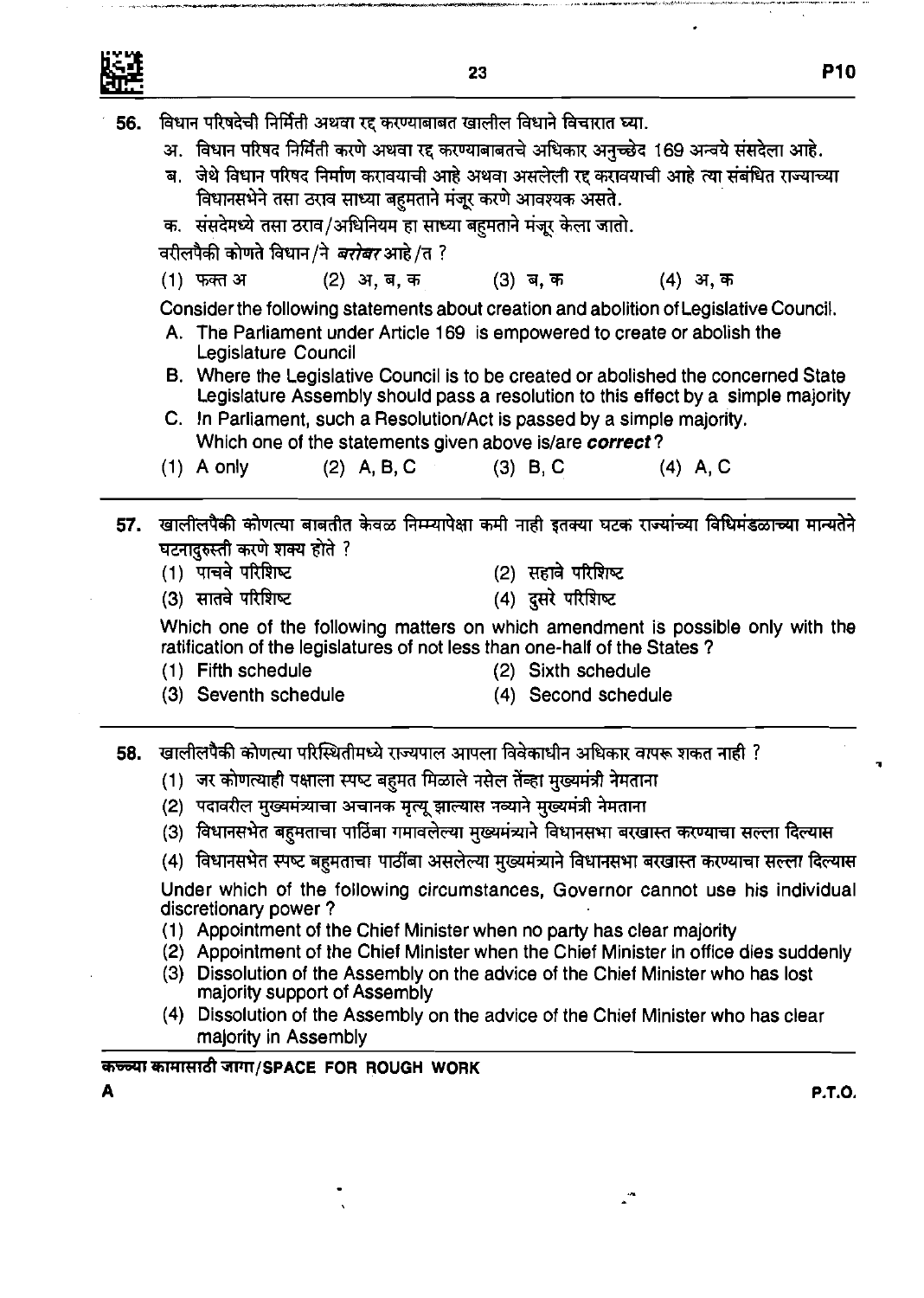

 $\bar{z}$ 

 $\sim$   $\pm$ 

 $\bar{\mathcal{A}}$ 

| ar. |     |                                                                                               |            |                                                                                         |     |                                   |                          |              |  |
|-----|-----|-----------------------------------------------------------------------------------------------|------------|-----------------------------------------------------------------------------------------|-----|-----------------------------------|--------------------------|--------------|--|
| 59. |     | खालील विधाने विचारात घ्या.                                                                    |            |                                                                                         |     |                                   |                          |              |  |
|     | अ.  | जवाहरलाल नेहरु यांच्या अध्यक्षतेखालील जे.व्ही.पी. समितीने आपला अहवाल 1948 मध्ये सादर केला.    |            |                                                                                         |     |                                   |                          |              |  |
|     | ब.  | द्रिभाषिक बॉम्बे राज्याचे विभाजन राज्य पुनर्रचना अधिनियमाद्वारे झाले.                         |            |                                                                                         |     |                                   |                          |              |  |
|     |     | क.   द्विभाषिक बॉम्बे राज्याचे विभाजन बॉम्बे पुर्नाचना अधिनियमाद्वारे झाले.                   |            |                                                                                         |     |                                   |                          |              |  |
|     |     | वरीलपैकी कोणते विधान/ने <i>बरोबर</i> आहे/त ?                                                  |            |                                                                                         |     |                                   |                          |              |  |
|     |     | $(1)$ अ, ब                                                                                    | (2) अ.क    |                                                                                         |     | (3) फक्त क                        |                          | (4) फक्त ब   |  |
|     |     | Consider the following statements:                                                            |            |                                                                                         |     |                                   |                          |              |  |
|     |     | A. The JVP Committee under the Chairmanship of Jawaharlal Nehru submitted its                 |            |                                                                                         |     |                                   |                          |              |  |
|     |     | report in 1948                                                                                |            |                                                                                         |     |                                   |                          |              |  |
|     | В.  | The Bilingual State of Bombay was divided by the State Reorganisation Act                     |            |                                                                                         |     |                                   |                          |              |  |
|     |     | C. The Bilingual State of Bombay was divided by the Bombay Reorganisation Act                 |            |                                                                                         |     |                                   |                          |              |  |
|     |     | Which of the above statements is/are correct?                                                 |            |                                                                                         |     |                                   |                          |              |  |
|     |     | $(1)$ A, B                                                                                    | $(2)$ A, C |                                                                                         |     | $(3)$ C only                      |                          | $(4)$ B only |  |
| 60. |     | भारताचा नियंत्रक व महालेखापरिक्षकाबाबत खालील विधाने विचारात घ्या.                             |            |                                                                                         |     |                                   |                          |              |  |
|     |     | अ.  नियंत्रक व महालेखापरीक्षकांचा दर्जा मुख्य निवडणूक आयुक्तांच्या बरोबरीचा आहे. परंतु पदनाम  |            |                                                                                         |     |                                   |                          |              |  |
|     |     |                                                                                               |            | तालिकेनुसार (Order of precedence) राज्यसभेच्या उपाध्यक्षांपेक्षा वरचा आहे.              |     |                                   |                          |              |  |
|     |     | ब. भारतीय लेखा व लेखा परीक्षण (Audit and Accounts Department) विभागामधील सेवेतील व्यक्तिंच्या |            |                                                                                         |     |                                   |                          |              |  |
|     |     |                                                                                               |            | सेवेच्या अटी नियंत्रक व महालेखापरीक्षक हे राष्ट्रपतीबरोबर सल्लामसलत करून निश्चित करतात. |     |                                   |                          |              |  |
|     |     | (1) विधान 'अ' बरोबर                                                                           |            |                                                                                         | (2) | विधान 'ब' बरोबर                   |                          |              |  |
|     |     | (3) दोन्हीही विधाने बरोबर                                                                     |            |                                                                                         |     | (4) दोन्हीही विधाने चूकीची        |                          |              |  |
|     |     | Consider the following statements regarding the Comptroller and Auditor General               |            |                                                                                         |     |                                   |                          |              |  |
|     |     | of India:                                                                                     |            |                                                                                         |     |                                   |                          |              |  |
|     | А.  | The CAG enjoys the same status as that of Chief Election Commissioner, but                    |            |                                                                                         |     |                                   |                          |              |  |
|     |     | precedence                                                                                    |            | higher than the Deputy Chairman of Rajyasabha according to the order of                 |     |                                   |                          |              |  |
|     | В.  | The conditions of service of persons serving in the Indian Audit and Accounts                 |            |                                                                                         |     |                                   |                          |              |  |
|     |     |                                                                                               |            | Department are prescribed by the CAG after consultation with the President              |     |                                   |                          |              |  |
|     | (1) | Statement 'A' is correct                                                                      |            |                                                                                         | (2) |                                   | Statement 'B' is correct |              |  |
|     | (3) | Both the statements are correct                                                               |            |                                                                                         |     | (4) Both the statements are false |                          |              |  |
|     |     |                                                                                               |            |                                                                                         |     |                                   |                          |              |  |

 $\mathcal{F}_\mathrm{c}$ 

 $\frac{1}{2}$ 

कच्च्या कामासाठी जागा/SPACE FOR ROUGH WORK

 $\bullet\hspace{-1.4mm}\bullet$ 

 $\mathcal{F}^{\mathcal{G}}_{\mathcal{G}}$ 

A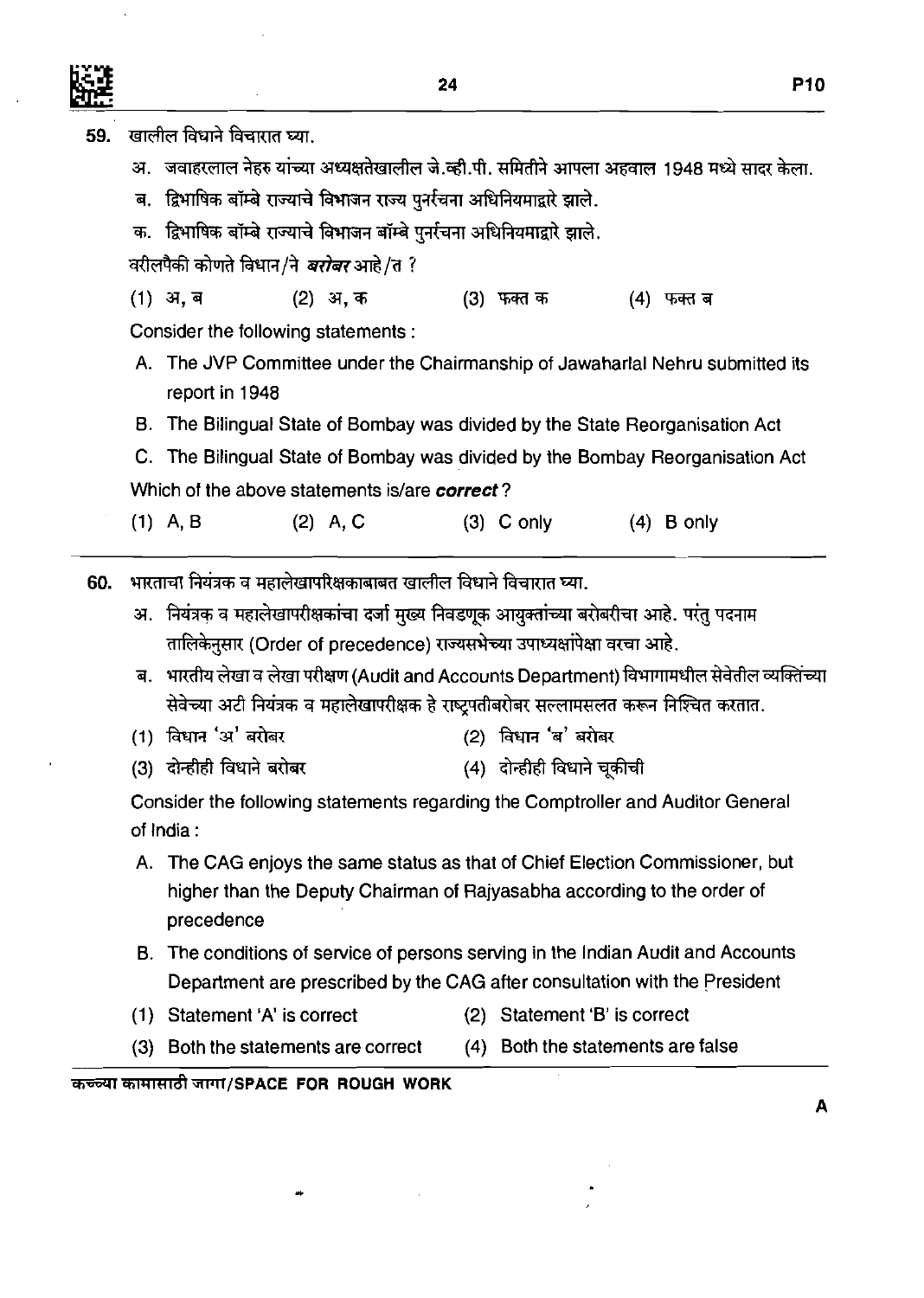

- **61.** सचिवालय विभागाची योग्य पदसोपान परंपरा (hierarchy) व्याली अर्था आहे.
	- (1) सचिव सह-सचिव अतिरिक्त सचिव अवर सचिव उप-सचिव सहाय्यक सचिव
	- <u>(2) सचिव अतिरिक्त सचिव अवर सचिव सह-सचिव उप-सचिव सहाय्यक सचिव</u>
	- <u>(3) सचिव सह-सचिव उप-सचिव अवर सचिव कक्ष अधिकारी</u>
	- <u>(4) सचिव सह-सचिव अतिरिक्त सचिव अवर सचिव सहाय्यक सचिव उप-सचिव</u>

The correct hierarchy of the Secretarial Department is

- **(1)** Secretary Joint Secretary -Additional Secretary Under Secretary Deputy Secretary - Assistant Secretary
- **(2)** Secretary Additional Secretary Under Secretary Joint Secretary Deputy Secretary - Assistant Secretary
- **(3)** Secretary Joint Secretary Deputy Secretary Under Secretary Section **Officer**
- **(4)** Secretary Joint Secretary Additional Secretary Under Secretary Assistant Secretary - Deputy Secretary
- **62.** कॅबीनेट सचिवालयाची खालीलपैकी कोणते/ती कार्य/यें आहे/त ?
	- अ. कॅबीनेटच्या बैठकीची विषयपत्रिका तयार करणे
	- ब. कॅबीनेट समित्यांना सचिवालयात्मक सहाय्य पुरविणे
	- क. मंत्र्यांना आर्थिक साधनांचे वाटप करणे

खालीलपैकी *योग्य* पर्याय निवडा.

- **(1)** ma3 **(2)** q3T&\*
- **(3)** sr\*q **(4)** 37,q3T&~

Which of the following is/are the function/functions of the Cabinet Secretariat?

- A. Preparation of Agenda for Cabinet Meetings
- B. Secretarial assistance to Cabinet Committees
- C. Allocation of financial resources to the Ministers

Select the **correct** options given below.

- (1) Only A **(2)** Band C
- **(3)** A and B **(4)** A, B and C

कच्च्या कामासाठी जागा/SPACE FOR ROUGH WORK

**P.T.O.**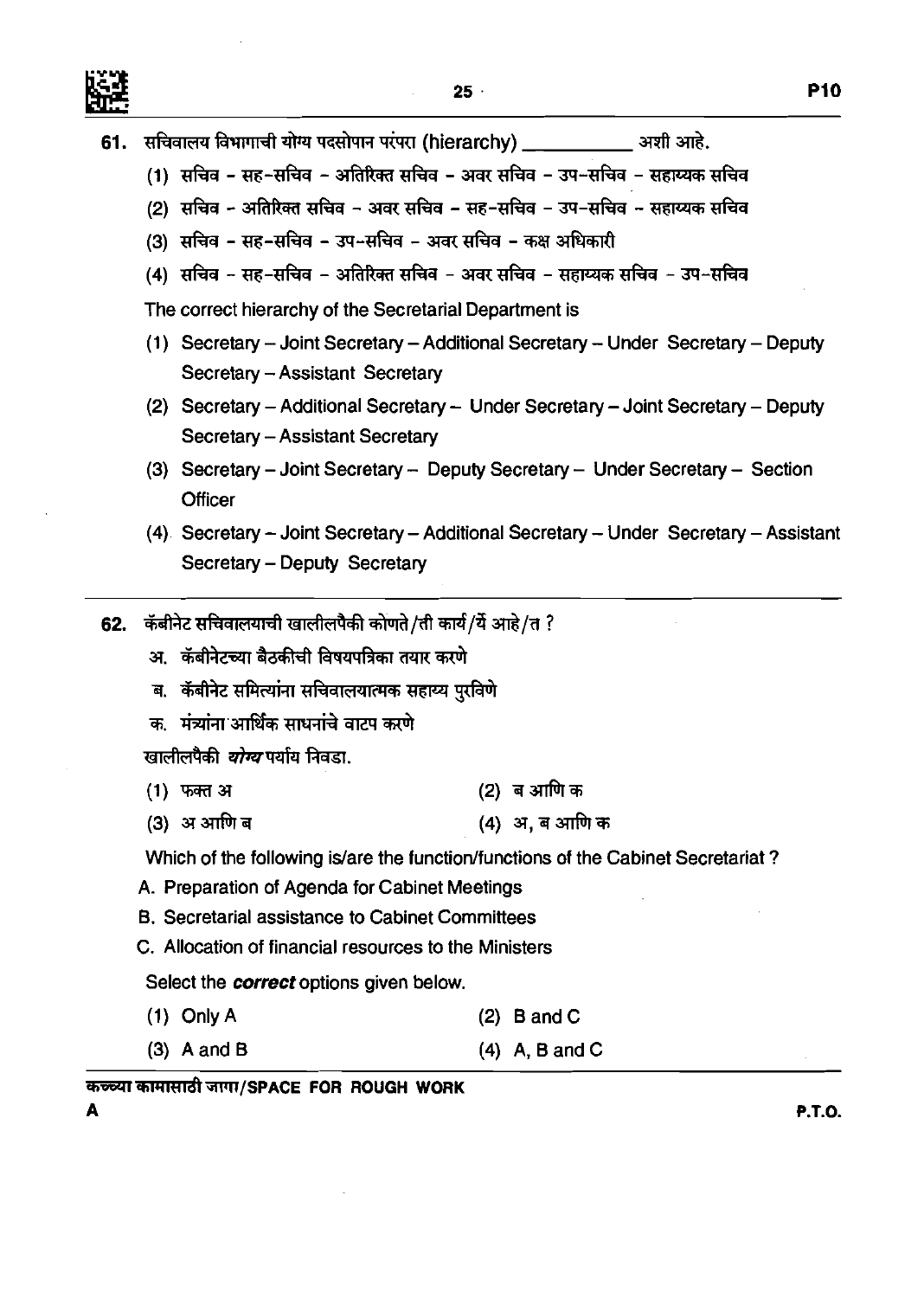| 63. | खालील विधाने विचारात घ्या.                                                                                                                                                                       |                                      |                                     |
|-----|--------------------------------------------------------------------------------------------------------------------------------------------------------------------------------------------------|--------------------------------------|-------------------------------------|
|     | अ. 95 व्या घटनादुरुस्ती अधिनियम - 2009 अन्वये लोकसभा आणि राज्याच्या विधानसभेतील अनुसूचित<br>जाती आणि अनुसूचित जमातीसाठी राखीव जागांची मुदत 2020 पर्यंत वाढविण्यात आली आहे.                       |                                      |                                     |
|     | ब. भारतीय राज्यघटनेच्या अनुच्छेद - 334 यात स्थानिक संस्थांमध्ये महिलांसाठी राखीव जागेची तरतूद नाही<br>आणि म्हणून महिलांसाठी राखीव जागा या विशिष्ट मुदतीसाठी मर्यादित नाहीत.                      |                                      |                                     |
|     | (1) विधान 'अ' बरोबर                                                                                                                                                                              | (2) विधान 'ब' बरोबर                  |                                     |
|     | दोन्हीही विधाने बरोबर<br>(3)                                                                                                                                                                     | (4) दोन्हीही विधाने चूकीची           |                                     |
|     | Consider the following statements :                                                                                                                                                              |                                      |                                     |
|     | A. 95 <sup>th</sup> Amendment Act of 2009 extended the period of reservation of seats for the<br>SC/ST in the Loksabha and the State Legislative Assemblies till 2020.                           |                                      |                                     |
|     | B. Article 334 of the Indian Constitution did not provided the reservation of seats for<br>women in the local bodies and hence reservation for women is not restricted for a<br>specific period. |                                      |                                     |
|     | (1) Statement 'A' is correct                                                                                                                                                                     | Statement 'B' is correct             |                                     |
|     | Both the statements are correct<br>(3)                                                                                                                                                           | (4)                                  | Both the statements are false       |
|     | 64. खालीलपैकी कोणते केन्द्रीय कार्यकारी विभागाचे अंग आहेत ?                                                                                                                                      |                                      |                                     |
|     | अ, राष्ट्रपती                                                                                                                                                                                    | ब. मंत्रिमंडळ                        |                                     |
|     | क. महान्यायवादी                                                                                                                                                                                  | ड. भारताचा नियंत्रक व महालेखापरीक्षक |                                     |
|     | (1) अ, ब, ड<br>(2) ब, क, ड                                                                                                                                                                       | (3) अ, ब, क                          | (4) अ. क, ड                         |
|     | Who among the following are part of the Union Executive of India?                                                                                                                                |                                      |                                     |
|     | A. The President                                                                                                                                                                                 | <b>B.</b> Council of Ministers       |                                     |
|     | C. Attorney General                                                                                                                                                                              |                                      | D. Comptroller and Auditor of India |
|     | $(1)$ A, B, D<br>$(2)$ B, C, D                                                                                                                                                                   | $(3)$ A, B, C                        | $(4)$ A, C, D                       |
| 65. | भारतीय राज्यघटनेतील सातव्या परिशिष्टातील राज्यसूचीमध्ये नमूद केलेला/ले कोणता/ते विषय राष्ट्रीय राजधानी<br>दिल्ली शासनाच्या कार्यक्षेत्रातून विशेषत्वाने वगळण्यात आला/ले ?                        |                                      |                                     |
|     | अ.  सार्वजनिक सुरक्षा                                                                                                                                                                            | पोलिस<br>ब.                          |                                     |
|     | जमीन<br>क.                                                                                                                                                                                       | ड.<br>कर                             |                                     |
|     | ब फक्त<br>(2) अ, ब<br>(1)                                                                                                                                                                        | (3) अ. ब. क                          | (4) अ, ब, कवड                       |
|     | Which of the following subjects mentioned in the State list of the seventh schedule in                                                                                                           |                                      |                                     |
|     | the Indian Constitution was/were specifically excluded from the jurisdiction of the Govt.<br>of National Capital Territory of Delhi?                                                             |                                      |                                     |
|     | A. Public Security                                                                                                                                                                               | <b>B.</b> Police                     |                                     |
|     | C. Land                                                                                                                                                                                          | D.<br>Taxes                          |                                     |
|     | B only<br>(1)<br>$(2)$ A, B                                                                                                                                                                      | $(3)$ A, B, C                        | $(4)$ A, B, C and D                 |

**A** 

 $\ddot{\phantom{a}}$ 

 $\hat{\mathcal{A}}$ 

髊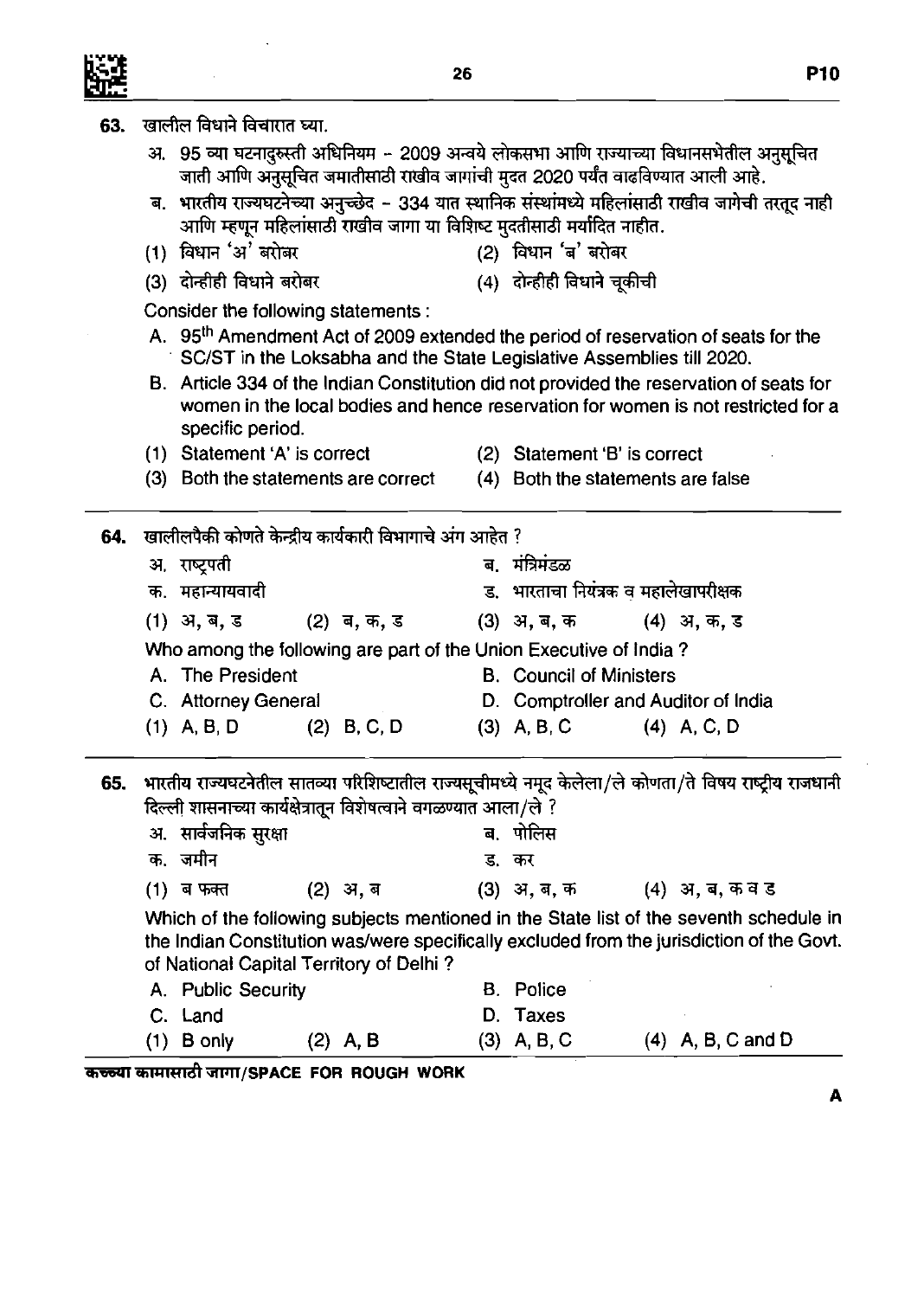

 $\hat{\mathcal{A}}$ 

i,

| 66. | राज्याच्या महाधिवक्त्यासंबंधी खालील विधाने विचारात घ्या.                                                                                                                                                                                                                                                                                          |                                  |                       |  |  |  |  |  |  |  |  |
|-----|---------------------------------------------------------------------------------------------------------------------------------------------------------------------------------------------------------------------------------------------------------------------------------------------------------------------------------------------------|----------------------------------|-----------------------|--|--|--|--|--|--|--|--|
|     | अ.  उच्च न्यायालयाचा न्यायाधीश म्हणून नियुक्त होण्यासाठी जी अर्हता असते ती त्याच्याजवळ असणे आवश्यक<br>असते.<br>ब. उच्च न्यायालयाच्या न्यायधीशास असणारे सर्व विशेषाधिकार फायदे व संरक्षण त्याला असते.                                                                                                                                              |                                  |                       |  |  |  |  |  |  |  |  |
|     |                                                                                                                                                                                                                                                                                                                                                   |                                  |                       |  |  |  |  |  |  |  |  |
|     | क. उच्च न्यायालयाच्या न्यायधीशास जे मानधन असते ते त्यास मिळते.                                                                                                                                                                                                                                                                                    |                                  |                       |  |  |  |  |  |  |  |  |
|     | ड. राज्य मंत्रिमंडळाची मर्जी असेपर्यंत तो आपल्या पदावर राहतो.                                                                                                                                                                                                                                                                                     |                                  |                       |  |  |  |  |  |  |  |  |
|     | वरीलपैकी कोणते विधान/ने <i>बरोबर</i> आहे/त ?                                                                                                                                                                                                                                                                                                      |                                  |                       |  |  |  |  |  |  |  |  |
|     | $(1)$ अ, ब, ड<br>(2) अ.ब.क                                                                                                                                                                                                                                                                                                                        | (3) फक्त ड                       | (4) फक्त अ            |  |  |  |  |  |  |  |  |
|     | Consider the following statements regarding an Advocate General of a State<br>A. He must be person who is qualified to be appointed a judge of a High Court<br>B. He enjoys all the privileges and immunities that are available to a Judge of a<br><b>High Court</b><br>C. He receives remuneration that is available to a Judge of a High Court |                                  |                       |  |  |  |  |  |  |  |  |
|     | D. He holds office during the pleasure of the State Council of Ministers                                                                                                                                                                                                                                                                          |                                  |                       |  |  |  |  |  |  |  |  |
|     | Which of the statements given above is/are correct?                                                                                                                                                                                                                                                                                               |                                  |                       |  |  |  |  |  |  |  |  |
|     | $(2)$ A, B, C<br>$(1)$ A, B, D                                                                                                                                                                                                                                                                                                                    | $(3)$ Only D                     | $(4)$ Only A          |  |  |  |  |  |  |  |  |
| 67. | भारतीय संविधानाच्या कोणत्या तरतूदीनुसार मंत्र्यांची संख्या मर्यादित होते ?                                                                                                                                                                                                                                                                        |                                  |                       |  |  |  |  |  |  |  |  |
|     | (1) 73 वी संविधान दुरुस्ती                                                                                                                                                                                                                                                                                                                        | (2) 86 वी संविधान दुरुस्ती       |                       |  |  |  |  |  |  |  |  |
|     | (3) 87 वी संविधान दुरुस्ती                                                                                                                                                                                                                                                                                                                        | - (4) 91 वी संविधान दुरुस्ती     |                       |  |  |  |  |  |  |  |  |
|     | Which Amendment of the Constitution of India limits the number of Ministers?                                                                                                                                                                                                                                                                      |                                  |                       |  |  |  |  |  |  |  |  |
|     | $(1)$ 73 <sup>rd</sup> Amendment                                                                                                                                                                                                                                                                                                                  | (2) 86 <sup>th</sup> Amendment   |                       |  |  |  |  |  |  |  |  |
|     | (3) 87 <sup>th</sup> Amendment                                                                                                                                                                                                                                                                                                                    | $(4)$ 91 <sup>th</sup> Amendment |                       |  |  |  |  |  |  |  |  |
| 68. | भारतातील राष्ट्रपती पदाच्या निवडणूकीकरीता उमेदवाराचे नामांकन                                                                                                                                                                                                                                                                                      |                                  | कडून सुचित केले जाते. |  |  |  |  |  |  |  |  |
|     | (1)  कमीत कमी भारताचे पाच नागरिक                                                                                                                                                                                                                                                                                                                  |                                  |                       |  |  |  |  |  |  |  |  |
|     | कमीत कमी संसदेचे पाच सदस्य<br>(2)                                                                                                                                                                                                                                                                                                                 |                                  |                       |  |  |  |  |  |  |  |  |
|     | (3)  कमीत कमी निर्वाचक मंडळाचे पन्नास सदस्य                                                                                                                                                                                                                                                                                                       |                                  |                       |  |  |  |  |  |  |  |  |
|     | (4) कमीत कमी निर्वाचक मंडळाचे दहा सदस्य                                                                                                                                                                                                                                                                                                           |                                  |                       |  |  |  |  |  |  |  |  |
|     | The nomination of a candidate for election to the office of the President in India is proposed by                                                                                                                                                                                                                                                 |                                  |                       |  |  |  |  |  |  |  |  |
|     | (1) At least five citizens of India                                                                                                                                                                                                                                                                                                               |                                  |                       |  |  |  |  |  |  |  |  |
|     | At least five members of the Parliament<br>(2)                                                                                                                                                                                                                                                                                                    |                                  |                       |  |  |  |  |  |  |  |  |
|     | At least fifty members of the Electoral College<br>(3)                                                                                                                                                                                                                                                                                            |                                  |                       |  |  |  |  |  |  |  |  |
|     | At least ten members of the Electoral College<br>(4)                                                                                                                                                                                                                                                                                              |                                  |                       |  |  |  |  |  |  |  |  |
|     | कच्च्या कामासाठी जागा/SPACE FOR ROUGH WORK                                                                                                                                                                                                                                                                                                        |                                  |                       |  |  |  |  |  |  |  |  |
|     |                                                                                                                                                                                                                                                                                                                                                   |                                  | <b>P.T.O.</b>         |  |  |  |  |  |  |  |  |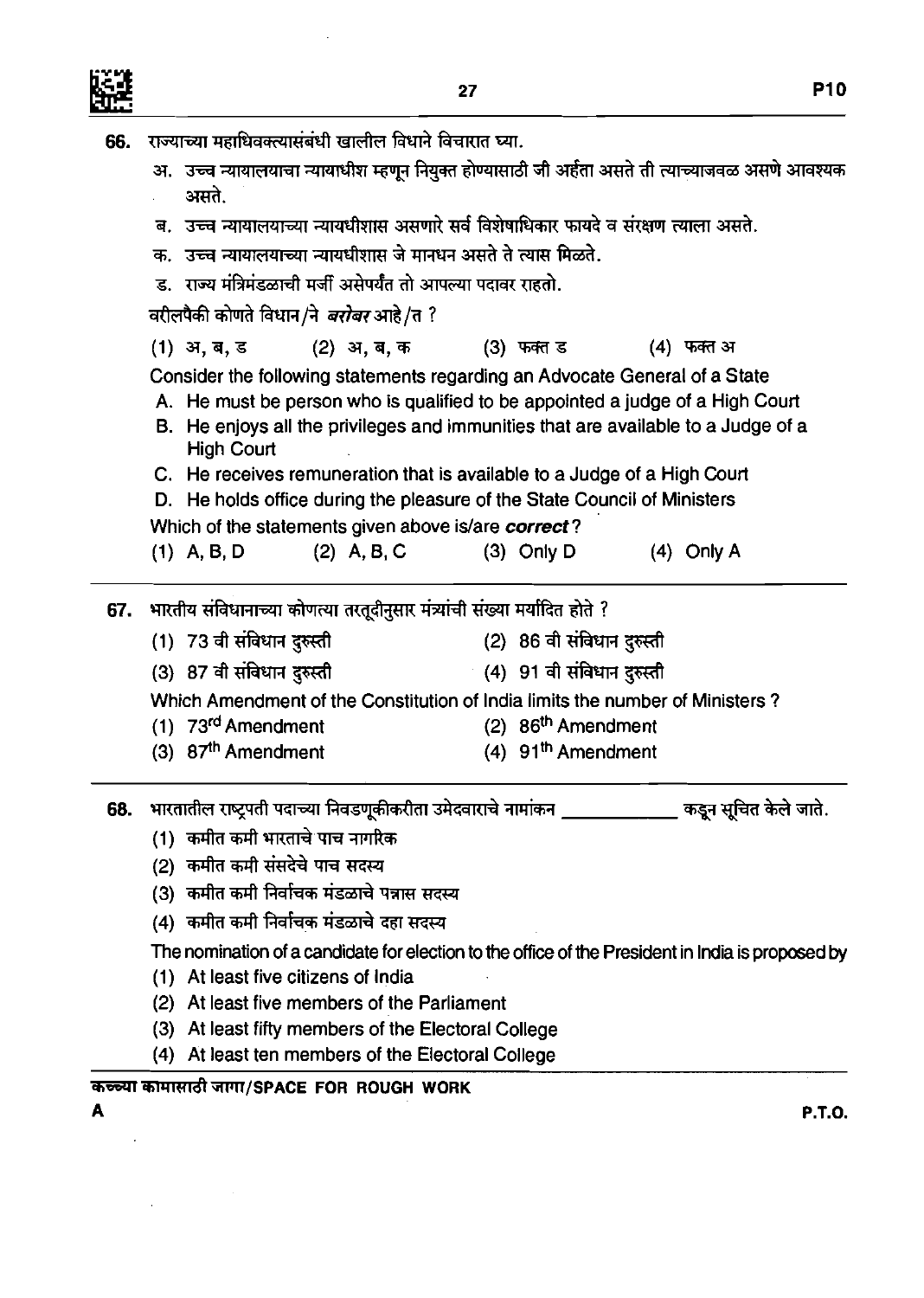$\hat{\boldsymbol{\beta}}$ 

L,

 $\bar{\mathcal{A}}$ 

|     | 69. भारतातील संविधानाचे कलम 75 चे खालील कोणत्या तरतूदी आहेत ?                      |                                                                                                            |  |  |  |  |  |  |  |  |
|-----|------------------------------------------------------------------------------------|------------------------------------------------------------------------------------------------------------|--|--|--|--|--|--|--|--|
|     | अ. राष्ट्रपती पंतप्रधानाच्या सल्ल्यावरून मंत्र्यांची नियुक्ती करेल                 |                                                                                                            |  |  |  |  |  |  |  |  |
|     | ब. मंत्रिपरिषद लोकसभेस सामूहिकरीत्या जबाबदार असेल                                  |                                                                                                            |  |  |  |  |  |  |  |  |
|     | क. राष्ट्रपतीला सल्ला व मदत देण्यासाठी पंतप्रधानाच्या नेतृत्वात मंत्रिपरिषद असेल   |                                                                                                            |  |  |  |  |  |  |  |  |
|     | ड. मंत्र्यांचे वेतन व भत्ते संसदेकडून ठरविले जातील                                 |                                                                                                            |  |  |  |  |  |  |  |  |
|     | खालील दिलेल्या संकेतातून <i>योग्य</i> उत्तर निवडा.                                 |                                                                                                            |  |  |  |  |  |  |  |  |
|     | (1) अ, ब आणि क केवळ                                                                | (2) अ, ब आणि ड केवळ                                                                                        |  |  |  |  |  |  |  |  |
|     | (3) ब, क आणि ड केवळ                                                                | (4) वरील सर्व                                                                                              |  |  |  |  |  |  |  |  |
|     |                                                                                    | Which of the following one the provisions of Article 75 of the Constitution in India?                      |  |  |  |  |  |  |  |  |
|     |                                                                                    | a. Ministers shall be appointed by the President on the advice of Prime Minister                           |  |  |  |  |  |  |  |  |
|     |                                                                                    | b. The Council of Ministers shall be collectively responsible to the House of People                       |  |  |  |  |  |  |  |  |
|     | С.<br>the President of India                                                       | There shall be a Council of Ministers with the Prime Minister to aid and advice to                         |  |  |  |  |  |  |  |  |
|     |                                                                                    | d. The salaries and allowances of Ministers shall be determined by Parliament                              |  |  |  |  |  |  |  |  |
|     | Choose the <b>correct</b> answers from the codes given below.                      |                                                                                                            |  |  |  |  |  |  |  |  |
|     | $(1)$ a, b and c only                                                              | $(2)$ a, b and d only                                                                                      |  |  |  |  |  |  |  |  |
|     | $(3)$ b, c and d only                                                              | $(4)$ All above                                                                                            |  |  |  |  |  |  |  |  |
| 70. | भारताचे सर्वोच्च न्यायालयातील न्यायाधीशांची संख्या वाढविण्याचा अधिकार कोणाला आहे ? |                                                                                                            |  |  |  |  |  |  |  |  |
|     | (1) पंतप्रधान                                                                      | (2) भारताचे मुख्य न्यायाधीश                                                                                |  |  |  |  |  |  |  |  |
|     | (3) संसद                                                                           | (4) विधी मंत्री                                                                                            |  |  |  |  |  |  |  |  |
|     |                                                                                    | To whom has the right to increase the number of Judges in the Supreme Court of India?                      |  |  |  |  |  |  |  |  |
|     | (1) Prime Minister                                                                 | (2) Chief Justice of India                                                                                 |  |  |  |  |  |  |  |  |
|     | (3) Parliament                                                                     | (4) Law Minister                                                                                           |  |  |  |  |  |  |  |  |
|     |                                                                                    | 71. खालीलपैकी कोणत्या मान्यवरांस पदग्रहण करण्यापूर्वी भारतीय राज्यघटनेचे रक्षण करण्याची शपथ घ्यावी लागते ? |  |  |  |  |  |  |  |  |
|     | अ. राष्ट्रपती                                                                      | ब. उपराष्ट्रपती                                                                                            |  |  |  |  |  |  |  |  |
|     | क. पंतप्रधान                                                                       | ड. लोकसभा सभापती                                                                                           |  |  |  |  |  |  |  |  |
|     |                                                                                    | (2) अआणि ब $(3)$ अ, ब आणि क $(4)$ अ, ब, क आणि ड                                                            |  |  |  |  |  |  |  |  |
|     | (1) अफक्त                                                                          |                                                                                                            |  |  |  |  |  |  |  |  |
|     | India before taking up post?                                                       | Who among the following dignitaries has to take an oath to defend the Constitution of                      |  |  |  |  |  |  |  |  |
|     | A. President                                                                       | <b>B.</b> Vice-President                                                                                   |  |  |  |  |  |  |  |  |
|     | C. Prime Minister                                                                  | D. Speaker of Lok Sabha                                                                                    |  |  |  |  |  |  |  |  |
|     |                                                                                    | (3) A, B and C $(4)$ A, B, C and D                                                                         |  |  |  |  |  |  |  |  |
|     | $(2)$ A and B<br>$(1)$ A only                                                      |                                                                                                            |  |  |  |  |  |  |  |  |

 $\sim$ 

 $\blacktriangle$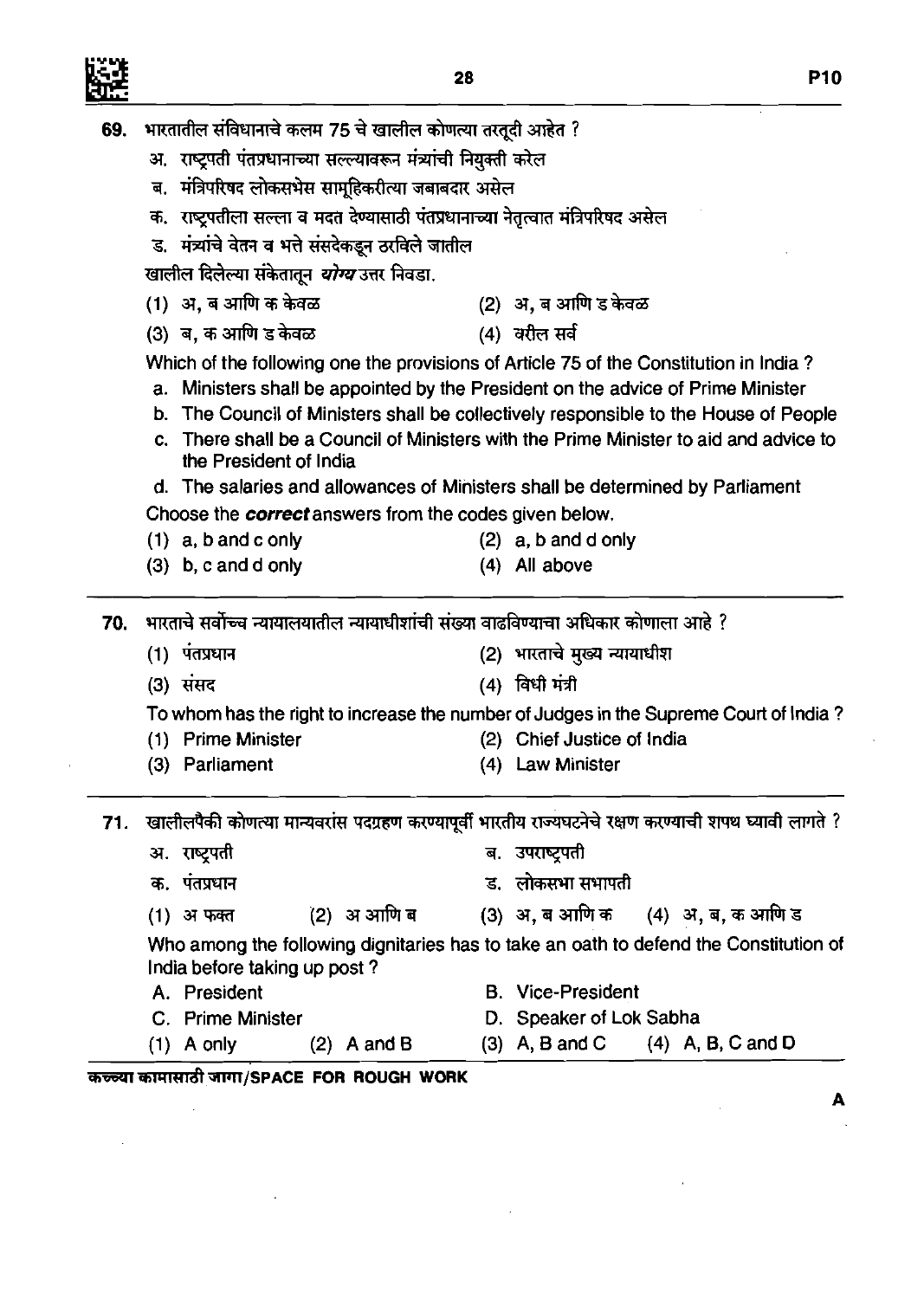72.

खालील विधाने विचारात घ्या :

**A** 

अ. भारतीय राज्यघटनेचे अनुच्छेद-332 मध्ये राज्याच्या विधानसभेतील अनुसूचित जाती आणि अनुसूचित जमातीसाठी राखीव जागांची तरतूद करण्यात आली आहे. ब. सध्या महाराष्ट्रात 29 विधानसभा मतदारसंघ हे अनुसुचित जातीच्या उमेदवारांसाठी राखीव आहेत. क. सध्या महाराष्ट्रात 25 विधानसभा मतदारसंघ हे अनुसूचित जमातीच्या उमेदवारांसाठी राखीव आहेत. वरीलपैकी कोणते विधान/ने *बरोबर* आहेत ? (1) फक्त अ (2) अ. ब (3) ब, क (4) अ. ब. क Consider the following statements : A. Article - 332 of the Indian Constitution deals with the reservation of seats for Scheduled Castes and Scheduled Tribes in the Legislative Assembly of the States. B. At present, in Maharashtra, 29 constituencies are resewed for the candidates belonging to the Scheduled Castes. C. At present, in Maharashtra, 25 constituencies are resewed for the candidates belonging to the Scheduled Tribes. Which of the above statements islare *correct?*  1) A only (2) A, B (3) B, C (4) A, B, C (1) A only (2) A, B (3) 8, c (4) A, B, C 73. 'शून्य प्रहर' बाबत खालील विधाने विचारात घ्या : अ. प्रश्नोत्तराच्या तासानंतर तो असतो. <u>ब. त्याचा उल्लेख कामकाज पद्धतीच्या नियमांमध्ये आहे.</u> क. संसदीय कार्यप्रणालीतील भारतातील हा एक नाविण्यपूर्ण उपक्रम आहे. ड. कोणतीही पूर्वसूचना न देता लोकहिताचा कोणताही मुद्दा शून्य प्रहरात उपस्थित करण्यास सदस्य स्वतंत्र असतात. वरीलपैकी कोणती विधाने *बरोबर* आहेत ? (1) **q,q,7fi (2) 3, -9 3** (3) **q, 7fi7 3** (4) **q,q, 3**  Consider the following statements regarding 'Zero Hour'. A. It follows the question hour B. It mentioned in the rules of procedure C. It is an Indian innovation in the field of parliamentary procedure D. During zero hour, members are free to bring up any issue of public interest without prior notice Which of the statements given above are *correct?*  (1) A, B.C (2) A, C, D (3) **B,** C, D (4) A, **B,** D **~&~~~T/sPAcE FOR ROUGH WORK P.T.O.**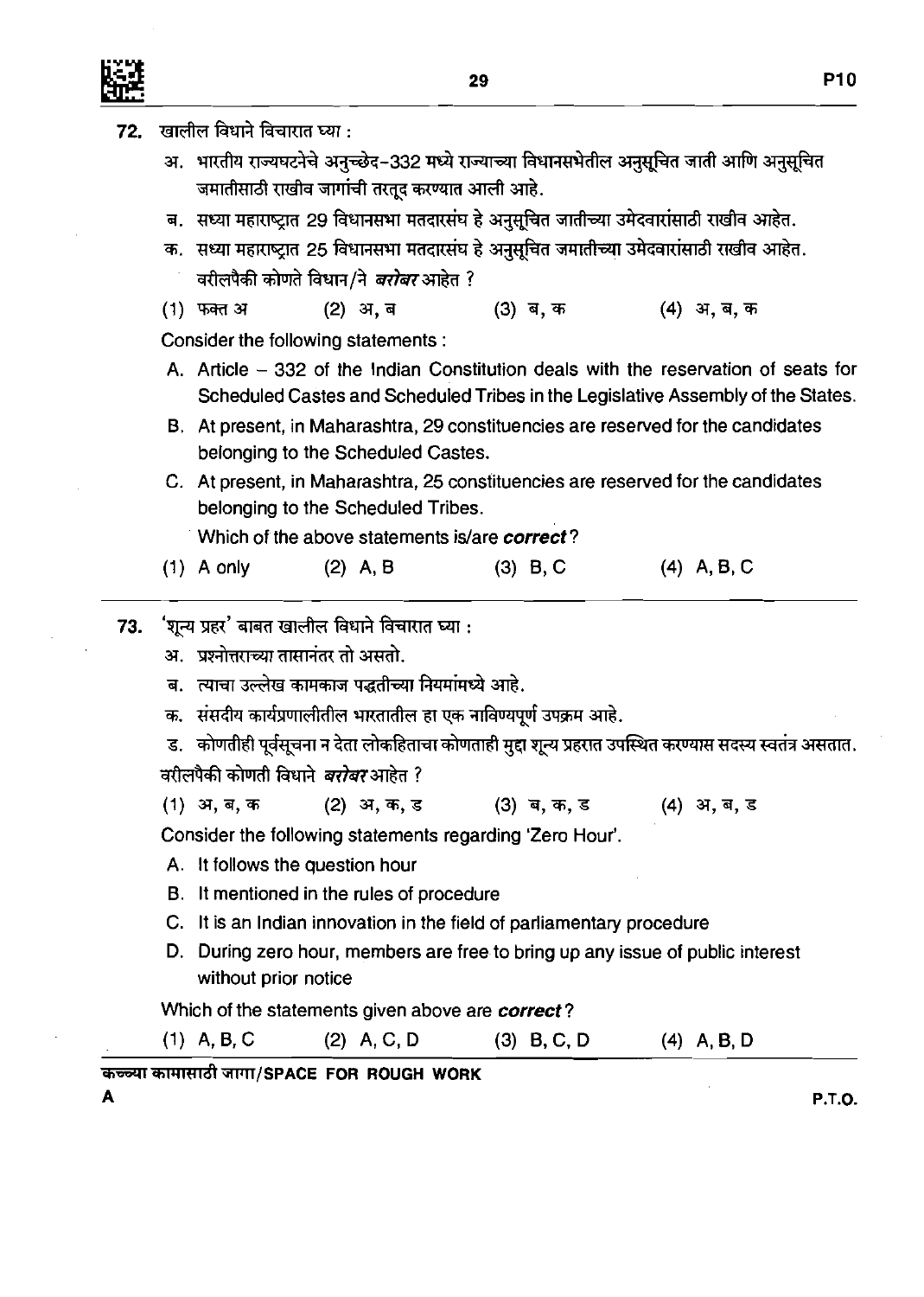

- राज्याच्या राज्यपालांच्या विधिविषयक अधिकारांबाबत खालील विधाने विचारात घ्या : 74.
	- अ. ते राज्य विधिमंडळाचे अधिवेशन बोलावू शकतात अथवा संपुष्टात आणू शकतात आणि राज्य विधानसभा बरखास्त करू शकतात.
	- ब. ते राज्य विधिमंडळाच्या बैठका स्थगित करू शकतात.
	- क. ते प्रलंबित असलेल्या विधेयकाबाबत राज्य विधिमंडळास संदेश पाठवू शकतात.
	- ड. जर विधेयक मार्गदर्शक तत्त्वाविरुद्ध असेल तर ते राष्ट्रपर्तीच्या विचारार्थ विधेयक राखून ठेवू शकतात.

वरीलपैकी कोणती विधाने *बरोबर* आहेत ?

(1) अ, क, ड (2) अ. ब. क  $(3)$  ब, क, ड (4) अ.ब.ड

Consider the following statements about the legislative powers of the Governor of the State :

- A. He can summons or prorogue the Session of State Legislature and dissolve the State Legislative assembly
- B. He can adjourn the sittings of the State Legislature
- C. He can send messages to State Legislature with respect to a pending Bill
- D. He can reserve the Bill for consideration of the President if it opposed to the Directive Principle

Which of the statements given above are **correct?** 

| $(1)$ A, C, D | $(2)$ A, B, C | $(3)$ B, C, D | $(4)$ A, B, D |
|---------------|---------------|---------------|---------------|
|               |               |               |               |

ामहाराष्ट्रातील विधिमंडळ समिती पद्धतीबाबत खालीलपैकी कोणते विधान *अयोग्य* आहे ? 75.

- (1) मंत्री समितीचा सदस्य असू शकत नाही
- (2) जर उपसभापती हा समितीचा सदस्य असेल तर त्याची नेमणूक त्या समितीचा अध्यक्ष म्हणून केली पाहिजे
- (3) समितीचा सदस्य हा पुनर्नामांनासाठी पात्र असतो
- (4)) समितीची गणसंख्या शक्यतो समितीच्या एकूण सभासद संख्येच्या एक तृतीयांशच्या जवळपास असावी लागते

Which one of the following statements is **incorrect** about the Legislative Committee System in Maharashtra ?

- **(1) A** minister shall not be a member of the Committee
- **(2)** If the Deputy speaker is a member of the Committee, he shall be appointed in a Chairman of the Committee
- (3) A member of a Committee shall be eligible for renomination
- **(4)** The quorum of a Committee shall be as near as may be one third of the total number of members of the Committee

कच्च्या कामासाठी जागा/SPACE FOR ROUGH WORK

 $\mathbf{I}$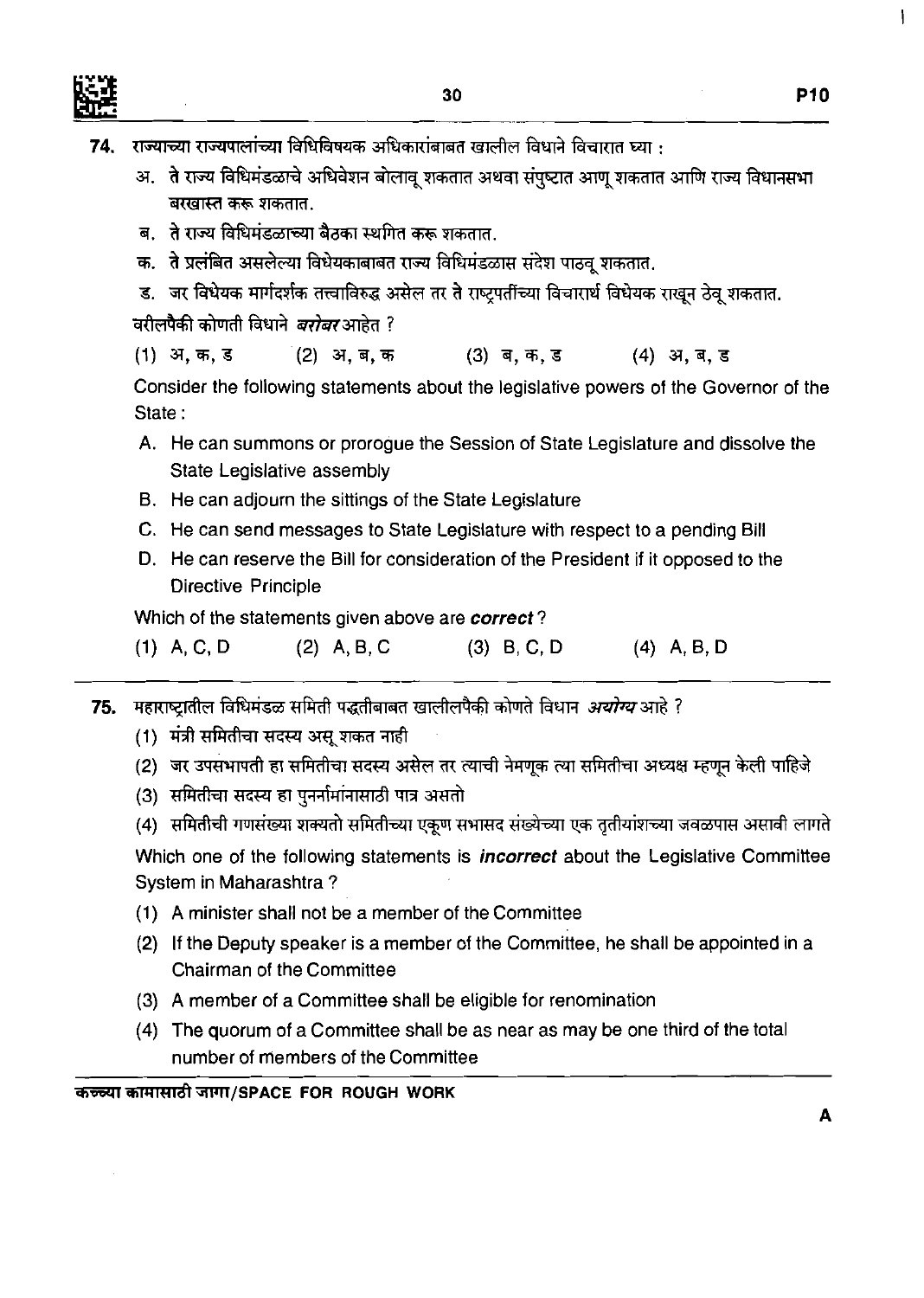- खालील विधाने विचारात घ्या : 76.
	- अ. भारतीय संघराज्य हे राज्यांमधील कराराचा परिणाम आहे.
	- ब. 'नाशवंत घटकांचा अविनाशी संघ' (Indestructible Union of Destructible Units) असे भारतीय संघराज्याबाबत सर्वोच्च न्यायालयाने निरीक्षण नोंदवले आहे.
	- **3.** 'm d FdFn **&Rl?fIa** (lndestructible Union composed of 'नाशवंत घटकांचा अविनाशी संघ' (Indestructible Union of Destructible Units) असे भारतीय<br>संघराज्याबाबत सर्वोच्च न्यायालयाने निरीक्षण नोंदवले आहे.<br>'अविनाशी राज्यांनी बनलेला एक अविनाशी संघ' (Indestructible Union composed of<br>Ind Indestructible States) असे अमेरिकन संघराज्याबार<br>वरीलपैकी कोणते विधान/विधाने *बरोबर* आहे/आहेत ?

(2) फक्त ब (1) अ, ब (4) फक्त क

Consider the following statements

- A. The Indian Federation is the result of an agreement among the States.
- B. The Indian Federation has been observed by Supreme Court as an 'Indestructible Union of Destructible Units'.
- C. The American Federation has been described by their Supreme Court as 'an lndestructible Union composed of lndestructible States'.

Which of the above statements is/are correct?

- (1) A, B (2) Only B (3) B and C (4) Only C
- विधान (A) : भारत सरकार कायदा, 1935 अनुसार शेषाधिकार केन्द्रीय विधिमंडळाकडे दिलेले होते. 77. कारण (R): भारत सरकार कायदा, 1935 अनुसार संघराज्यीय, प्रांतिक आणि समवर्ती अशा तीन सूच्यांमध्ये विषयांची विभागणी केली गेली होती.
	- (1) A आणि R दोन्हीही बरोबर असून R हे A चे योग्य स्पष्टीकरण आहे
	- (2) A आणि R दोन्हीही बरोबर आहेत परंतु R हे A चे योग्य स्पष्टीकरण नाही
	- (3) A बरोबर आहे तर R चुक आहे
	- (4) A चूक आहे तर R बरोबर आहे

**Assertion (A)** : Under the Government of lndia Act, 1935, the Residuary Powers were vested in the Central Legislature.

**Reason (R)** : Under the Government of lndia Act, 1935 subjects are divided into three lists viz. Federal, Provincial and Concurrent.

- (1) Both A and R are true and R is the correct explanation of A
- (2) Both A and R are true but R is not a correct explanation of A
- (3) A is true but R is false
- (4) A is false but R is true

~=~~F~&~ISPACE **FOR ROUGH WORK** 

**A P.T.O.**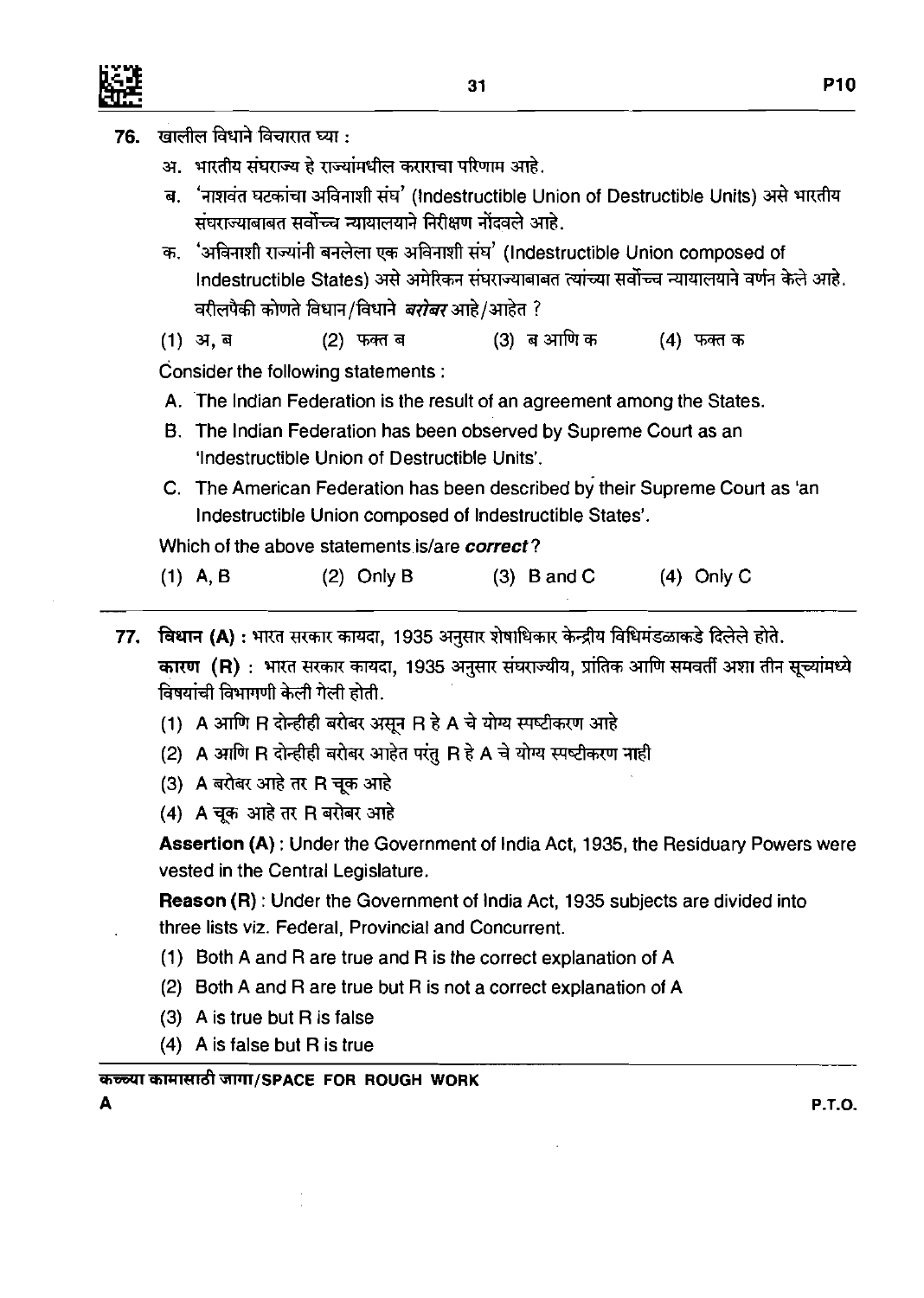- 78. खालील विधाने विचारात घ्या
	- अ. स्वातंत्र्यप्राप्तिनंतरचे मुंबईचे पहिले शेरिफ हे शांताराम महादेव डहाणूकर होते
	- ब. शेरिफ हा उच्च न्यायालयाचा अधिकारी असतो
	- क. मंबई शेरीफचा कार्यकाळ पाच वर्षे आहे
	- ड. शेरीफचा मान महापौरांच्या खालोखाल असतो

वरीलपैकी कोणती विधाने *बरोबर* आहे /त ?

(2) ब आणि क (1) अआणि ब (3) ब आणि ड (4) क आणि ड

Consider the following statements :

- A. The first Sheriff of Mumbai after independence was Shantaram Mahadeo Dahanukar
- B. The Sheriff is an officer of the High Court
- C. The tenure of the Murnbai Sheriff is five years
- D. The rank of the Sheriff is below the Mayor
- Which of the statement/s given above are correct?
- (1) A and B (2) B and C (3) B and D (4) C and D

खालील विधाने विचारात घ्या : 79.

- अ. राष्ट्रपतीला, संघराज्याच्या कार्यकारी अधिकाराच्या व्याप्तीत येईल अशा कोणत्याही बाबी संबंधीची कार्ये राज्य शासनाच्या संमतीशिवाय त्या शासनाकडे किंवा त्याच्या अधिकाऱ्यांकडे सशर्त अथवा बिनशर्त सोपवता येतील
- ब. एखाद्या राज्याच्या राज्यपालाला राज्याच्या कार्यकारी अधिकाराच्या व्याप्तीत येत असेल अशा कोणत्याही बाबी संबंधीची कार्ये. भारत सरकारच्या संमतीने. त्या सरकारकडे किंवा त्याच्या अधिकाऱ्यांकडे सशर्त अथवा बिनशर्त सोपवता येतील.
- (1) विधान अबरोबर (2) विधान ब बरोबर
- (3) दोन्हीही विधाने बरोबर (4) दोन्हीही विधाने चुकीची

Consider the following statements.

- A. The President may, without the consent of the State Government, entrust either conditionally or unconditionally to that government or to its officers, functions in relation to any matter to which the executive power of the Union extends.
- B. The Governor of a State may, with the consent of Government of India, entrust either conditionally or unconditionally to that government or to its officers, functions in relation to any matter to which the executive power of the State extends.
- (1) Statement A is correct (2) Statement B is correct
- (3) Both the statements are correct (4) Both the statements are false

क<del>ल्</del>च्या कामासाठी जागा/SPACE FOR ROUGH WORK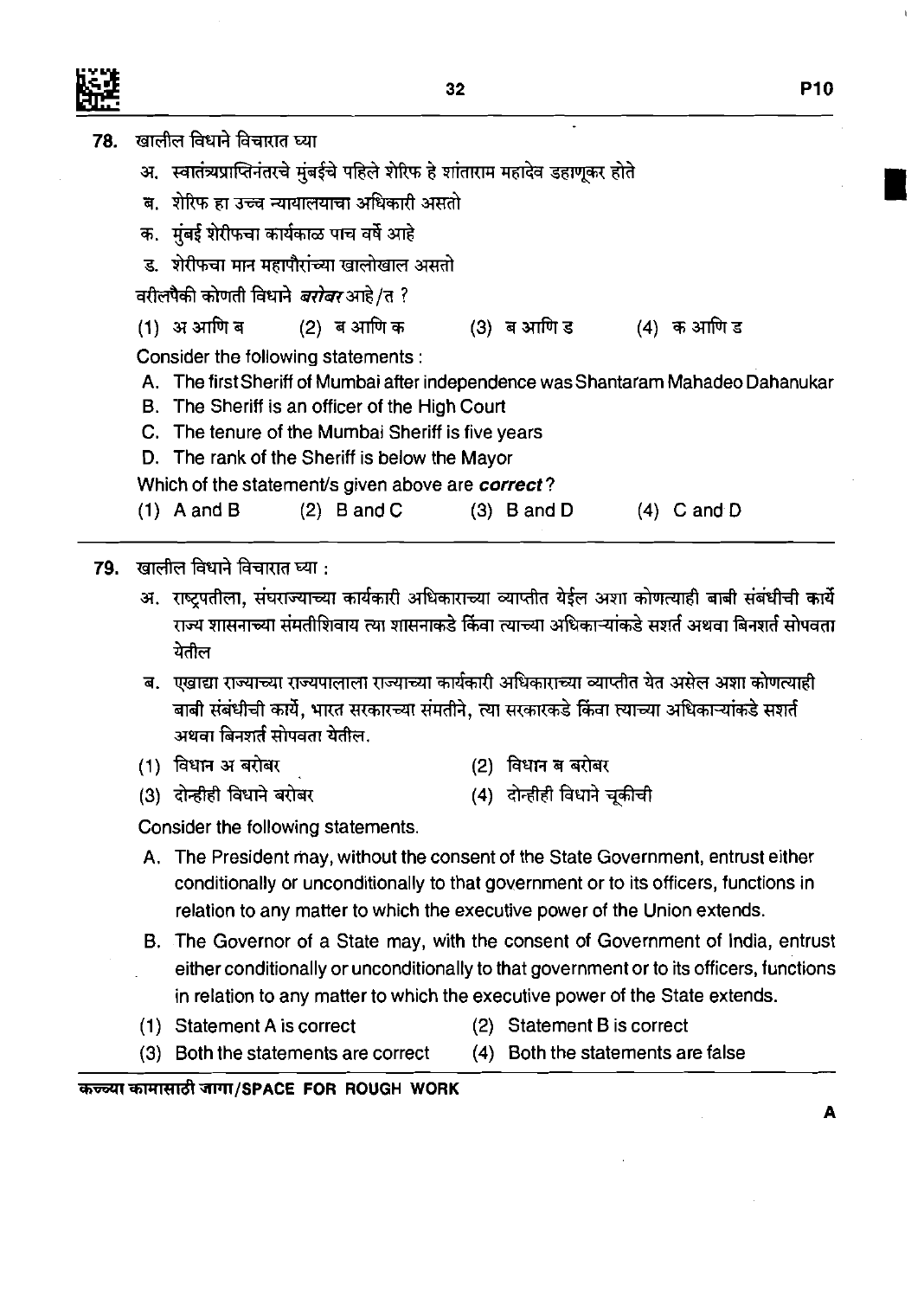

80.

खालीलपैकी कोणते विधान *चूकीचे* आहे ?

|     |                                                                                                                                       |                                                                                                                                                                             |  | (1)  38 वी घटना दुरुस्ती अधिनियम, 1975 नुसार अनुच्छेद 356 लागू करण्यासाठी राष्ट्रपतीचे समाधान अंतिम<br>व निर्णायक असेल आणि त्याबाबत कोणत्याही न्यायालयात कोणत्याही कारणासाठी आवाहन देता येणार नाही. |  |  |  |  |  |  |  |  |
|-----|---------------------------------------------------------------------------------------------------------------------------------------|-----------------------------------------------------------------------------------------------------------------------------------------------------------------------------|--|-----------------------------------------------------------------------------------------------------------------------------------------------------------------------------------------------------|--|--|--|--|--|--|--|--|
|     | (2)  44 वी घटना दुरुस्ती अधिनियम, 1978 नुसार राष्ट्र्पतीचे समाधान हे न्यायिक पुनर्विलोकनाच्या कक्षेबाहेर<br>नाही, असे सूचित केले आहे. |                                                                                                                                                                             |  |                                                                                                                                                                                                     |  |  |  |  |  |  |  |  |
|     |                                                                                                                                       | (3) धर्मनिरपेक्षता हे राज्यघटनेचे मूलभूत वैशिष्ट्यांपैकी एक आहे म्हणून धर्मनिरपेक्षतेविरुद्ध धोरणे राबविणाऱ्या<br>राज्य सरकाराविरुद्ध अनुच्छेद 356 अन्वये कारवाई करता येते. |  |                                                                                                                                                                                                     |  |  |  |  |  |  |  |  |
|     | (4) वरीलपैकी एकही नाही                                                                                                                |                                                                                                                                                                             |  |                                                                                                                                                                                                     |  |  |  |  |  |  |  |  |
|     |                                                                                                                                       | Which one of the following statements is <i>incorrect</i> ?                                                                                                                 |  |                                                                                                                                                                                                     |  |  |  |  |  |  |  |  |
|     |                                                                                                                                       | Court on any ground.                                                                                                                                                        |  | (1) Under the 38 <sup>th</sup> Constitutional Amendment Act of 1975, satisfaction of the President<br>is final and conclusive in applying Article 356 which could not be challenged in any          |  |  |  |  |  |  |  |  |
|     |                                                                                                                                       | the President is not beyond judicial review.                                                                                                                                |  | (2) The 44 <sup>th</sup> Constitutional Amendment Act of 1978 implies that the satisfaction of                                                                                                      |  |  |  |  |  |  |  |  |
|     |                                                                                                                                       | Government pursuing anti-secular policies is liable to action under Art. 356.                                                                                               |  | (3) Secularism is one of the basic features of the Constitution. Hence a State                                                                                                                      |  |  |  |  |  |  |  |  |
|     |                                                                                                                                       | (4) None of the above                                                                                                                                                       |  |                                                                                                                                                                                                     |  |  |  |  |  |  |  |  |
| 81. |                                                                                                                                       | खालीलपैकी कोणत्या समितीने द्विस्तरीय पंचायती राज व्यवस्था सुचवली ?                                                                                                          |  |                                                                                                                                                                                                     |  |  |  |  |  |  |  |  |
|     |                                                                                                                                       | (1) बलवंतराय मेहता समिती                                                                                                                                                    |  | (2) अशोक मेहता समिती                                                                                                                                                                                |  |  |  |  |  |  |  |  |
|     |                                                                                                                                       | (3) वसंतराव नाईक समिती                                                                                                                                                      |  | (4) डॉ. एल. एम. संघवी समिती                                                                                                                                                                         |  |  |  |  |  |  |  |  |
|     |                                                                                                                                       |                                                                                                                                                                             |  | Which among the following committees recommended a two tier system of Panchayat raj?                                                                                                                |  |  |  |  |  |  |  |  |
|     |                                                                                                                                       | (1) Balwant Rai Mehta Committee                                                                                                                                             |  | (2) Ashok Mehta Committee                                                                                                                                                                           |  |  |  |  |  |  |  |  |
|     |                                                                                                                                       | (3) Vasantrao Naik Committee                                                                                                                                                |  | (4) Dr. L. M. Sanghvi Committee                                                                                                                                                                     |  |  |  |  |  |  |  |  |
| 82. |                                                                                                                                       | पंचायत समितीला आसाममध्ये ''                                                                                                                                                 |  | $"$ म्हटले जाते.                                                                                                                                                                                    |  |  |  |  |  |  |  |  |
|     |                                                                                                                                       | (1) आंचलिक पंचायत                                                                                                                                                           |  | (2) जनपद सभा                                                                                                                                                                                        |  |  |  |  |  |  |  |  |
|     |                                                                                                                                       |                                                                                                                                                                             |  |                                                                                                                                                                                                     |  |  |  |  |  |  |  |  |
|     |                                                                                                                                       | (3) महकमा परिषद                                                                                                                                                             |  | (4) जिला पंचायत                                                                                                                                                                                     |  |  |  |  |  |  |  |  |
|     |                                                                                                                                       | Panchayat Samiti is known as "                                                                                                                                              |  | " in Assam.                                                                                                                                                                                         |  |  |  |  |  |  |  |  |
|     |                                                                                                                                       | (1) Anchalik Panchayat<br>(3) Mahakama Parishad                                                                                                                             |  | (2) Janpad Sabha<br>(4) Zilla Panchayat                                                                                                                                                             |  |  |  |  |  |  |  |  |

| 83. |                                  | बृहन मुंबई महानगरपालिका ही मुंबई महानगरपालिका कायदा |              | प्रमाणे चालवली जाते.                                                          |  |
|-----|----------------------------------|-----------------------------------------------------|--------------|-------------------------------------------------------------------------------|--|
|     | $(1)$ 1988                       | (2) 2001                                            | (3).<br>1888 | $(4)$ 1788                                                                    |  |
|     | <b>Municipal Corporation Act</b> |                                                     |              | The Municipal Corporation of Greater Mumbai functions according to the Mumbai |  |
|     | 1988                             | 2001                                                | 1888<br>3)   | (4) 1788                                                                      |  |

 $\label{eq:2.1} \frac{1}{2} \left( \frac{1}{2} \right) \left( \frac{1}{2} \right) \left( \frac{1}{2} \right) \left( \frac{1}{2} \right) \left( \frac{1}{2} \right)$ 

कच्च्या कामासाठी जागा/SPACE FOR ROUGH WORK

**A P.T.O.** 

- 
- 
- 
- 
-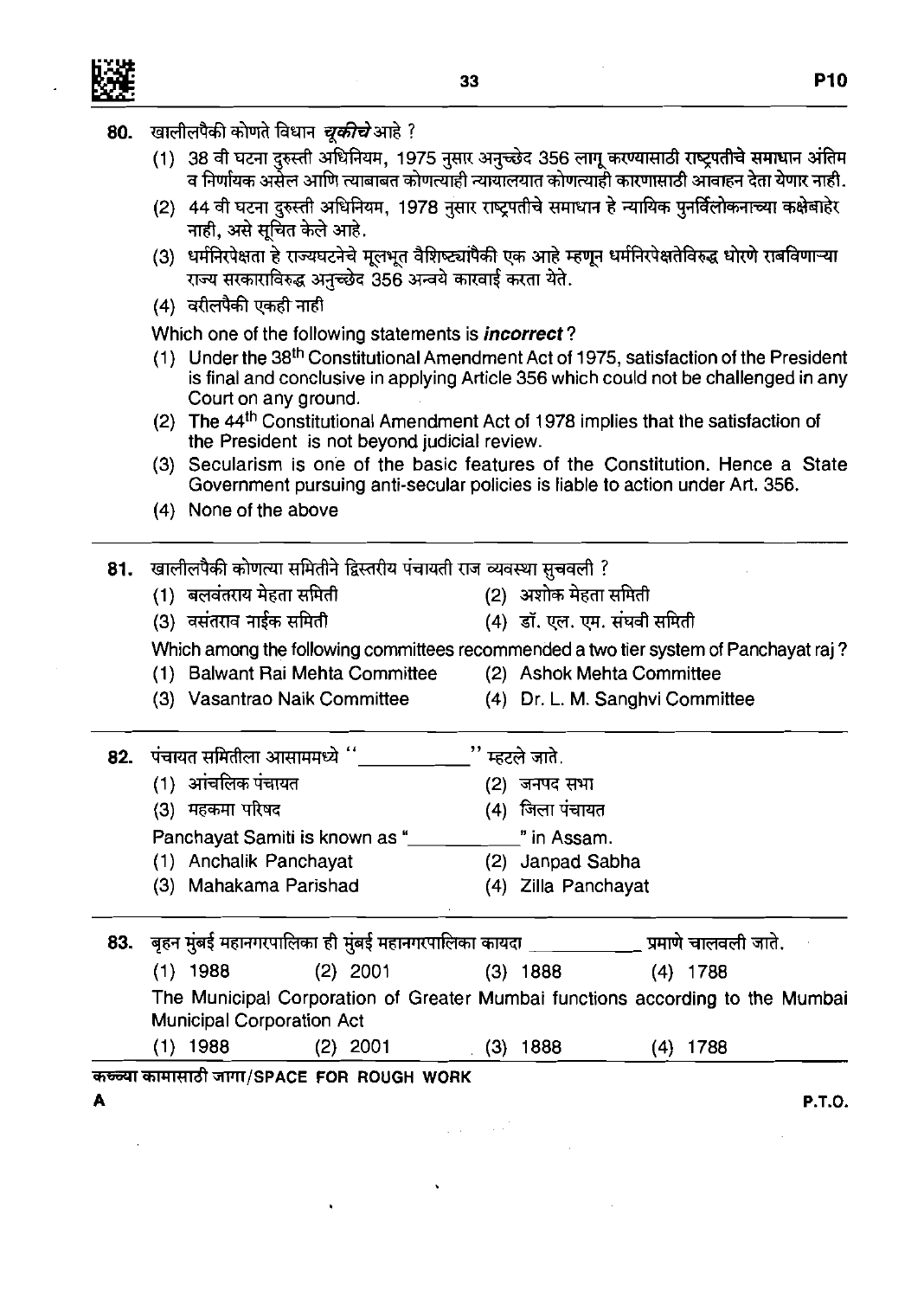|--|

|     |                                    | 84. ़महानगरपालिकेचे खालील कार्ये विचारात घ्या आणि त्यांपैकी कोणती कार्ये अनिवार्य आहे ते ओळखा ?      |         |                         |           |   |
|-----|------------------------------------|------------------------------------------------------------------------------------------------------|---------|-------------------------|-----------|---|
|     | अ. जन्म-मृत्यूची नोंद करणे         |                                                                                                      |         |                         |           |   |
|     | ब. पर्यावरण संरक्षण करणे           |                                                                                                      |         |                         |           |   |
|     |                                    | क.   माध्यमिक व उच्च माध्यमिक शिक्षणाची तरतूद करणे                                                   |         |                         |           |   |
|     |                                    | ड. पूल व सार्वजनिक रस्त्यांची बांधणी व देखभाल करणे                                                   |         |                         |           |   |
|     | वरीलपैकी <i>योग्य</i> पर्याय निवडा |                                                                                                      |         |                         |           |   |
|     |                                    | (1) अं आणि ब (2) अ, ब आणि ड (3) अं आणि ड (4) वरील सर्व <sub>ं</sub>                                  |         |                         |           |   |
|     |                                    | Consider the following functions of Muncipal Corporation and identify that which of them             |         |                         |           |   |
|     | are obligatory functions?          |                                                                                                      |         |                         |           |   |
|     |                                    | A. Registration of births and deaths.                                                                |         |                         |           |   |
|     |                                    | B. Protection of the environment.                                                                    |         |                         |           |   |
|     |                                    | C. Making provision for secondary and higher secondary education.                                    |         |                         |           |   |
|     |                                    | D. Construction and maintenance of the bridges and public roads.                                     |         |                         |           |   |
|     |                                    | Choose <i>correct</i> options from above                                                             |         |                         |           |   |
|     | $(1)$ A and B                      | (2) A, B and D $(3)$ A and D $(4)$ All the above                                                     |         |                         |           |   |
| 85. |                                    | महाराष्ट्रातील छावणी मंडळे (कटक मंडळे) आहेत                                                          |         |                         |           |   |
|     | अ. कामठी                           |                                                                                                      |         | ब. बडनेरा               |           |   |
|     | क. देवळाली                         |                                                                                                      |         | ड. खडकी                 |           |   |
|     | (1) फक्त अ, ब, क                   |                                                                                                      |         | (2) फक्त ब, क, <b>ड</b> |           |   |
|     | (3) फक्त अ, क, ड                   |                                                                                                      |         | (4) फक्त अ, ब , ड       |           |   |
|     |                                    | The Cantonment Boards in Maharashtra are                                                             |         |                         |           |   |
|     | A. Kamptee                         |                                                                                                      | В.      | <b>Badnera</b>          |           |   |
|     | C.<br>Deolali                      |                                                                                                      | Đ.      | Khadki                  |           |   |
|     | $(1)$ Only A, B, C                 |                                                                                                      |         | (2) Only B, C, D        |           |   |
|     | (3) Only A, C, D                   |                                                                                                      |         | (4) Only A, B, D        |           |   |
| 86. |                                    | नगरपालिकांनी काळजी घेतली पाहिजे अशा समाजातील _______________ प्रकाराच्या दुर्बल घटकांचा विशेष        |         |                         |           |   |
|     |                                    | उल्लेख भारतीय राज्यघटनेच्या बाराव्या अनुसूचीमध्ये करण्यात आला आहे.                                   |         |                         |           |   |
|     | $(1)$ दोन                          | $(2)$ तीन                                                                                            | (3) सहा |                         | (4) सात   |   |
|     |                                    | 12 <sup>th</sup> Schedule of the Indian Constitution Specifically mentions _________ types of weaker |         |                         |           |   |
|     |                                    | sections in the society to be taken care by the municipalities.                                      |         |                         |           |   |
|     | $(1)$ Two                          | Three<br>(2)                                                                                         |         | $(3)$ Six               | (4) Seven |   |
|     |                                    | कच्च्या कामासाठी जागा/SPACE FOR ROUGH WORK                                                           |         |                         |           |   |
|     |                                    |                                                                                                      |         |                         |           | A |

 $\frac{1}{2}$  ,  $\frac{1}{2}$ 

 $\hat{\mathbf{z}}$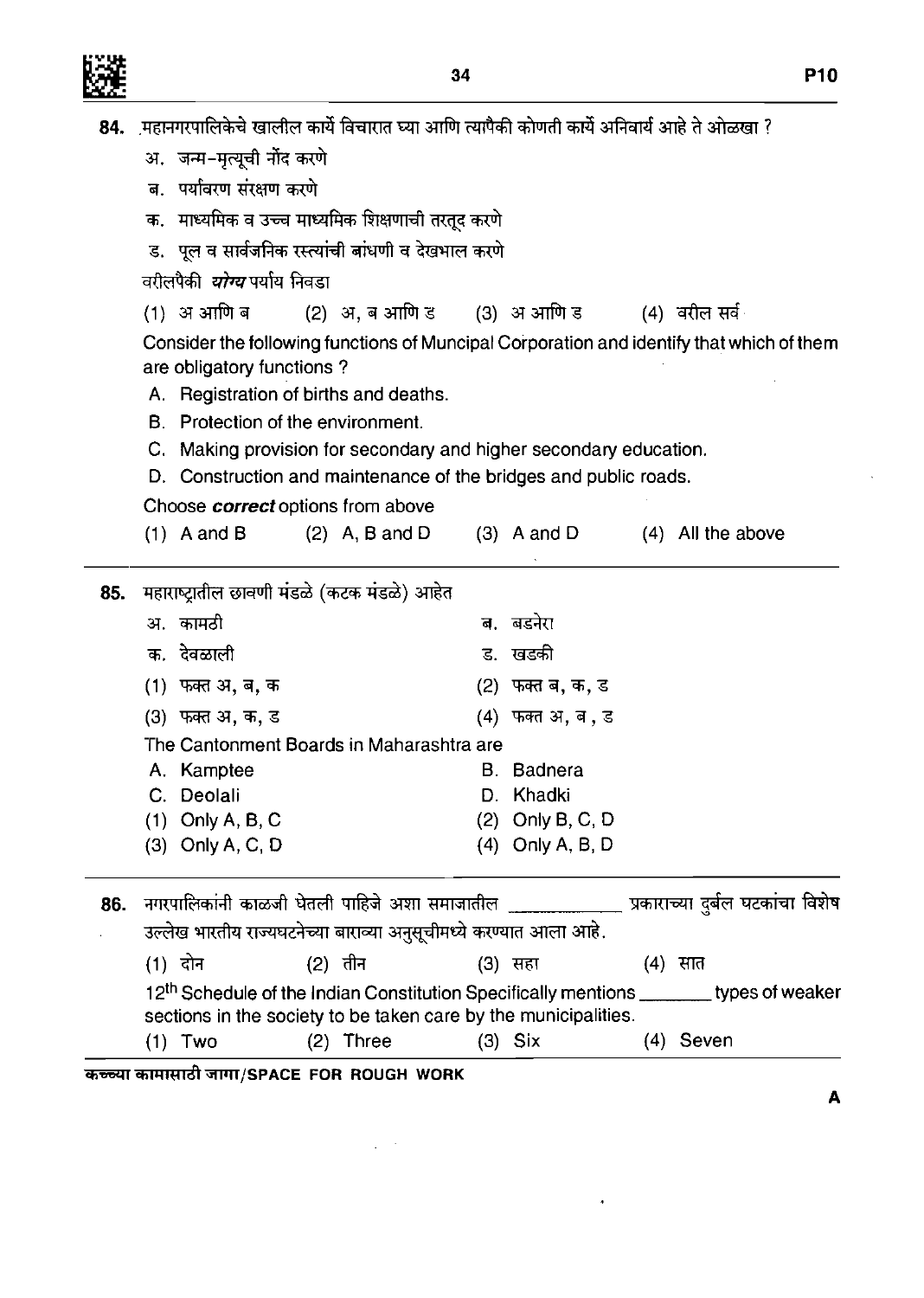

 $\sim$ 

**P10** 

|     | 87.   नगरपालिकेशी संबंधित तरतूर्दींचा समावेश भारतीय राज्यघटनेच्या कोणत्या घटनादुरुस्ती कायद्यात करण्यात आली<br>आहे ? |                                                                                                        |  |  |  |  |  |  |
|-----|----------------------------------------------------------------------------------------------------------------------|--------------------------------------------------------------------------------------------------------|--|--|--|--|--|--|
|     | (1) 72 वी घटनांदुरुस्ती                                                                                              | (2) 73 वी घटनांदुरुस्ती                                                                                |  |  |  |  |  |  |
|     | (3) 74 वी घटनादुरुस्ती                                                                                               | (4) 76 वी घटनादुरुस्ती                                                                                 |  |  |  |  |  |  |
|     | Which amendment Act of the Indian Constitution added provisions regarding<br>municipalities?                         |                                                                                                        |  |  |  |  |  |  |
|     | (1) 72 <sup>nd</sup> Amendment                                                                                       | (2) 73rd Amendment                                                                                     |  |  |  |  |  |  |
|     | (3) 74 <sup>th</sup> Amendment                                                                                       | (4) 76 <sup>th</sup> Amendment                                                                         |  |  |  |  |  |  |
| 88. | भारतात स्थापना झालेली पहिली नगर परिषद कोणती होती ?                                                                   |                                                                                                        |  |  |  |  |  |  |
|     | (1) बॉम्बे बाट कर सा<br>(2) कलकत्ता                                                                                  | (3) मद्रास (4) दिल्ली                                                                                  |  |  |  |  |  |  |
|     | Which was the first municipal corporation established in India?                                                      |                                                                                                        |  |  |  |  |  |  |
|     | (2) Calcutta (3) Madras<br>(1) Bombay                                                                                | $(4)$ Delhi                                                                                            |  |  |  |  |  |  |
| 89. | महाराष्ट्र महानगरपालिका कायद्याप्रमाणे महानगरपालिकेमधील स्थायी समितीमध्ये _<br>असले पाहिजेत.                         | सदस्य                                                                                                  |  |  |  |  |  |  |
|     | $(1)$ 10<br>$(2)$ 12                                                                                                 | $(3)$ 16<br>$(4)$ 15                                                                                   |  |  |  |  |  |  |
|     | Municipal Corporation shall consist of _____________ Councillors.                                                    | According to the Maharashtra Muncipal Corporation Act the standing Committee of the                    |  |  |  |  |  |  |
|     | $(1)$ 10<br>$(2)$ 12                                                                                                 | $(3)$ 16<br>$(4)$ 15                                                                                   |  |  |  |  |  |  |
| 90. | असणे आवश्यक आहे ?                                                                                                    | 73 च्या घटनादुरुस्ती कायद्यानुसार पंचायत राज संस्थेच्या निवडणूका लढविण्यासाठी कमीत कमी किती वयोमर्यादा |  |  |  |  |  |  |
|     | (1) 18 वर्ष (2) 25 वर्ष (3) 21 वर्ष (4) 30 वर्ष                                                                      |                                                                                                        |  |  |  |  |  |  |
|     | elections to the Panchayat Raj Institutions should be                                                                | According to 73rd Constitutional Amendment Act, the minimum age for contesting                         |  |  |  |  |  |  |
|     | $(1)$ 18 yrs.<br>$(2)$ 25 yrs.                                                                                       | $(3)$ 21 yrs.<br>$(4)$ 30 yrs.                                                                         |  |  |  |  |  |  |
| 91. | 74 च्या घटना दुरुस्ती कायद्याद्वारे भारतीय संविधानामध्ये कोणत्या अनुसूचीचा समावेश करण्यात आला ?                      |                                                                                                        |  |  |  |  |  |  |
|     | (1) 9 वी अनुसूची                                                                                                     | (2) 10 वी अनुसूची                                                                                      |  |  |  |  |  |  |
|     | (3) 11 वी अनुसूची                                                                                                    | (4) 12 वी अनुसूची                                                                                      |  |  |  |  |  |  |
|     |                                                                                                                      | Which Schedule is added to Indian Constitution by 74 <sup>th</sup> Constitutional Amendment Act?       |  |  |  |  |  |  |
|     | $(1)$ 9 <sup>th</sup> Schedule                                                                                       | (2) 10 <sup>th</sup> Schedule                                                                          |  |  |  |  |  |  |
|     | $(3)$ 11 <sup>th</sup> Schedule                                                                                      | (4) $12^{th}$ Schedule                                                                                 |  |  |  |  |  |  |
|     |                                                                                                                      |                                                                                                        |  |  |  |  |  |  |

 $\sim 10^{11}$ 

 $\sim$ 

कच्च्या कामासाठी जागा/SPACE FOR ROUGH WORK

 $\mathbf{A}$ 

 $\mathcal{A}^{\mathcal{A}}$ 

 $\bar{\mathcal{A}}$ 

**P.T.O.** 

 $\bar{\mathcal{L}}$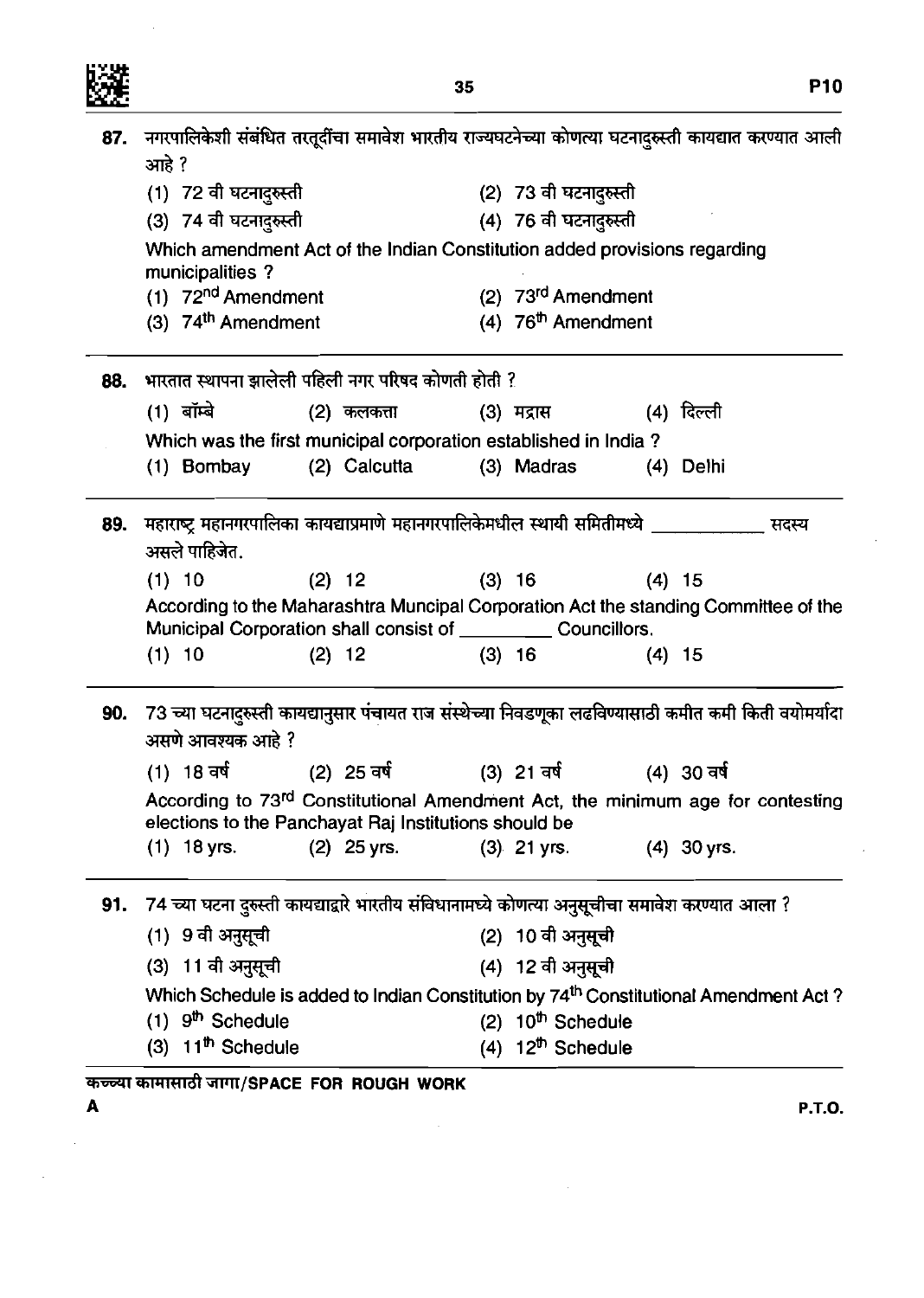|     |                                                   |                                                                                                       |                       |                             |          | 36                                         |                           |                               | <b>P10</b>                                                                                                    |  |  |
|-----|---------------------------------------------------|-------------------------------------------------------------------------------------------------------|-----------------------|-----------------------------|----------|--------------------------------------------|---------------------------|-------------------------------|---------------------------------------------------------------------------------------------------------------|--|--|
| 92. |                                                   |                                                                                                       |                       |                             |          |                                            |                           |                               | भारतीय राज्यघटनेच्या बाराव्या अनुसूचीमध्ये नगरपालिकांच्या किती कार्यांची/जबाबदाऱ्यांची यादी देण्यात आली आहे ? |  |  |
|     |                                                   | $(1)$ 29                                                                                              |                       |                             | $(2)$ 18 |                                            | $(3)$ 25                  |                               | $(4)$ 22                                                                                                      |  |  |
|     |                                                   | How many functions responsibilities of the municipalities are listed in the 12 <sup>th</sup> Schedule |                       |                             |          |                                            |                           |                               |                                                                                                               |  |  |
|     |                                                   |                                                                                                       |                       | of the Indian Constitution? |          |                                            |                           |                               |                                                                                                               |  |  |
|     |                                                   | $(1)$ 29                                                                                              |                       |                             | $(2)$ 18 |                                            | $(3)$ 25                  |                               | $(4)$ 22                                                                                                      |  |  |
| 93. |                                                   |                                                                                                       |                       |                             |          | जोड्या लावा – (भारतातील सामुदायिक विकास) : |                           |                               |                                                                                                               |  |  |
|     | 'अ'                                               |                                                                                                       |                       |                             |          |                                            | 'ਰ'                       |                               |                                                                                                               |  |  |
|     | अ. श्रीनिकेतन प्रकल्प                             |                                                                                                       |                       |                             |          |                                            | i. मुंबई (बॉम्बे) सरकार   |                               |                                                                                                               |  |  |
|     | ब. बडोदा योजना                                    |                                                                                                       |                       |                             |          |                                            | ii. महात्मा गांधी         |                               |                                                                                                               |  |  |
|     |                                                   |                                                                                                       | क.  सेवाग्राम प्रकल्प |                             |          |                                            | iii. व्ही.टी. कृष्णमाचारी |                               |                                                                                                               |  |  |
|     |                                                   | ड. सर्वोदय योजना                                                                                      |                       |                             |          |                                            | iv. रविंद्रनाथ टागोर      |                               |                                                                                                               |  |  |
|     |                                                   | अ                                                                                                     | ब                     | क                           | ड        |                                            |                           |                               |                                                                                                               |  |  |
|     | $(1)$ iv                                          |                                                                                                       | ijί                   | Ϊİ                          |          |                                            |                           |                               |                                                                                                               |  |  |
|     | $(2)$ iv                                          |                                                                                                       | iii                   | Ì                           | Ϊİ       |                                            |                           |                               |                                                                                                               |  |  |
|     | (3)                                               | jii                                                                                                   | iv                    | i                           | ïi       |                                            |                           |                               |                                                                                                               |  |  |
|     | (4)                                               | iii                                                                                                   | j.                    | ij                          | iv       |                                            |                           |                               |                                                                                                               |  |  |
|     | Match the pairs (Community Development in India): |                                                                                                       |                       |                             |          |                                            |                           |                               |                                                                                                               |  |  |
|     | 'А'                                               |                                                                                                       |                       |                             |          |                                            | 'В'                       |                               |                                                                                                               |  |  |
|     | A. Shriniketan Project                            |                                                                                                       |                       |                             |          |                                            |                           | i. Mumbai (Bombay) Government |                                                                                                               |  |  |
|     | В.                                                |                                                                                                       | Badoda Plan           |                             |          |                                            | ii. Mahatma Gandhi        |                               |                                                                                                               |  |  |
|     |                                                   |                                                                                                       |                       | C. Sevagram Project         |          |                                            | iii. V. T. Krishnamachari |                               |                                                                                                               |  |  |
|     |                                                   | D. Sarvodaya Plan                                                                                     |                       |                             |          |                                            |                           | iv. Ravindranath Tagore       |                                                                                                               |  |  |
|     |                                                   | A                                                                                                     | B                     | C                           | D        |                                            |                           |                               |                                                                                                               |  |  |
|     | (1)                                               | iv                                                                                                    | Ĩİİ                   | ij                          | i        |                                            |                           |                               |                                                                                                               |  |  |
|     | (2)                                               | iv                                                                                                    | iji                   | j                           | ij       |                                            |                           |                               |                                                                                                               |  |  |
|     | (3)                                               | Ϊij                                                                                                   | İV                    | j                           | ij       |                                            |                           |                               |                                                                                                               |  |  |
|     | (4)                                               | iii                                                                                                   | j                     | ij                          | iv       |                                            |                           |                               |                                                                                                               |  |  |

 $\bar{z}$ 

 $\sim 10^{-1}$ 

कच्च्या कामासाठी जागा/SPACE FOR ROUGH WORK

 $\sim$ 

**A** 

 $\epsilon$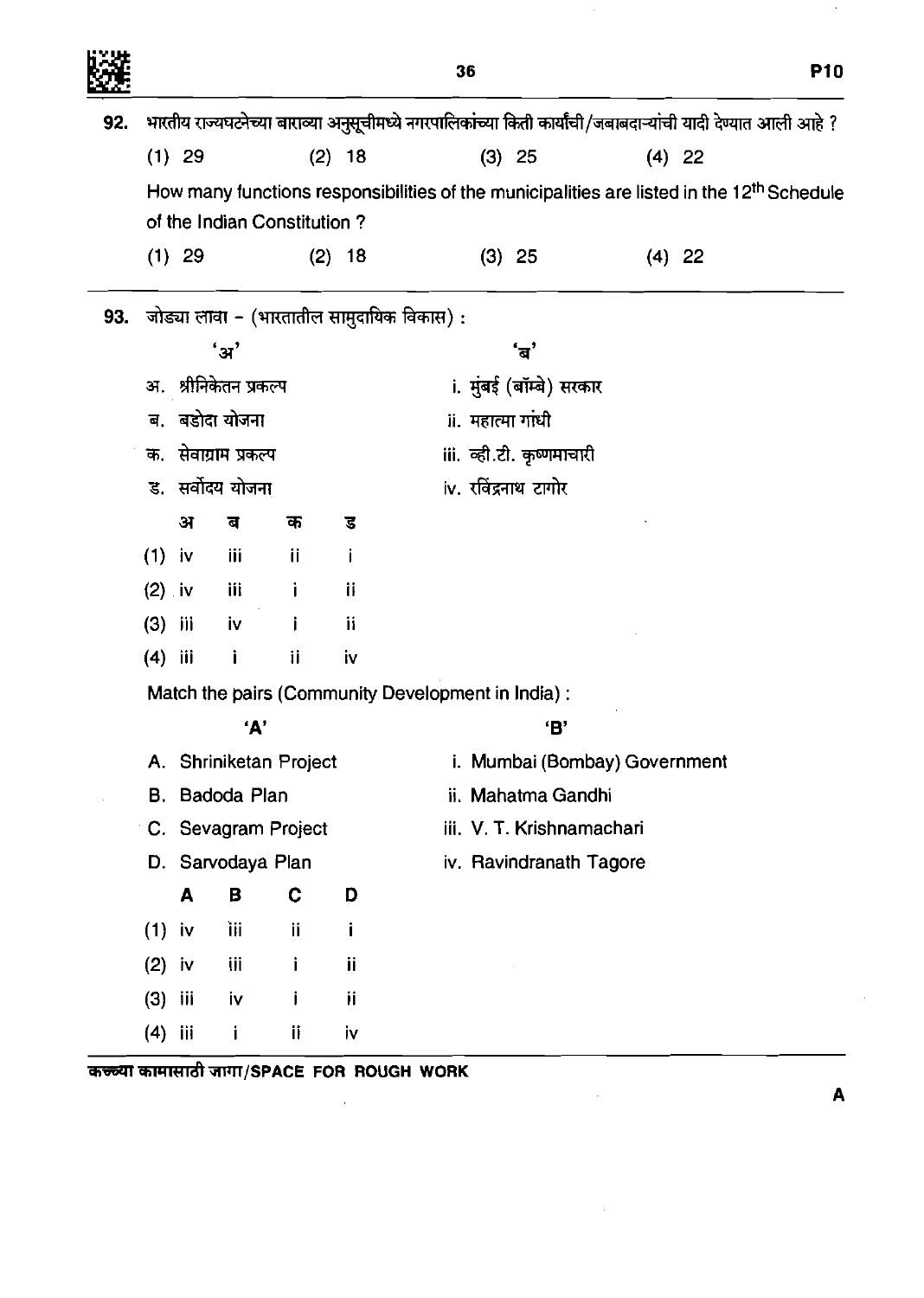|     | 94. <i>योग्य</i> कथन/कथने ओळखा.                                                                                |                                                                                    |  |  |  |  |  |  |  |  |
|-----|----------------------------------------------------------------------------------------------------------------|------------------------------------------------------------------------------------|--|--|--|--|--|--|--|--|
|     | अ. मिझोराम, मेघालय व नागालँड या राज्यांना 73 वी घटना दुरुस्ती लागू होत नाही.                                   |                                                                                    |  |  |  |  |  |  |  |  |
|     | ब. 73 वी घटना दुरुस्तीची अंमलबजावणी करणारे प्रथम राज्य मध्य प्रदेश आहे.                                        |                                                                                    |  |  |  |  |  |  |  |  |
|     | (1) फक्त अ<br>(2) फक्त ब                                                                                       |                                                                                    |  |  |  |  |  |  |  |  |
|     | (3) अ आणि ब दोन्हीही                                                                                           | (4) अ आणि ब दोन्हीही नाही                                                          |  |  |  |  |  |  |  |  |
|     | Select the <i>correct</i> statement/statements -                                                               |                                                                                    |  |  |  |  |  |  |  |  |
|     | A. 73 <sup>rd</sup> Constitutional Amendment is not applicable to States of Mizoram,<br>Meghalaya and Nagaland |                                                                                    |  |  |  |  |  |  |  |  |
|     | B. Madhya Pradesh is a first State, to implement the 73rd Constitutional Amendment                             |                                                                                    |  |  |  |  |  |  |  |  |
|     | $(1)$ Only A                                                                                                   | $(2)$ Only B                                                                       |  |  |  |  |  |  |  |  |
|     | $(3)$ Both A and B                                                                                             | Neither A and B<br>(4)                                                             |  |  |  |  |  |  |  |  |
| 95. | 73 च्या घटना दुरुस्ती बाबत <i>अयोग्य</i> कथने ओळखा -                                                           |                                                                                    |  |  |  |  |  |  |  |  |
|     | अ.  या दुरुस्तीद्वारे पंचायत राज ला संवैधानिक दर्जा देण्यात आला                                                |                                                                                    |  |  |  |  |  |  |  |  |
|     | ब. या दुरुस्तीद्वारे पंचायत राज साठी राज्य वित्त आयोगाची स्थापना करण्यात आली                                   |                                                                                    |  |  |  |  |  |  |  |  |
|     | क. या घटना दुरुस्तीने काही राज्यांना किंवा विशिष्ट प्रदेशांना सुट दिली आहे                                     |                                                                                    |  |  |  |  |  |  |  |  |
|     | ड. या दुरुस्तीची अंमलबजावणी करणारे प्रथम राज्य हे राजस्थान ठरले.                                               |                                                                                    |  |  |  |  |  |  |  |  |
|     |                                                                                                                |                                                                                    |  |  |  |  |  |  |  |  |
|     | (1) फक्त अ, ब                                                                                                  | (2) फक्त ब, क          (3) फक्त क, ड         (4) फक्त अ, क                         |  |  |  |  |  |  |  |  |
|     | Select the <i>Incorrect</i> statements about 73 <sup>rd</sup> Constitution Amendment -                         |                                                                                    |  |  |  |  |  |  |  |  |
|     | A. This Amendment gives Constitutional status to Panchayat Raj                                                 |                                                                                    |  |  |  |  |  |  |  |  |
|     | This Amendment establishes State Financial Commission for Panchayat Raj<br>В.                                  |                                                                                    |  |  |  |  |  |  |  |  |
|     | C. This Amendment exempts some States and certain areas                                                        |                                                                                    |  |  |  |  |  |  |  |  |
|     | D. Rajasthan became the first state, to implement this amendment                                               |                                                                                    |  |  |  |  |  |  |  |  |
|     | $(1)$ Only A, B                                                                                                | (2) Only B, C $(3)$ Only C, D $(4)$ Only A, C                                      |  |  |  |  |  |  |  |  |
|     | 96.  खालीलपैकी सर्वोच्च न्यायालयाच्या कोणत्या निवाड्यानुसार सर्वोच्च व उच्च न्यायालयातील न्यायमूर्तीच्या       |                                                                                    |  |  |  |  |  |  |  |  |
|     | नियुक्तीसाठी न्यायिक मंडळाची सुरुवात झाली ?                                                                    |                                                                                    |  |  |  |  |  |  |  |  |
|     | (1) केशवानंद भारती निवाडा 1973                                                                                 |                                                                                    |  |  |  |  |  |  |  |  |
|     | (2)  एस. पी. गुप्ता निवाडा 1982                                                                                |                                                                                    |  |  |  |  |  |  |  |  |
|     | (3)  सुप्रीम कोर्ट ॲडव्होकेट्स ऑन रेकॉर्ड असो. निवाडा 1993                                                     |                                                                                    |  |  |  |  |  |  |  |  |
|     | (4) रामास्वामी निवाडा 1992                                                                                     |                                                                                    |  |  |  |  |  |  |  |  |
|     |                                                                                                                | Which of the following Judgement started system of collegium in the appointment of |  |  |  |  |  |  |  |  |
|     | Supreme Court and High Court Judges?                                                                           |                                                                                    |  |  |  |  |  |  |  |  |
|     | (1) Keswananda Bharati's Case 1973                                                                             |                                                                                    |  |  |  |  |  |  |  |  |
|     | (2) S. P. Gupta Case 1982                                                                                      |                                                                                    |  |  |  |  |  |  |  |  |

**(3)** Supreme Court Advocates on Record Association Case, **1993** 

 $\sim$ 

**(4)** Ramaswami Case **1992** 

**A** 

## कच्च्या कामासाठी जागा/SPACE FOR ROUGH WORK

**P.T.O.** 

 $\sim 10^{-10}$ 

 $\mathcal{L}^{\text{max}}_{\text{max}}$  and  $\mathcal{L}^{\text{max}}_{\text{max}}$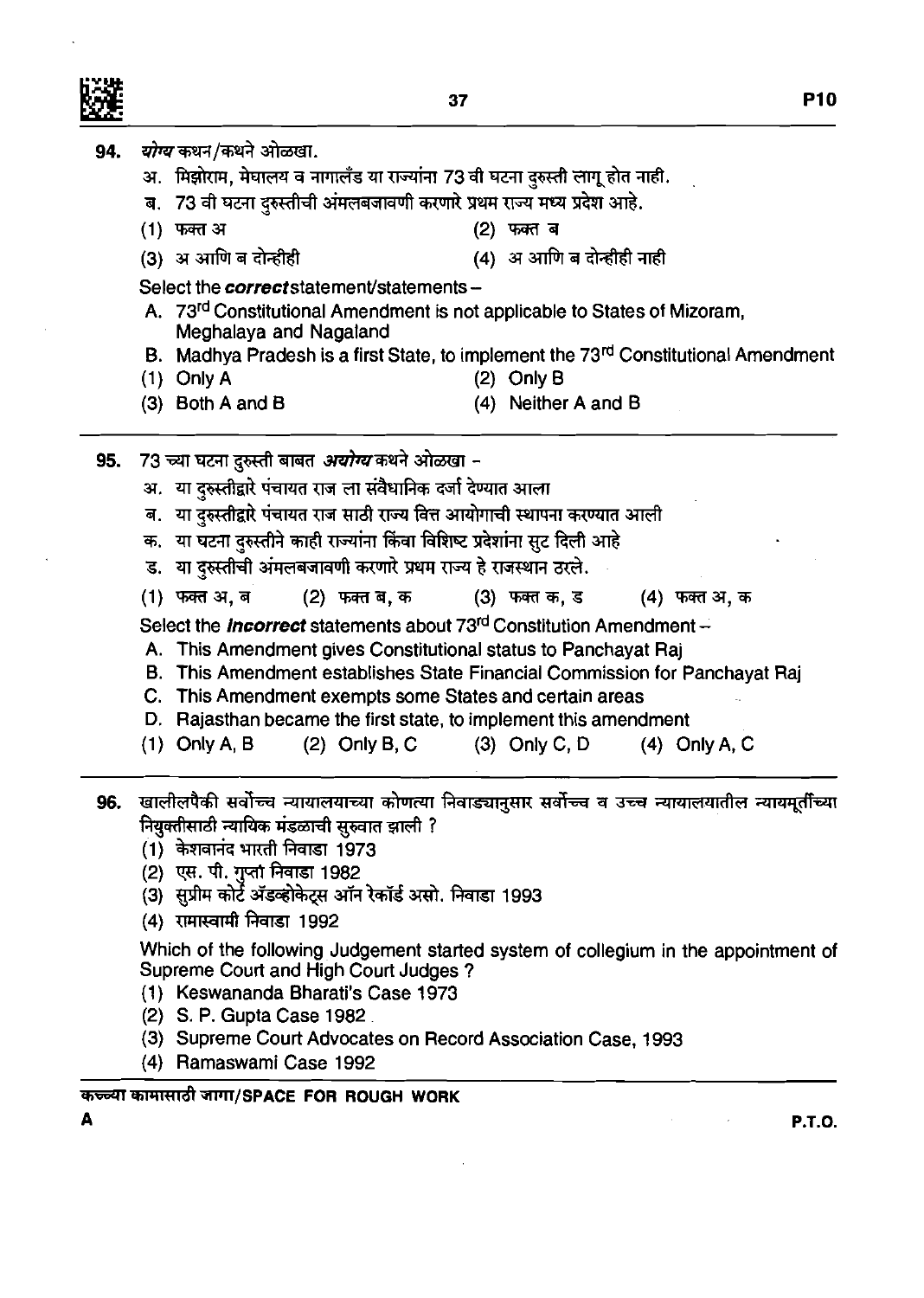- खालीलपैकी कोणत्या बाबींच्या आधारावर उत्प्रेषण रिट याचिका आदेशीत करता येत नाही ? 97.
	- (1) जेथे अधिकारक्षेत्र वापरण्यात चुक/गफलत झाली असेल
	- (2) जेथे कायद्याची चुक/गल्लत झाली असेल
	- (3) जेथे प्रथमदर्शनी तथ्यांची चुक/गल्लत झाली असेल
	- (4) जेथे नैसर्गिक न्यायतत्त्वांचा भंग झाला असेल

On which of the following grounds, Writ of Certiorari can not be issued ?

- (1) Where there is error of Jurisdiction
- (2) Where there is error of law apparent on the face of record
- (3) Where there is error of facts apparent on the face of record
- (4) Where there is violation of principles of natural justice

| 98. |     |                 |     |     |     |      | उच्च न्यायालयाच्या न्यायीक व अधिकाराच्या अनुषंगाने जोड्या लावा.   |
|-----|-----|-----------------|-----|-----|-----|------|-------------------------------------------------------------------|
|     |     | अनुच्छेद        |     |     |     |      | तरतूद                                                             |
|     | अ.  | 215             |     |     |     |      | i. अधिकार कक्षेतील दुय्यम कोर्टातील दावा स्वत:कडे वर्ग करून घेणे  |
|     | ब.  | 227             |     |     |     |      | ii. पर्यवेक्षन अधिकारीता                                          |
|     |     | क. 228          |     |     |     |      | iii. न्यायालयीन बेअदबी बद्दल शास्ती अधिकारीता                     |
|     |     | ड. 235          |     |     |     |      | iv. दुय्यम न्यायालयांवर अंकुश अधिकारीता                           |
|     |     | अ               | ন   | क   | ड   |      |                                                                   |
|     | (1) | $\mathbf{i}$    | ij  | iii | iv  |      |                                                                   |
|     | (2) | ii.             | Ш   | i۷  | Ť   |      |                                                                   |
|     | (3) | -i.             | ij  | iv  | iii |      |                                                                   |
|     | (4) | -iii            | ji  | i   | iv  |      |                                                                   |
|     |     |                 |     |     |     |      | Match the following regard power and jurisdiction of High Courts. |
|     |     | <b>Articles</b> |     |     |     |      | <b>Provisions</b>                                                 |
|     |     | A. 215          |     |     |     | L.   | Withdraw case before subordinate court to itself                  |
|     |     | <b>B.</b> 227   |     |     |     | ij.  | <b>Power of Superintendence</b>                                   |
|     |     | C. 228          |     |     |     | iii. | Power to punish for contempt of court                             |
|     |     | D. 235          |     |     |     |      | iv. Power to control over subordinate courts                      |
|     |     | A               | в   | C   | D   |      |                                                                   |
|     | (1) | j.              | -ii | iii | j۷  |      |                                                                   |
|     | (2) | ji.             | jii | İ٧  | j.  |      |                                                                   |
|     | (3) | j.              | ii  | İ٧  | iii |      |                                                                   |
|     | (4) | iii             | ij  | Ť   | j۷  |      |                                                                   |

**~~W/SPACE FOR ROUGH WORK** 

**A**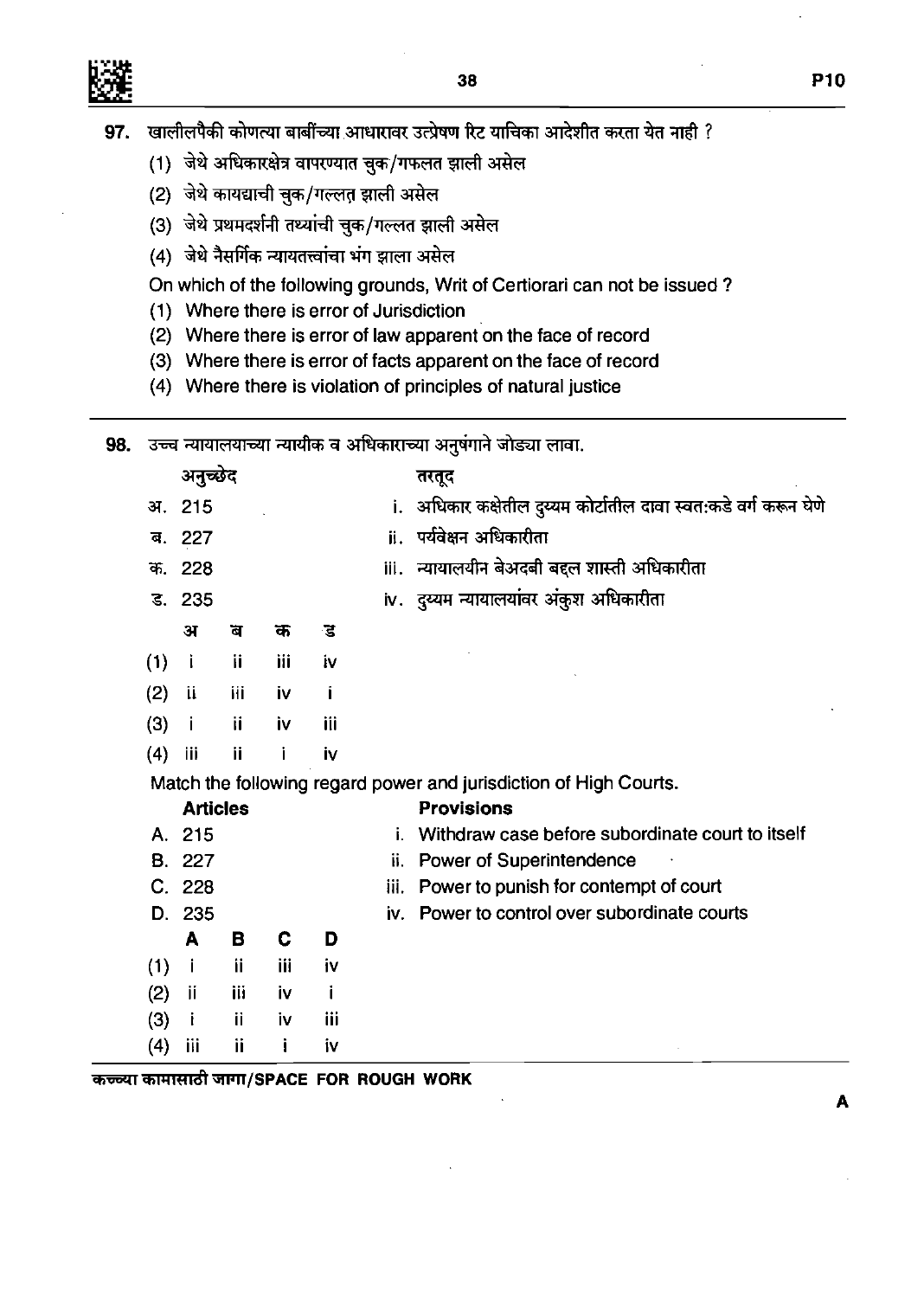

- (1) भारतीय राज्य घटना अनुच्छेद 124(2)
- (2) भारतीय दंड संहिता, 1860
- (3) सर्वोच्च न्यायालय (न्यायमूर्तींची संख्या) अधिनियम, 1956
- $(4)$  वरीलपैकी कोणतेही नाही

The number of judges of the Supreme Court of India is maintained from time to time by which of the following provision ?

- (1') Article 124(2) of the Constitution of India
- (2) The Indian Penal Code, 1860
- (3) The Supreme Court (Number of Judges) Act, 1956
- (4) None of the above

100. खालील विधानांचे अवलोकन करा.

- अ. सक्रीय व कार्यक्षमपणे न्यायदान करणे हे न्यायालयीन सक्रीयतेचे मूलतत्त्व आहे.
- ''अधिकृत याचिकाकर्ता'' या नियमाचे उदारीकरण केल्यामुळे सार्वजनिक हितसंबंध याचिका (PIL) या ਕ. प्रकाराचा उदय झाला.

वरील विधानांच्या अनुषंगाने खालीलपैकी *योग्य* पर्याय निवडा.

- (1) विधान 'अ' बरोबर असून विधान 'ब' चुक आहे
- (2) दोन्ही विधाने बरोबर आहेत परंतु त्यांच्यामध्ये कोणताही सहसंबंध नाही
- (3) दोन्ही विधाने बरोबर असून ते परस्परांशी सुसंगत आहेत
- (4) विधान 'ब' चुक परंतु ते विधान 'अ' ला पुरक आहे

Consider following statements :

- A. The essence of judicial activism is an active and efficient justice delivery.
- B. Liberalisation of "Rule of Locus standi" has introduced the Public Interest Litigation (PIL).

Which one of the following options is **correct?** 

- (1) Statement 'A' is correct and statement 'B' is incorrect
- (2) Statement 'A' and 'B' are correct but they have no correlation with each other
- (3) Statement 'A' and **'8'** are correct and they are consistent with each other
- (4) Statement **'B'** is incorrect but it is complementary to statement 'A'

# क<del>ळ्</del>या कामासाठी जागा/SPACE FOR ROUGH WORK<br>A

**A P.T.O.**